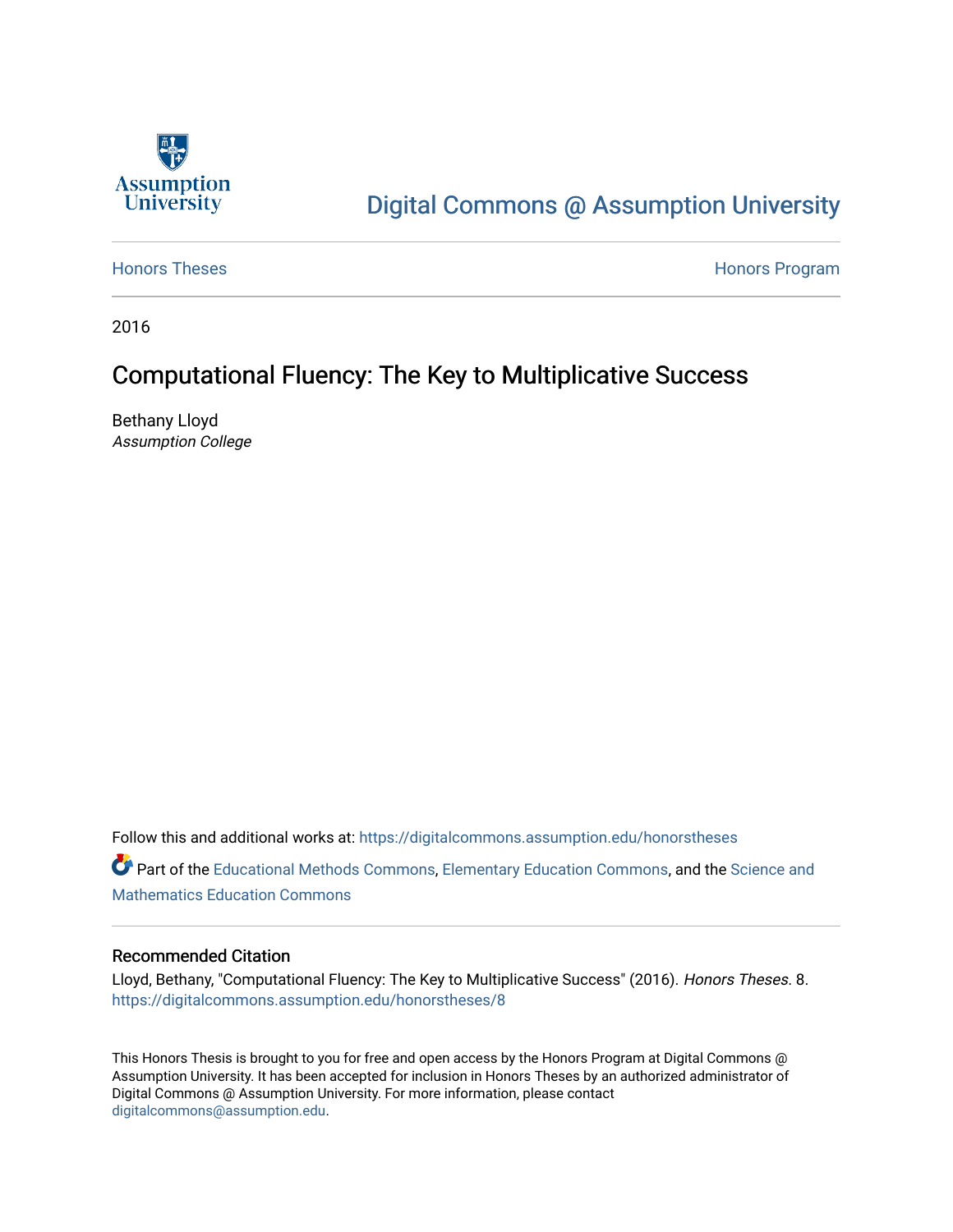Computational Fluency: The Key to Multiplicative Success

By

Bethany Lloyd

Faculty Supervisor: Prof. De la Cruz

Mathematics and Education Department

A Thesis Submitted to Fulfill the Requirements of the Honors Program at Assumption College

December 2015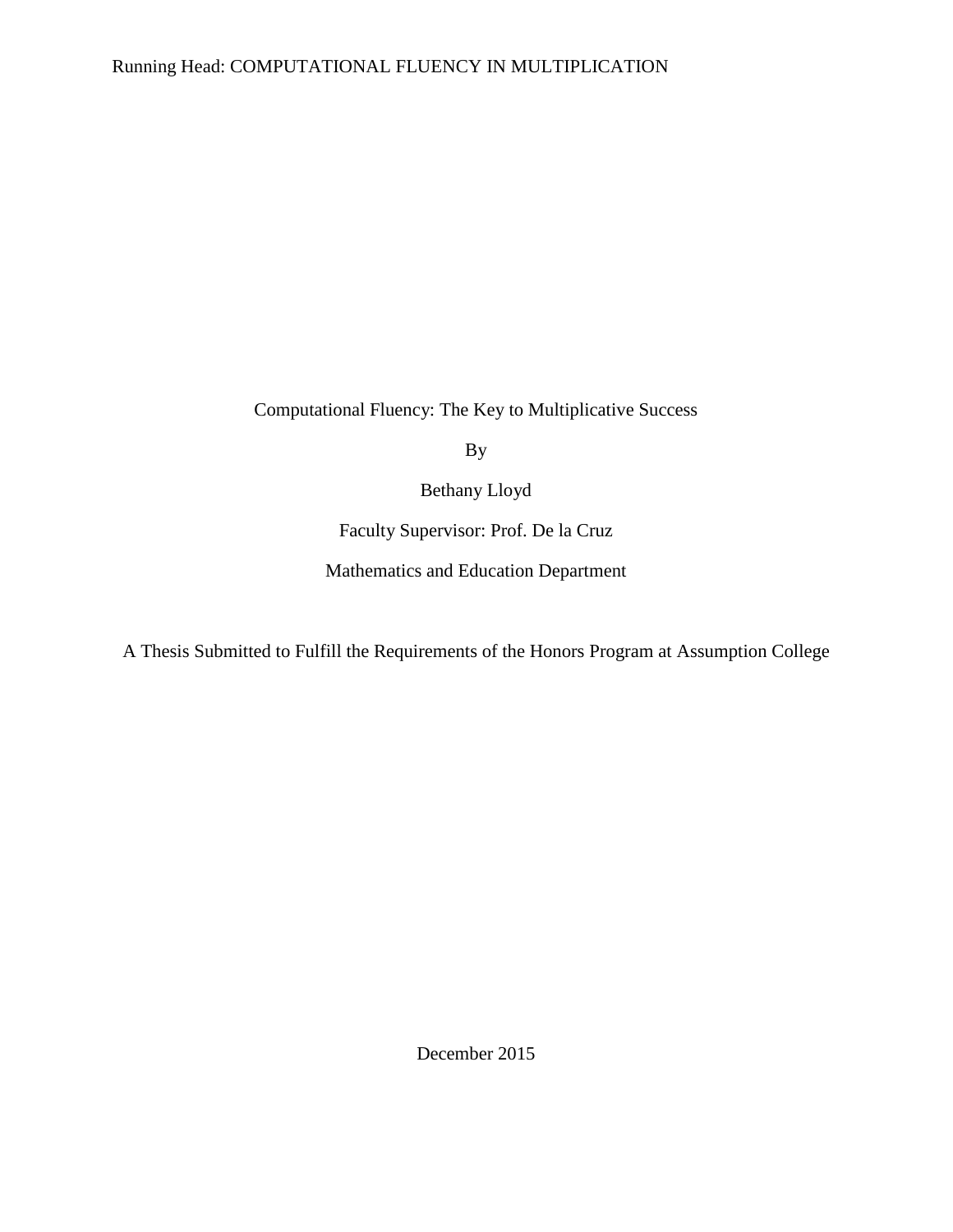### **Table of Contents**

| Introduction                                     | $\overline{2}$ |
|--------------------------------------------------|----------------|
| Objects, Pictures, and Beginning Experiences     | 6              |
| Manipulatives                                    | $\tau$         |
| Pictures and Drawings                            | 10             |
| Area and Array Models                            | 11             |
| Word Problems, the Informal and Formal Hero      | 14             |
| <b>Multiplication Strategies</b>                 | 18             |
| Bringing it Together with Discussion             | 20             |
| Number Talks: A Method for Discussing Strategies | 22             |
| <b>Number Talks and ELLs</b>                     | 23             |
| <b>Think Alouds</b>                              | 24             |
| <b>Where Practice Fits in</b>                    | 27             |
| Games                                            | 28             |
| Peer Tutoring                                    | 32             |
| <b>Taped Problems</b>                            | 34             |
| Conclusion                                       | 35             |
| References                                       | 39             |
| Appendices                                       | 43             |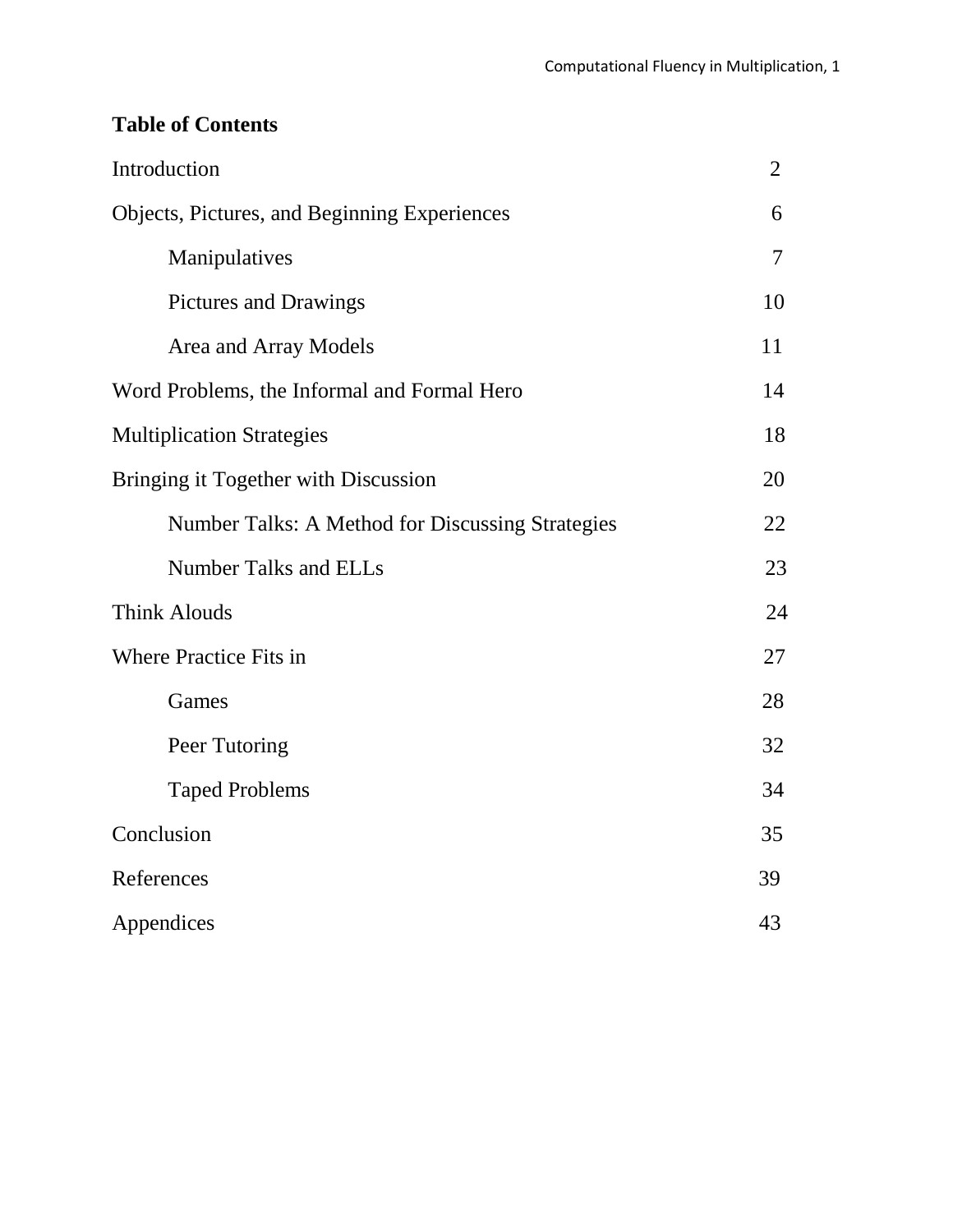Children across the country are struggling to meet their classrooms' and states' required standards of mathematics knowledge. The unfortunate truth, according to many educational professionals, is that, "high-stakes testing has forced schools to push aside subjects like history, science, music, and art in a scramble to avoid the embarrassing consequences of not making 'adequate yearly progress' in mathematics" (Steen, 2007). Not only are state tests causing problems across subjects, they are making teachers frantic with the pressures of integrating the new Common Core State Standards. The majority of people, when asked how they feel about mathematics, will often say that they do not like mathematics and will admit it was their hardest subject in school. A lot of students struggle their whole lives to get a good grasp on mathematics, while others are able to learn on their own. Why is it so hard for some students to master basic mathematics skills? What do the students who master their basic mathematics skills easily have that others do not? Has instruction lost its focus due to all the high-stakes testing?

One of the most important basic mathematics skills is multiplication. Multiplication can be defined as repeated addition or "a groups of b" for  $a \times b$ . Students learn multiplication starting typically in third and fourth grade, but the concept is presented informally beforehand. In many different areas of mathematics, students wonder where they can apply what they have learned into their own lives. A few of the major applications of multiplication involve areas, arrangements, combinations, and groupings. Many everyday jobs involve multiplication; a simple rearrangement of a room can involve multiplication or at least a little mathematical thinking. Going to the grocery store can be turned into a multiplication problem simply by having to find the cost when buying multiples of items or when an item is on sale for a percent off. Although multiplication is useful and important, by middle school, even high school for some, many students have not yet mastered their multiplication facts because they lack the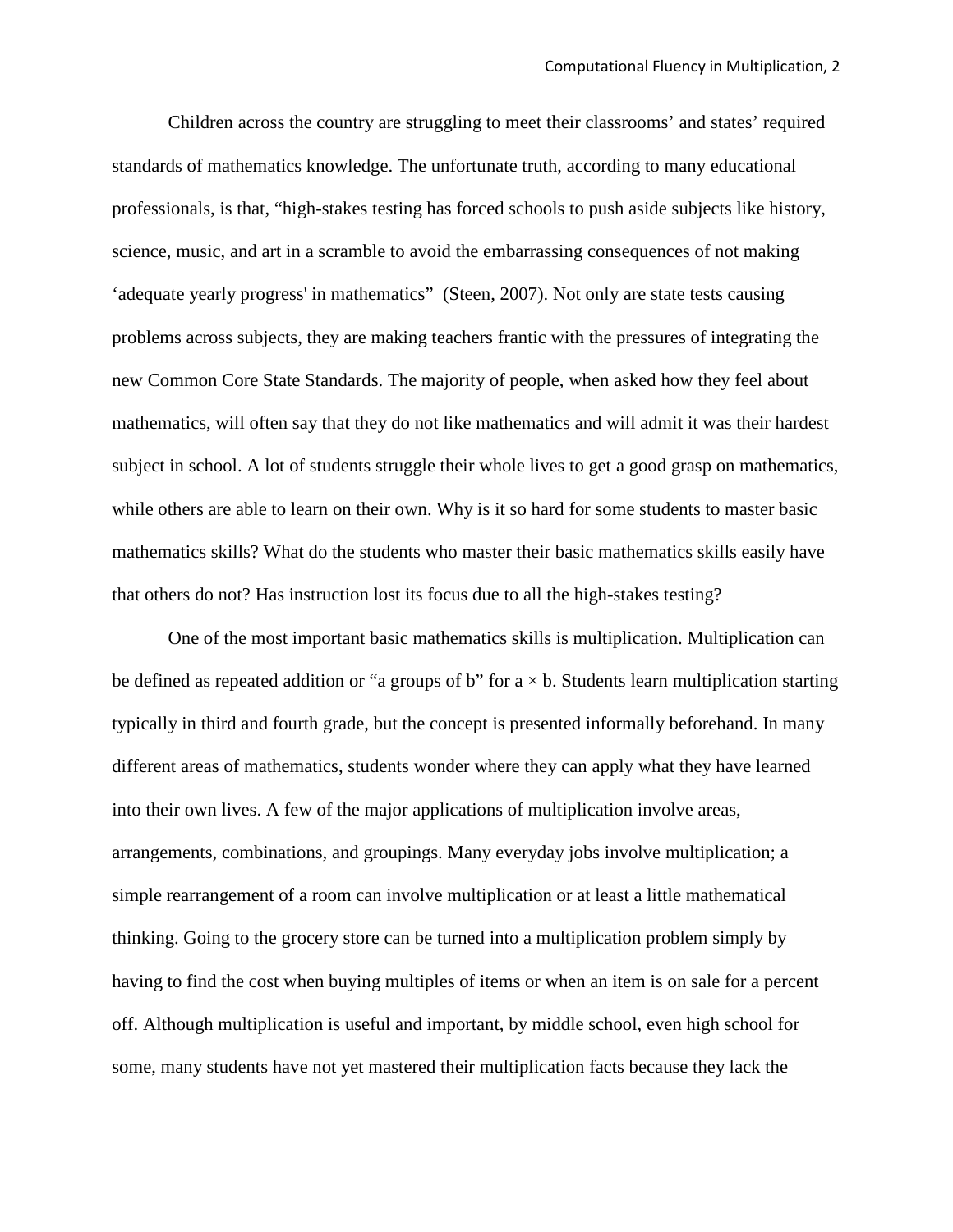strategies to help them figure the facts out. They are missing a significant piece that would give them a solid foundation in multiplication, computational fluency.

Computational fluency is the ability to use strategies to figure out mathematics facts quickly and efficiently. A student who has computational fluency would be able to use strategies together with the facts he or she knows to figure out a more challenging problem. For example, in one classroom, a teacher showed her students had achieved computational fluency by having them multiply extremely high numbers mentally. The teacher started with  $5 \times 6$  and gradually increased the numbers until she gave the students the problem,  $12 \times 251$ . Amazingly, because the students had computational fluency, they were able to solve the problem in their heads and explain how and why they used the strategies they chose (Wickett, 2003). Students who do not have this skill often have trouble solving more challenging problems because they have to focus on recalling multiplication facts and performing calculations, in addition to using problem solving skills. The students who do not achieve computational fluency in the third grade are at a huge disadvantage when compared to their peers. It is also extremely discouraging for a student to realize that their peers have a skill that they just do not comprehend. There are ways to obtain computational fluency, though. Educators need to ensure that their students gain computational fluency and have a solid understanding of their multiplication facts by using the best teaching methods for building computational fluency.

Although there are many ways to achieve computational fluency in multiplication, there are practices that are more effective than others. According to many educational experts, there are three stages students must go through to master multiplication facts:

- Phase 1: Counting Strategies
- Phase 2: Reasoning Strategies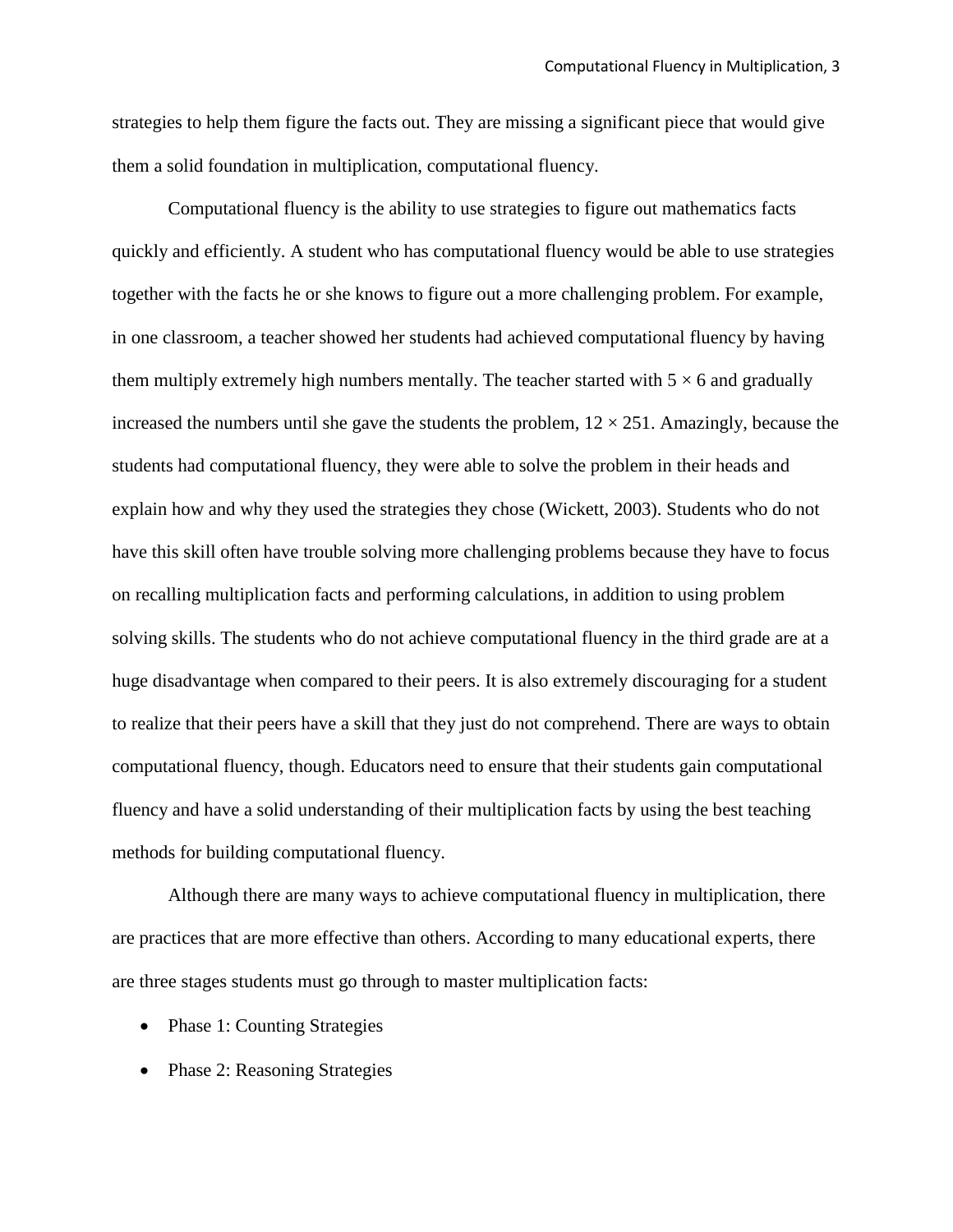• Phase 3: Mastery

(Baroody, Bajwa, & Eiland, 2009). Counting strategies involve using objects or manipulatives to solve problems. Reasoning strategies involve using facts that are known to discover products to unknown facts. Mastery refers to producing answers from memory. These stages are also sometimes referred to as the enactive, iconic, and symbolic representation stages (Bruner, 1966). No matter what they are called, experts agree on the content of each stage and that a child needs to go through each to achieve computational fluency. The first stage always involves concrete objects so that the child can physically manipulate the quantities presented to them. The second involves using drawings and reasoning to move away from objects and towards strategies. The third stage is mastery of multiplication and using one's memory to produce the correct fact.

The best practices for computational fluency relate directly to these stages. Manipulatives, pictures, and drawings are recommended to start off with because these methods coincide with the first stage of learning development, the counting phase. Informal and formal experiences with word problems are also necessary in the first stage of learning, especially when shown with objects and pictures. The use of specific multiplication strategies relates directly to the second phase because they encourage students to use known facts to discover new facts. Think alouds that showcase metacognitive strategies, or explanations of how to think when solving a problem, mixed with class discussions of strategy provide a good base during the second stage and in the third stage, where students begin to move towards working on mental mathematics. Surprisingly enough, practice does have its place in the classroom, when used in games, peer tutoring, and taped problems. Practice is stressed only in the third stage of learning multiplication because it takes away from the importance of the other strategies. Practice is best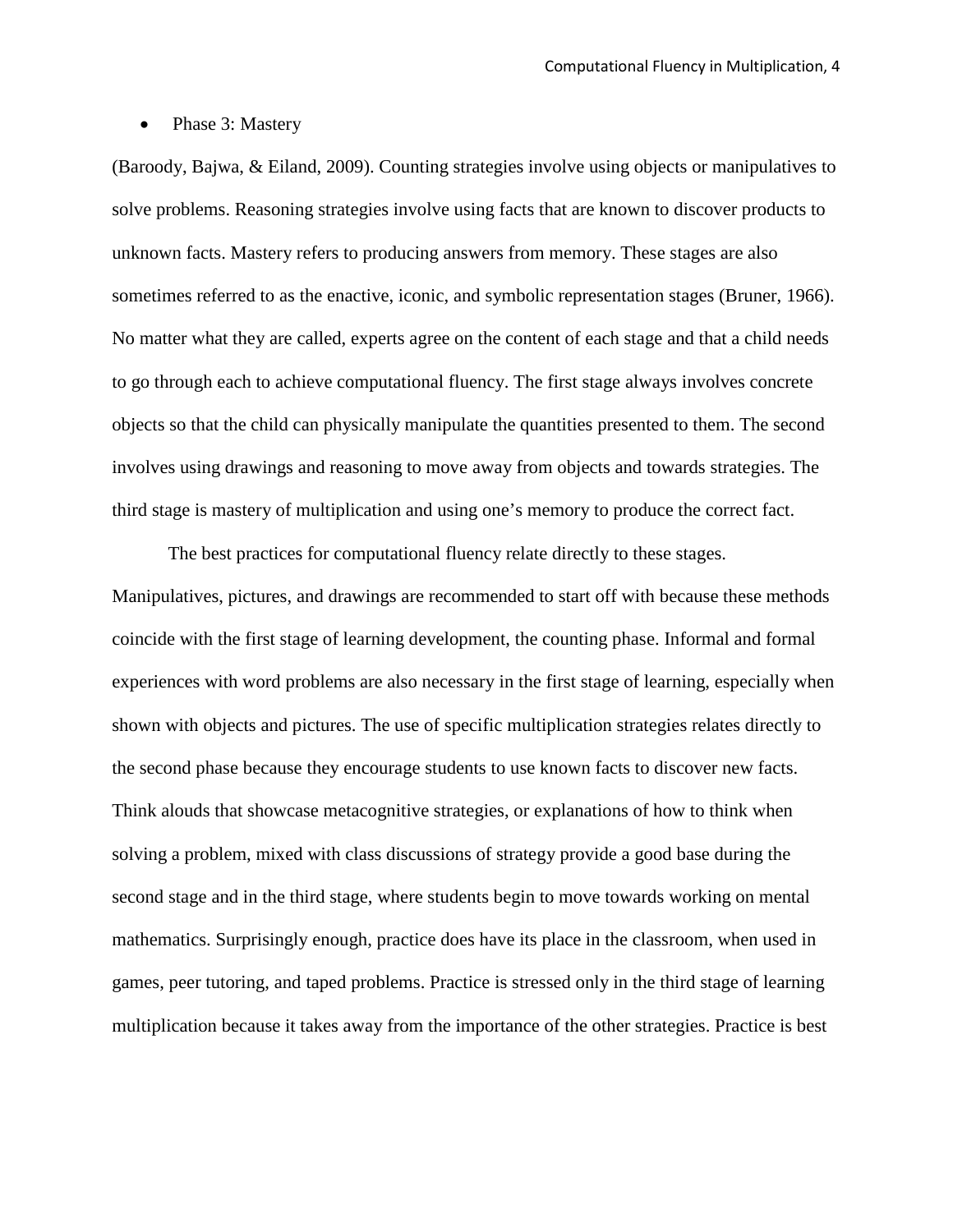used in moderation, since in traditional education, it has been overused through flash cards and drills of multiplication facts.

Over use of rote memorization could be one of the reasons students fail to develop computational fluency. Rote memorization is the process of memorizing content and reproducing it. Rather than focusing on understanding, it involves just spitting out answers, similar to the use of flash cards. Having no prior knowledge on a topic makes it hard to make connections to because there is nothing the student has learned previously to link it to. The educator's concern in rote memorization is about the product of the calculations, not the process (Brownell, 1944). This is so dangerous for students to get into the habit of because they memorize facts for tests and then the information is gradually forgotten since the facts have nothing meaningful to connect to. In school systems around the world, many problems have been identified; the way education is orientated toward memorization is one of the larger problems: "The 'efficiency' of this kind of teaching is low, since it is based primarily on mechanical memorization of huge amounts of information and algorithms to find solutions to standard problems" (Dubova, 2014). Memorization appears effective when taking a test and will show knowledge gained, but students who merely memorized the multiplication facts really do not have the understanding they need to progress with ease and confidence. Teachers need to aid their students in making meaningful connections that can lead them to computational fluency.

Although teachers have state standards they need their students to meet, it is important that they do not forget the true purpose of teaching, specifically in mathematics. The whole purpose of school is to help students become avid learners and functional citizens (Dubova, 2014). Computational fluency, because it promotes deeper understanding of multiplication, prepares students to be more capable adults as far as mathematics goes. Giving students a solid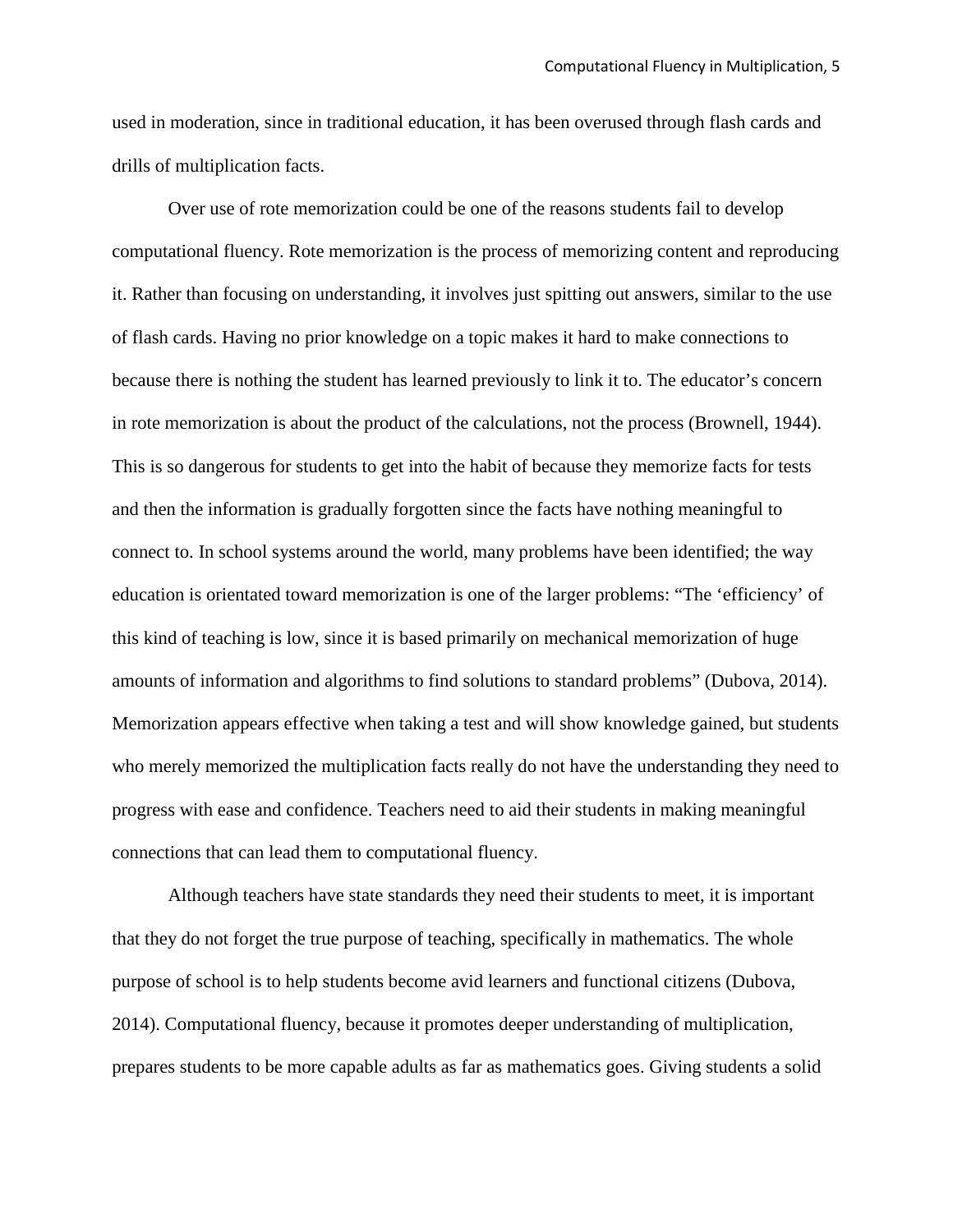foundation in multiplication is important to helping them develop computational fluency. Students will learn nothing if teachers just continue to give them things to memorize without helping them understand why these things are important and what they actually mean: "[l]earning depends on the active engagement of the learner. It is what the learner does that is learned, not what the teacher does" (Anderson, 2009). Multiplication gives students a base for the rest of their mathematical education. Furthermore, if they lack computational fluency, they will forever struggle to figure basic mathematics problems out. Teachers need to orient their instruction towards students to help them make connections and have meaningful understandings. Teachers also need to be aware of the best practices that can aid students in gaining computational fluency. The Common Core State Standards encourage and require students to develop deeper understandings, so by teaching computational fluency, teachers will be meeting the Common Core State Standards. The most essential question we need to answer now is: What are the best practices for helping students gain computational fluency in multiplication, and how do we incorporate them into the classroom so that our students gain computational fluency and grasp multiplication facts with ease?

#### **Objects, Pictures, and Beginning Experiences**

All children should start off their mathematical journey with some form of concrete objects or a physical representation of the problem (Bruner, 1966). Beginning with learning to count and continuing with each new mathematics skill, using concrete objects is highly important to support the child as they learn. Multiplication, since it involves grouping, is effortlessly represented by concrete objects and easier to understand when a child can physically see the manipulation of the objects. Manipulatives are a form of concrete representation and include any type of object a child can physically manipulate. Pictures and drawings should come after objects, or manipulatives, since children can still manipulate them, but not as much with their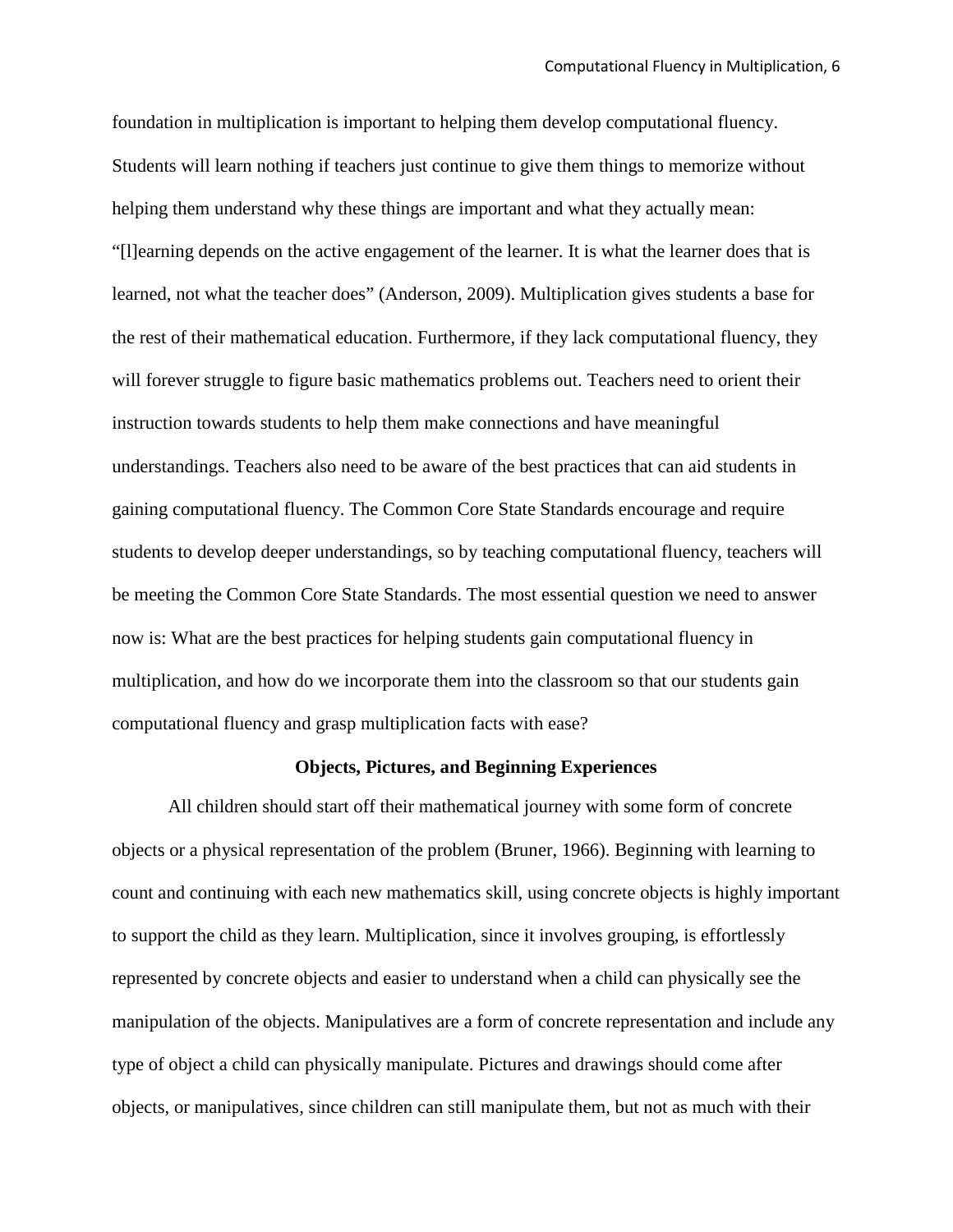hands as with their pencils and minds. Pictures can be manipulated with a pencil and eraser and children can easily scribble out, circle, or add to parts of drawings to help them see groupings better. Pictures are considered a form of semi-concrete representation because they are not quite concrete manipulatives, but they are still able to be manipulated. These are used after concrete materials because they fall into the natural pattern of learning.

Area and array models are two forms of pictorial representations that help children accurately depict multiplication problems. When using manipulatives and drawings, children can discover strategies and patterns that help them more quickly solve multiplication problems. Symbolic representations of problems come after using concrete and semi-concrete materials, so students need a chance to use these materials first, before mentally solving problems. Manipulatives, pictorial representations, and drawings are incredibly important experiences to a student's multiplicative development, especially when used in systematic order. Objects and pictures allow students to form a base of understanding as to what multiplication is which, in turn helps them begin to develop computational fluency.

#### **Manipulatives**

Manipulatives should be the first mathematical tool children learning multiplication, or any skill, come into contact with. Manipulatives may include blocks, counters, poker chips, coins, fingers, post it notes, or any physical object that a student could use to represent a quantity. Most people have seen children start learning to count by counting physical objects; multiplication education starts in the same exact way. According to Brownell: "Processes are of at least equal importance with products" (Brownell, 1944). The process in this specific case is how one is using manipulatives to solve a multiplication problem. The product is the resulting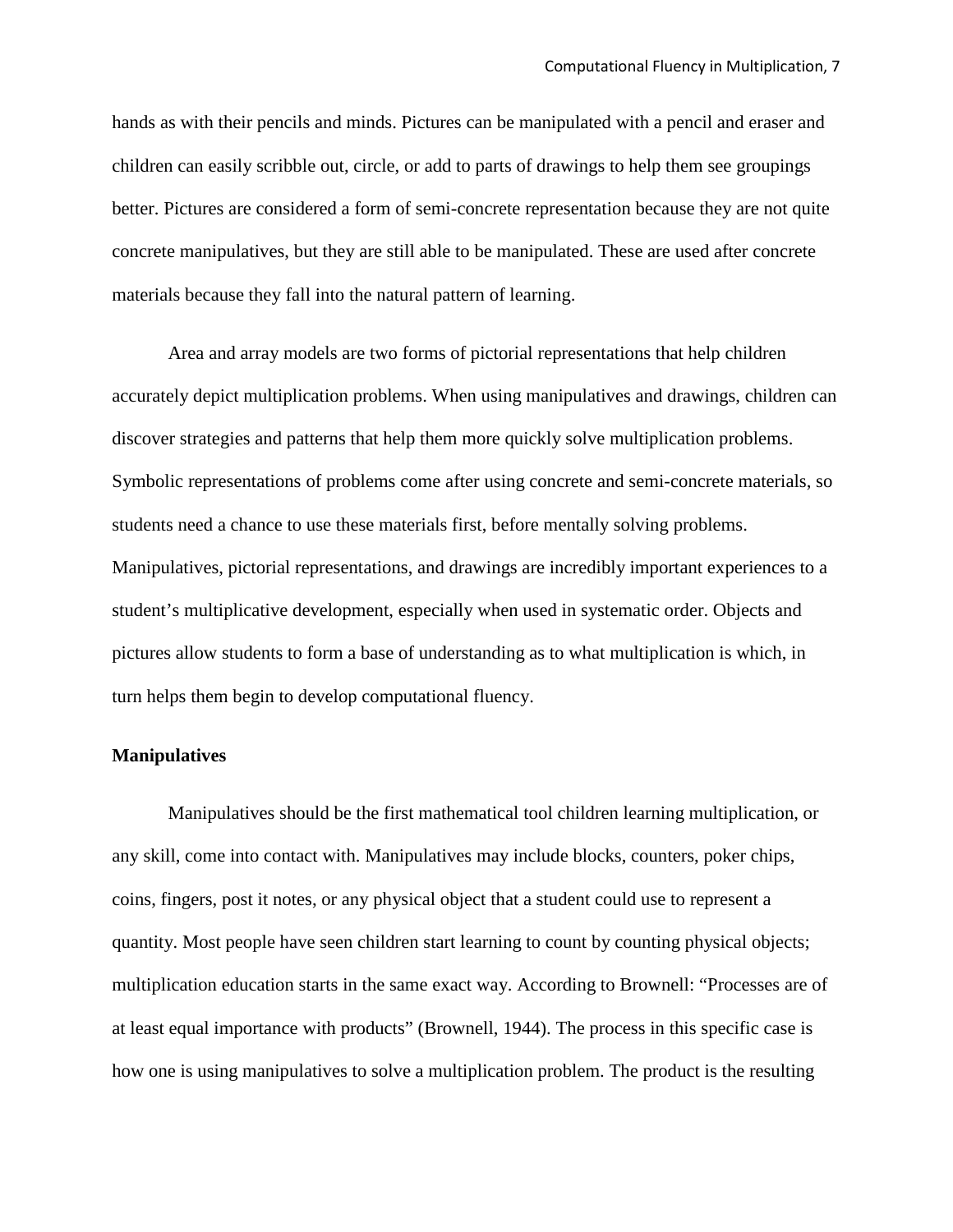answer. Since new concepts are hard to internalize right away, the manipulatives give a concrete show of the process students use to reach an answer. Often, teachers will start by modeling how to use manipulatives and then students can work together to figure out how to use them to represent quantities. Even though the children learning multiplication are learning it in third and fourth grade, manipulatives should still be the starting point.

A study was conducted with older students who had learning disabilities and they were given prompts each time they did not respond to a multiplication fact quickly (Williams & Collins, 1994). The prompts included manipulatives such as, poker chips, number lines, and using their fingers. All of these can be physically manipulated and follow the natural pattern of learning. The students preformed better once given the prompts because they could physically see what they were trying to compute. Using manipulatives helped these students make concrete connections to their prior knowledge and improved their understanding of multiplication. Manipulatives need to be used by educators in a way that is succinct so that students can easily follow how to use them and imitate that use in their own problem solving.

When starting to teach multiplication, it should be introduced as repeated addition and as groups of equal size. This is something students can clearly show with manipulatives. For example, if students are trying to solve  $2 \times 3$  then it should be introduced as  $3 + 3$ . Using groups naturally leads to repeated addition and it would be best to start with so as not to overwhelm students, but students still need to be shown that multiplication is related to addition. Students can make groups of three using their objects and since the problem is,  $2 \times 3$  they would show two groups. Now the students could either add  $3 + 3$  or count their objects and they would determine that their answer is six. Students learn strategies to solve mathematics problems in three phases. The first phase is the counting phase, in which students solve problems by using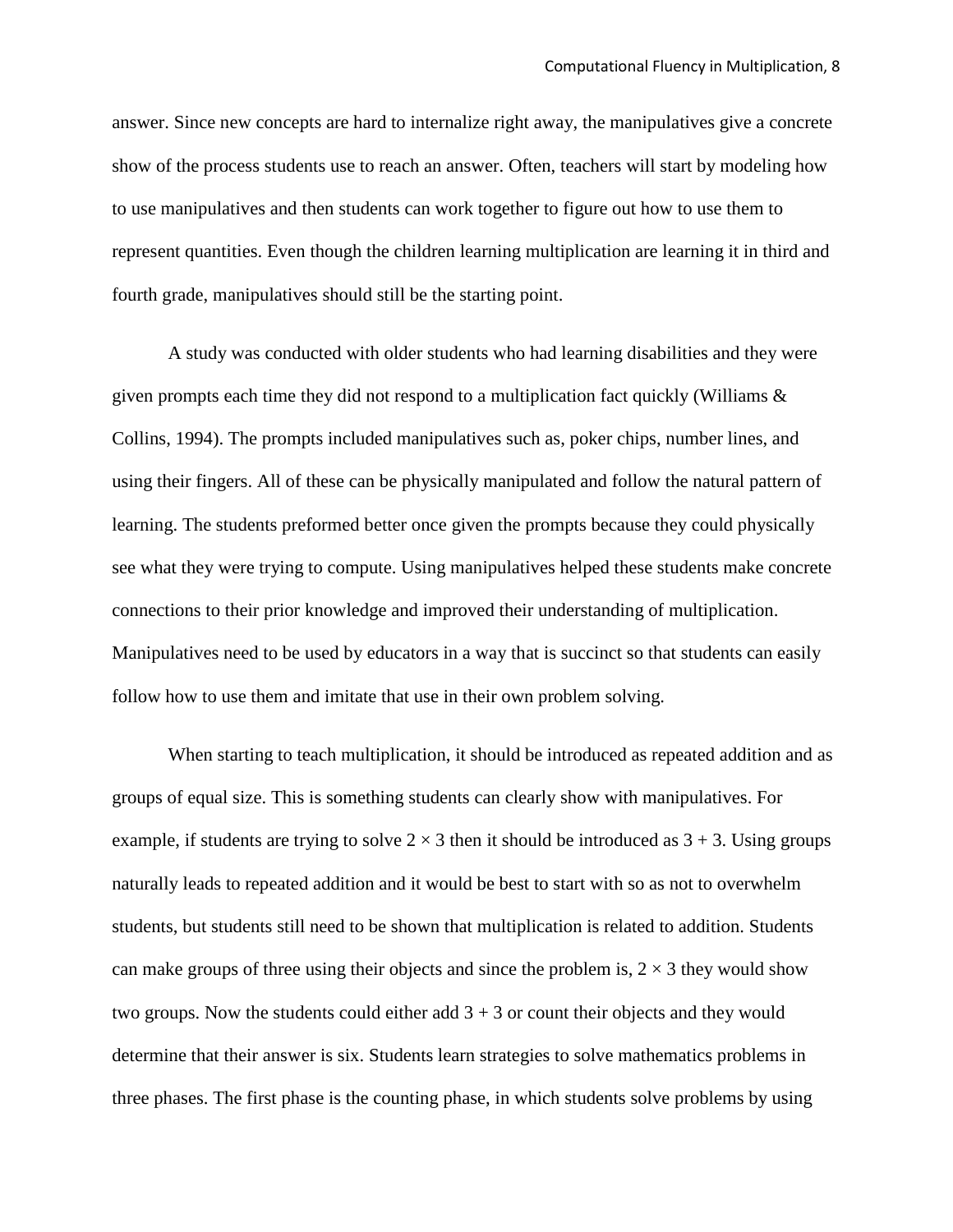manipulatives. The second phase is reasoning strategies, which involve using approaches students have come up with based on known facts to more quickly discover answers. The third phase is mastery of multiplication, in which students are able to quickly solve facts mentally. Being able to physically see what is happening with multiplication is important: "In brief, phases 1 and 2 are essential for laying the conceptual groundwork—the discovery of patterns and relationships—and providing the reasoning strategies that underlie the attainment of computational fluency with the basic combinations in phase 3" (Baroody, 2006). Phase 1, in this case, is referring to counting actual objects. Counting will eventually become skip counting, or counting by adding a number repeatedly, and students will also see relationships in their groups that will become faster strategies to attaining the product. After formally working on problems with manipulatives for a while, students will begin to notice patterns that give them new more efficient strategies for solving multiplication problems, but first, they should try drawings as a means to advance their knowledge.

New pieces of technology can provide opportunities for practice with a different type of manipulative for students. For example, Wall, Beatty, and Rogers (2015) reviewed many different types of iPad applications, also referred to as apps, in search of one that would be beneficial for teaching multiplication. Eventually, they decided the most effective application of all the ones they looked at was a free application called Fruit Plate Math. In this application, pieces of fruit can be arranged in equal groups, which shows the definition of multiplication. The game also has many fun features that display important properties of multiplication: "With Fruit Plate Math, the *Array* view of the *Basic Multiplication* tab allows students to use a slider to change the number of rows and columns in the array. Moving the slider simultaneously modifies the array, enabling an immediate visualization that is impossible with concrete manipulatives"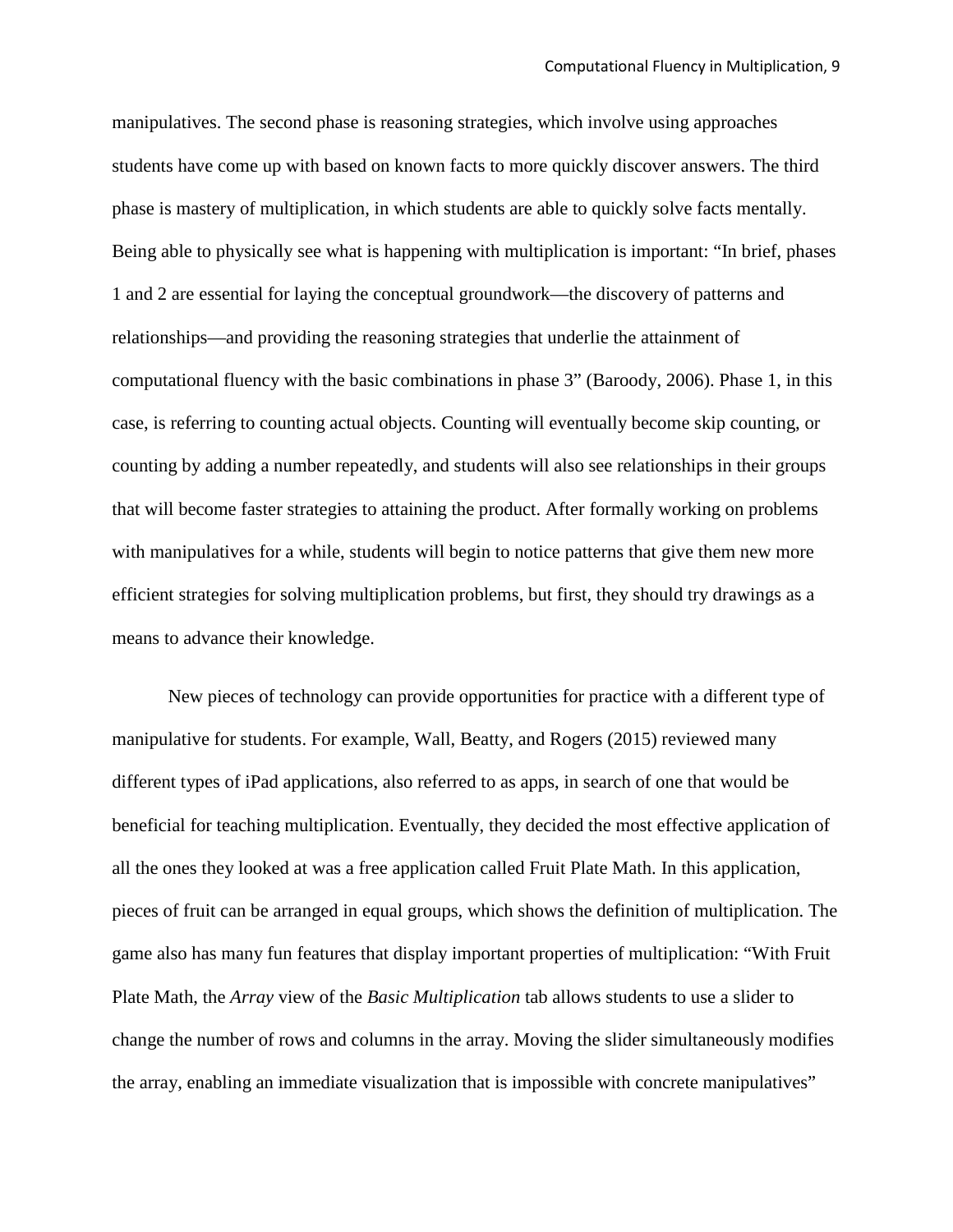(Wall, Beatty, & Rogers, 2015). This application allows manipulation of visuals that highlights different ways to define multiplication more clearly. The application also shows skip counting as well. Moreover, feedback is provided as the student interacts with the content, which is also important because it helps students learn to correct their errors as they experiment with multiplication. Although this is only one application, there are many out there that are also free and can be used in a technology friendly classroom. In another study, Zhang (2015) found that multiplication applications, such as the ones available on iPads, can help close the mathematics achievement gap between students. Interactive whiteboards can also provide great feedback for students beginning to experiment with multiplication and its definition.

The development of computational fluency is supported by the use of manipulatives because concrete representations help build basic understanding of the definition of multiplication. Manipulatives allow students to connect to prior knowledge like addition and because they are connecting to prior knowledge, this new information is much more meaningful to students. Thus, working with manipulatives is essential to the development of computational fluency with multiplication.

#### **Pictures and Drawings**

Pictures and drawings work well with using manipulatives because the movement from concrete objects to semi-concrete objects is quite natural to students. These two types of representations are linked together by their concreteness, which provides visual aide without going too far into the abstract and forcing students to attempt mental mathematics before they are ready. Although drawings are not as concrete as manipulatives, it is still easier to represent a problem pictorially than to solve it mentally. Pictures and drawings are particularly helpful representations of multiplication because they can help address misconceptions children might have. In a study comparing Japanese mathematics textbooks and American mathematics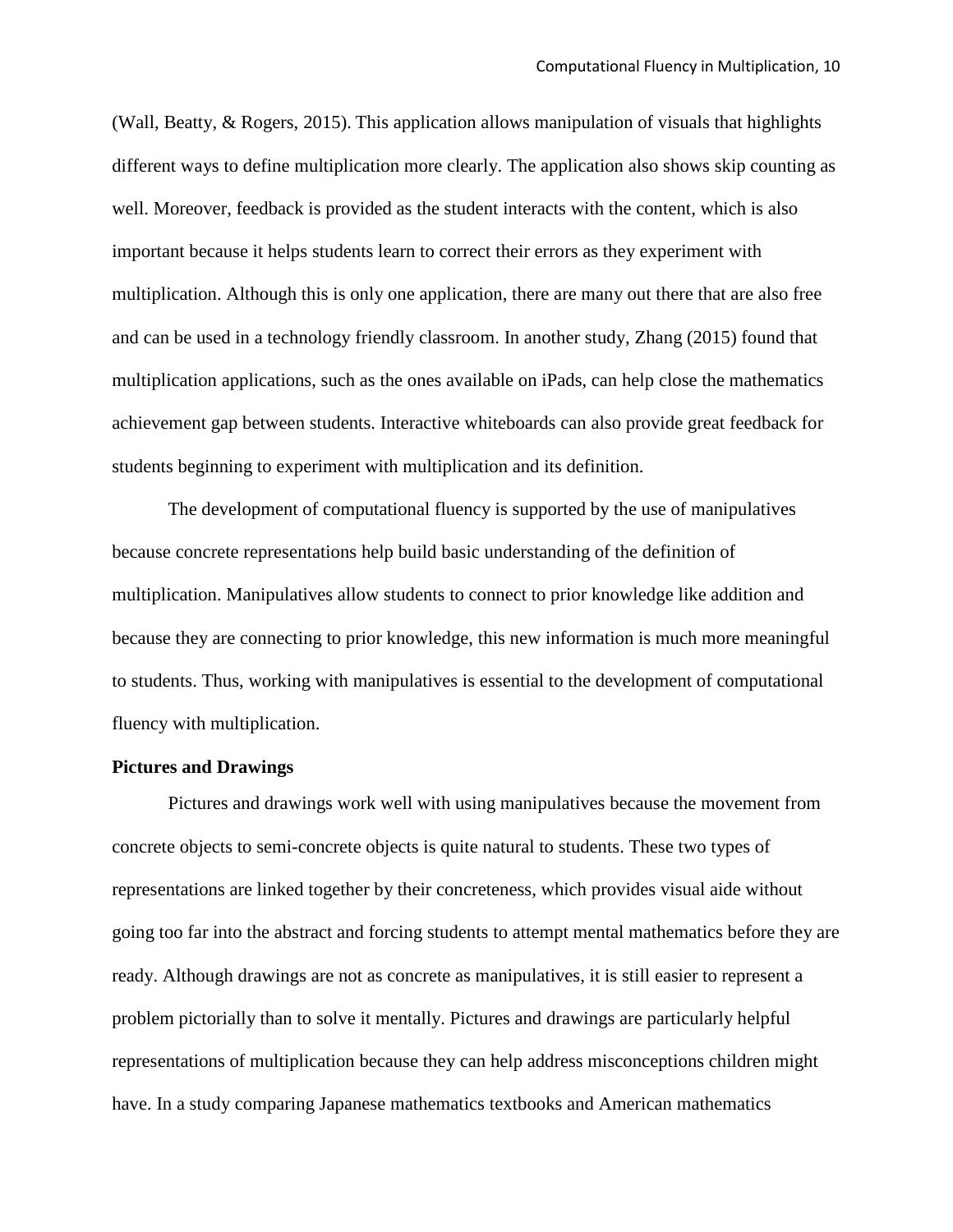textbooks, it was discovered that the Japanese textbooks addressed more misconceptions with pictures (Watanabe, 2003). Japanese textbooks put pictures of both examples and non-examples of multiplication, so when students are learning what it means to split objects into groups of equal size, they also experience instances where it cannot be done. This is important because misconceptions can arise from incorrect generalizations based on the limited number of examples that students do see. Thus, pictures of non-examples can prevent incorrect generalizations. For instance, many students misconceive that multiplication always creates a larger product than its factors and this can be addressed with pictures as well. When multiplying by fractions or decimals, multiplication can produce smaller amounts. By seeing examples of drawings of all kinds of multiplication representations, and quantities that cannot be represented by the multiplication of two whole numbers, students' conceptions have more depth. Another effective practice Japan uses with drawings is writing matching number sentences. Since students can see the drawings and use them to explain the problem, it is easier for them to create a number sentence to match their picture (Watanabe, 2003). With practice, drawings will gradually become more organized and concise. Moreover, students will become quicker at multiplying the more they draw. Thus, drawings continue to foster the understanding that manipulatives began and this strengthens the early development of computational fluency even more. Certain types of drawings and pictures are more effective at developing computational fluency in multiplication than others.

#### **Area and Array Models**

Within the assortment of drawings that can be used to represent multiplication, there are a couple of methods that are particularly concise and display some of the most important properties of multiplication, thus further developing strong computational fluency skills. These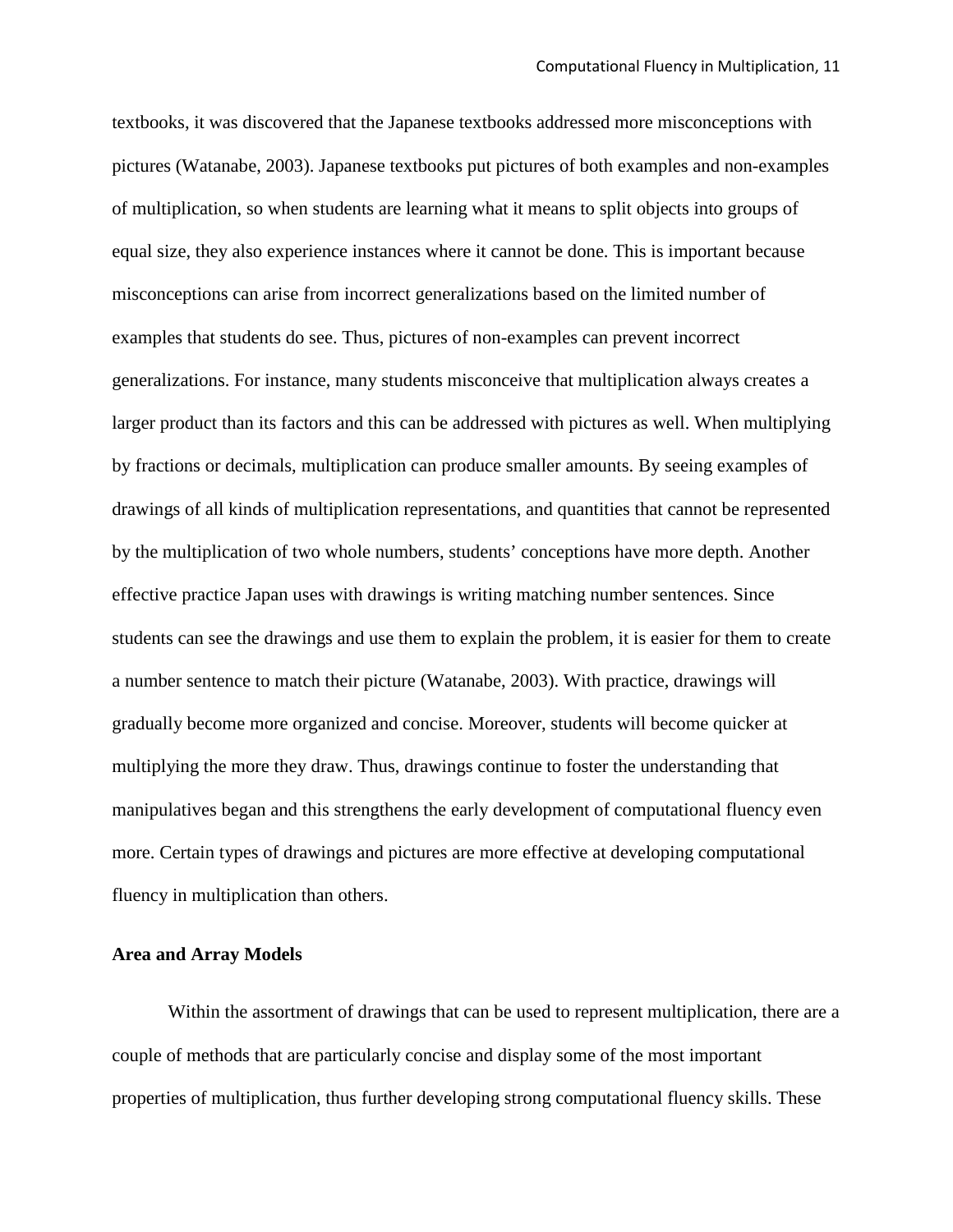methods are referred to as area and array models. Figure one shows an example of an array model, which is concerned with an arrangement of objects, such as desks, in rows and columns and it is related to multiplication in that the number of rows and columns are multiplied together to get the total number of objects. Figure 1 shows the example  $3 \times 3 = 9$ . Figure 2 shows an example of an area model of the problem  $5 \times 7$ . An area model is concerned with the actual space inside of a rectangular shaped object, which is found by multiplying the length of the sides times the width of the sides. According to Barmby, Harries, Higgins, and Suggate (2009), array models are very beneficial in helping students show multiplication problems in a more concrete way: "The array representation encourages pupils to develop their thinking about multiplication as a binary operation with rows and columns representing the two inputs. Both the commutative and the distributive properties of multiplication are more evident in this representation." (p. 224). Area and array models are very simple for students to use because they are easy to create and use as a visual aid. Both models can easily provide visual examples of the distributive property of multiplication over addition and the commutative property of multiplication. The distributive property of multiplication over addition says that, one can break up one of the factors in a problem and multiply the other factor by each of the parts and still get the same answer. The distributive property of multiplication over addition would look something like this:  $10 \times 5$  is the same as  $(5\times5) + (5\times5)$  because 10 can be broken up into  $(5+5)$ . Figure 3 illustrates the distributive property of multiplication over addition using the problem  $2 \times 7$ . In figure 3, the 7 is broken into two parts: 3 and 4 which together, add up to seven. The commutative property of multiplication means that the two numbers being multiplied together do not have to be in a certain order and can be flipped to get the same product. For example,  $5 \times 2$  creates the same product as  $2 \times 5$ . Figure 4 shows an example of  $5 \times 2$  and  $2 \times 5$  and how by the commutative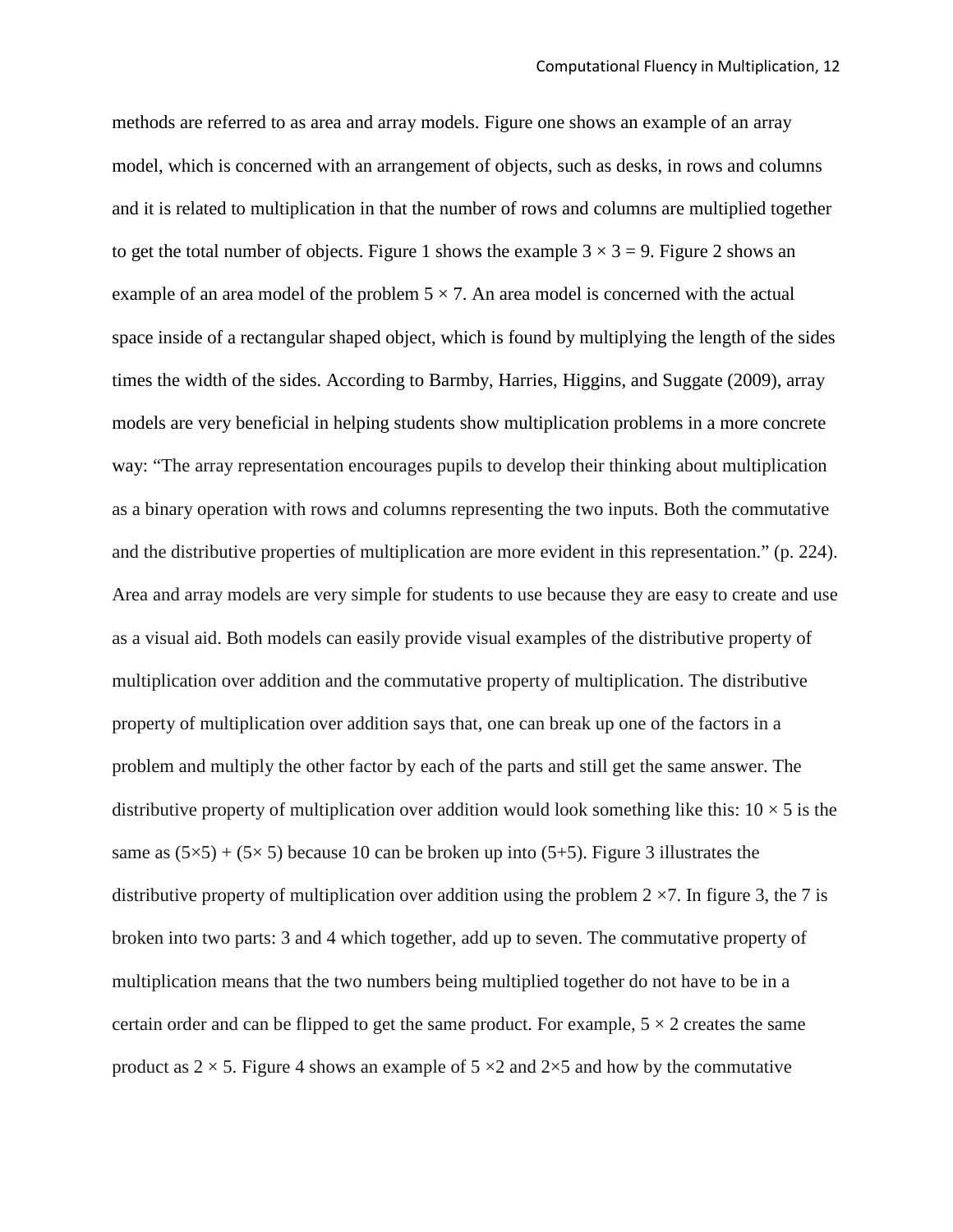property, these two facts have the same product. These facts can be shown to students through an area or array problem because they can actually divide up the area or array to show these properties.

Unfortunately because many teachers focus on memorization rather than understanding, students do not tend to explore the properties of multiplication fully: "Only a minority of upper primary children could use commutative properties, and 'few' 8 to 9 year olds could draw on distributive properties, in order to solve problems involving multiplicative situations" (Barmby, Harries, Higgins, & Suggate, 2009). The commutative property of multiplication although it seems obvious, is not actually obvious to a child: "For example, when the numbers are swapped in the diagrams, the representations will look quite different. It is not immediately obvious why the commutative law should apply" (Barmby, Harries, Higgins, & Suggate, 2009). The more practice seeing array and area models, the more students will start to see why these properties make sense. For example if starting with the problem  $3 \times 7$ , we can show it as two arrangements, three rows and seven columns or seven rows and three columns. Both represent the same product, but are visually different and provide a different look at the problem (See Figure 4). Barmby, Harries, Higgins, and Suggate (2009) stated that: "We observed that the array provided a representation from which children could simply 'count' the result of the calculation, as well as a range of other calculation strategies" (p. 235). Further benefits of the array representation are that mental math is not required when using it and it provides a good base for students to see multiplication as repeated groups. These models are useful for many students at varying levels, not just the advanced or low, when solving multiplication problems. According to researchers, the best way to practice unknown facts is to use arrays for visual emphasis: "As the teacher points to different arrays, the student can be asked to find the product. For selected pairs of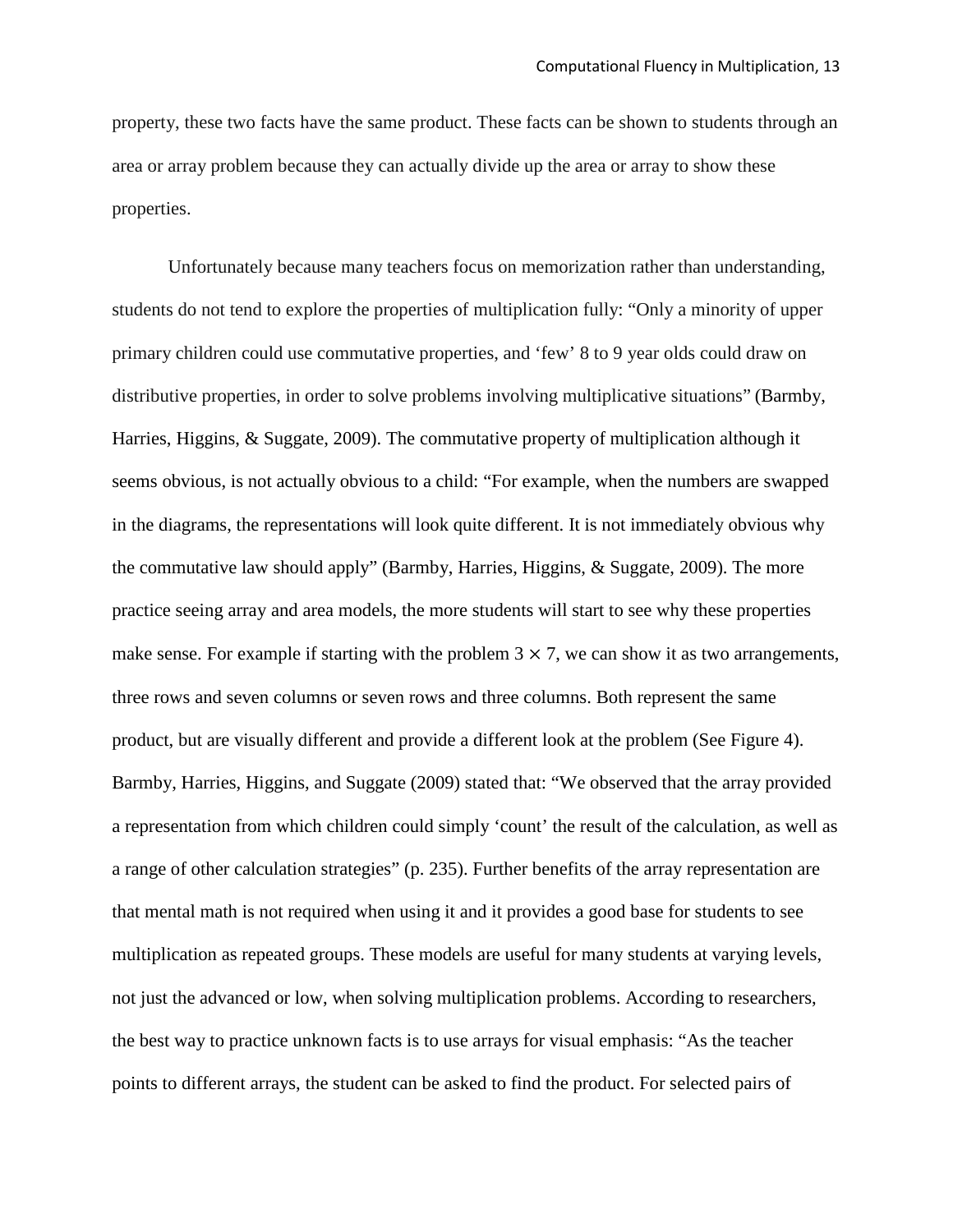numbers, ask a student to explain his or her thinking. Once a fact becomes solidly understood, the array may be removed from the set" (Flowers & Rubenstein, 2010). Additionally, area and array models provide students with a solid method for making sense of the properties of multiplication.

#### **Word Problems, the Informal and Formal Hero**

Word problems are dreaded by people of all ages, but are also highly effective as a teaching tool. Word problems are feared because most people learn to memorize multiplication facts, so applying these facts to a word problem is complicated because they do not have a true understanding of multiplication and how it works in a real situation. Word problems are best paired with manipulatives, drawings, and pictures. With word problems, students can apply their method of choice for representing the problem when they go to solve it. Word problems can give a context to multiplication and help clarify the concept of multiplication. According to research: "Children who start with problem situations, directly model situations to these problems…[T]heir development of computational fluency and their acquisition of problemsolving skills are intertwined as both develop with understanding" (Fuson, 2003). As students use more advanced strategies to solve word problems, their understanding of multiplication grows. The major reason people tend to struggle with word problems has to do with their level of understanding of the definition of multiplication. Someone with true computational fluency in multiplication can evaluate a word problem and pick a matching multiplication fact by using reasoning. Computational fluency can be strengthened through the use of word problems because as students practice with them their understandings deepen.

Word problems can be used in many ways in the classroom. In one study, children were read a book about pigs wearing scarves and hats. These children had not been introduced to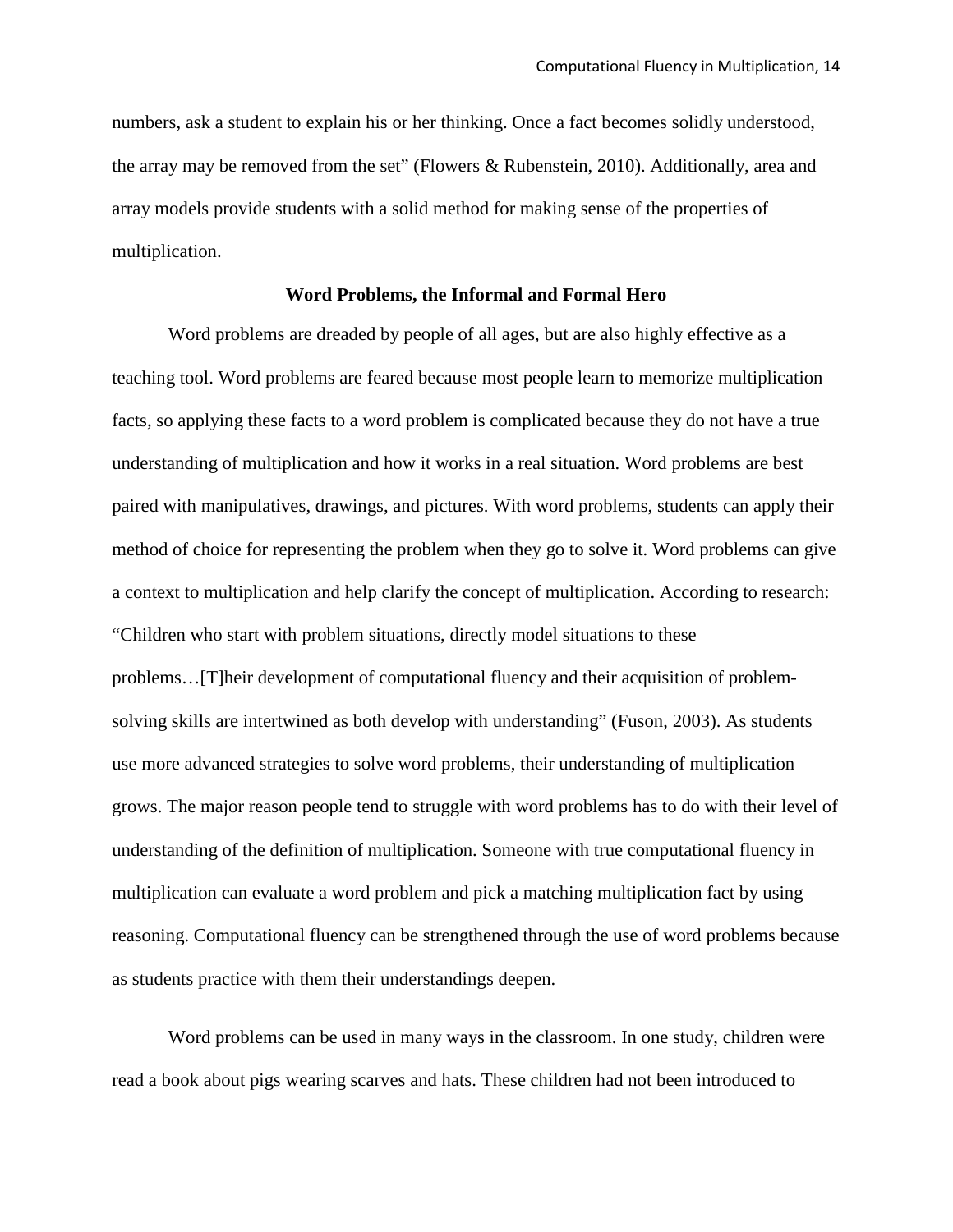multiplication previously and were only in second grade. This is considered an informal multiplication experience because these children had no formal experience with multiplication and were not informed that they were using it. The children completed a task without ever knowing they were multiplying. They were given paper pigs, hats, and scarves of three different colors pink, blue, and yellow and were told to use the objects to show how many outfits Jillian (the girl from the book) could make for her pigs (Betts  $&$  Crampton, 2011). This is actually a simple multiplication problem: A student with multiplication experience would realize that this problem is simply " $3 \times 3$ " because there are three colors for the hats and three for the scarves. However, for the students in this study this was a more challenging task. Some students began organizing their pigs into pigs with yellow hats, pink hats, and blue hats so that their pictures were systematic and the answer easy to find. Students who did this easily realized if they missed a combination because of their organization. What really helped these students was being able to construct their own understanding of multiplication based on this informal experience. In this case, multiplication would be referred to as combinations of hats and scarves since the students do not yet know the word multiplication. Giving a context to multiplication is necessary for understanding, even if students do not yet know the word multiplication. Understanding of the actual operation helps students work fluently with it: "Understanding is also crucial. We know that the greater the degree of understanding the less practice that is required to obtain fluency and to sustain the change in strategy use" (Bobis, 2007).

Sharing is often involved in multiplication word problems, especially in equal group problems. In these types of problems, students are trying to make equal sized groups from a quantity and often this involves sharing amongst numbers of people. According to one study, children as young as four could understand multiplication word problems without knowing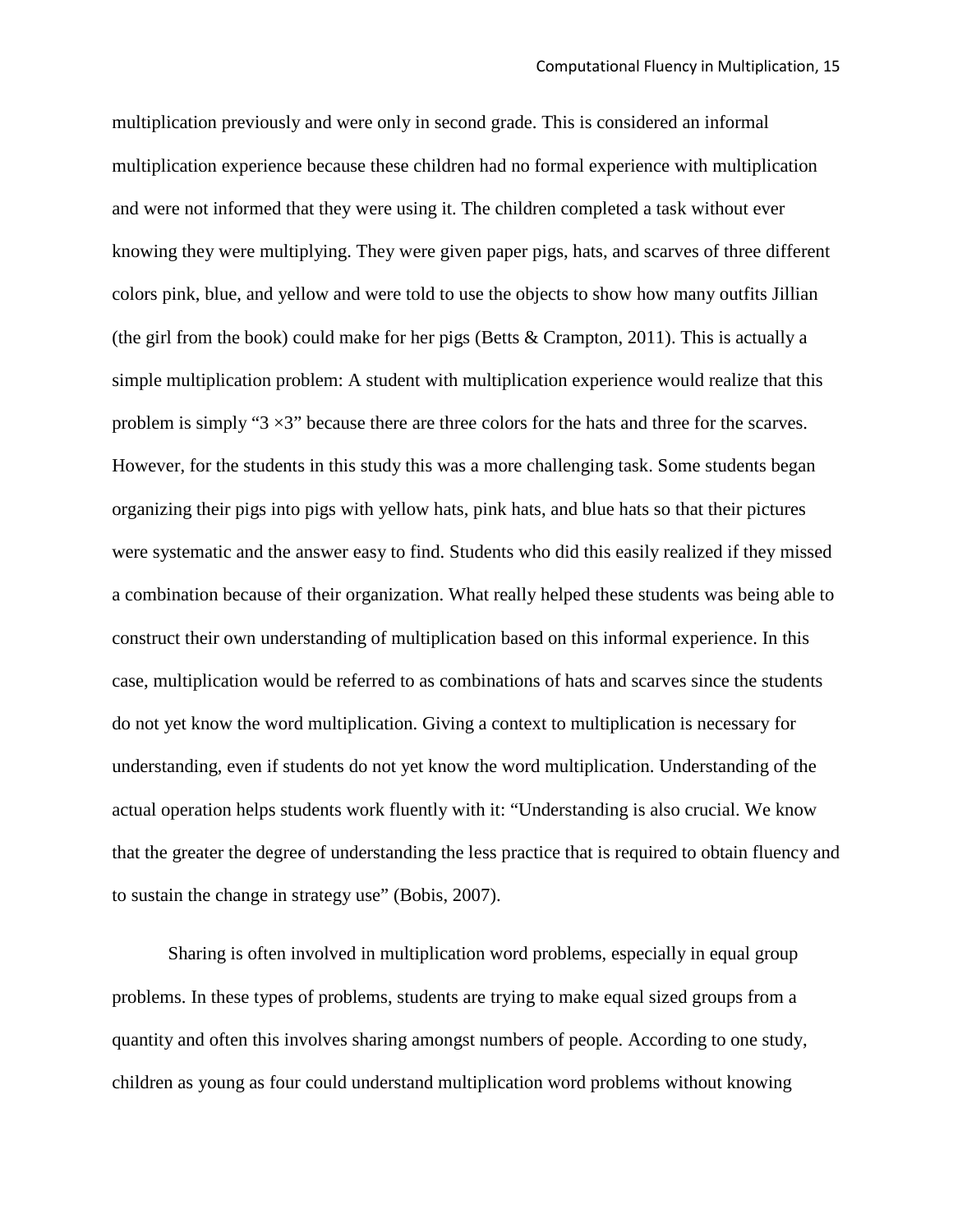multiplication and without being given any sort of cues (De Brauwer  $&$  Fias, 2009). These children had an understanding of sharing and how to distribute objects to groups equally, but did not know the word multiplication. A word problem provides an example that even the very young can understand, and that is why it is important to introduce word problems involving multiplication in an informal way before introducing multiplication formally as an operation at all. Some research suggests that students can work on discovering their own ideas about multiplication through word problems (Cifarelli & Wheatley, 1979). Word problems provide an easy gateway into multiplication from addition because they do not have to be introduced as strictly multiplication facts to be memorized. Connecting to addition makes the information more meaningful and easier to comprehend, which makes computational fluency much more possible for students.

Word problems can also be used in a more formal multiplication setting. As students progress from using concrete objects to pictures to abstract representations of numbers, word problems can continuously be used. Teachers may need to help students progress through those stages: "The challenge for teachers is to encourage the development of, and consistent use of, more efficient and appropriate strategies for solving mathematical problems without it being 'too hard' for children" (Bobis, 2007). A student can begin solving word problems using manipulatives and become comfortable using the manipulatives in these situations. Gradually, they should be encouraged to move to drawings and eventually more abstract methods. The word problem given does not have to change, though; what does change is the student's pattern of thinking and the way they understand the multiplication. Teachers need to model new strategies for students to try with word problems to help them progress through the stages of representation.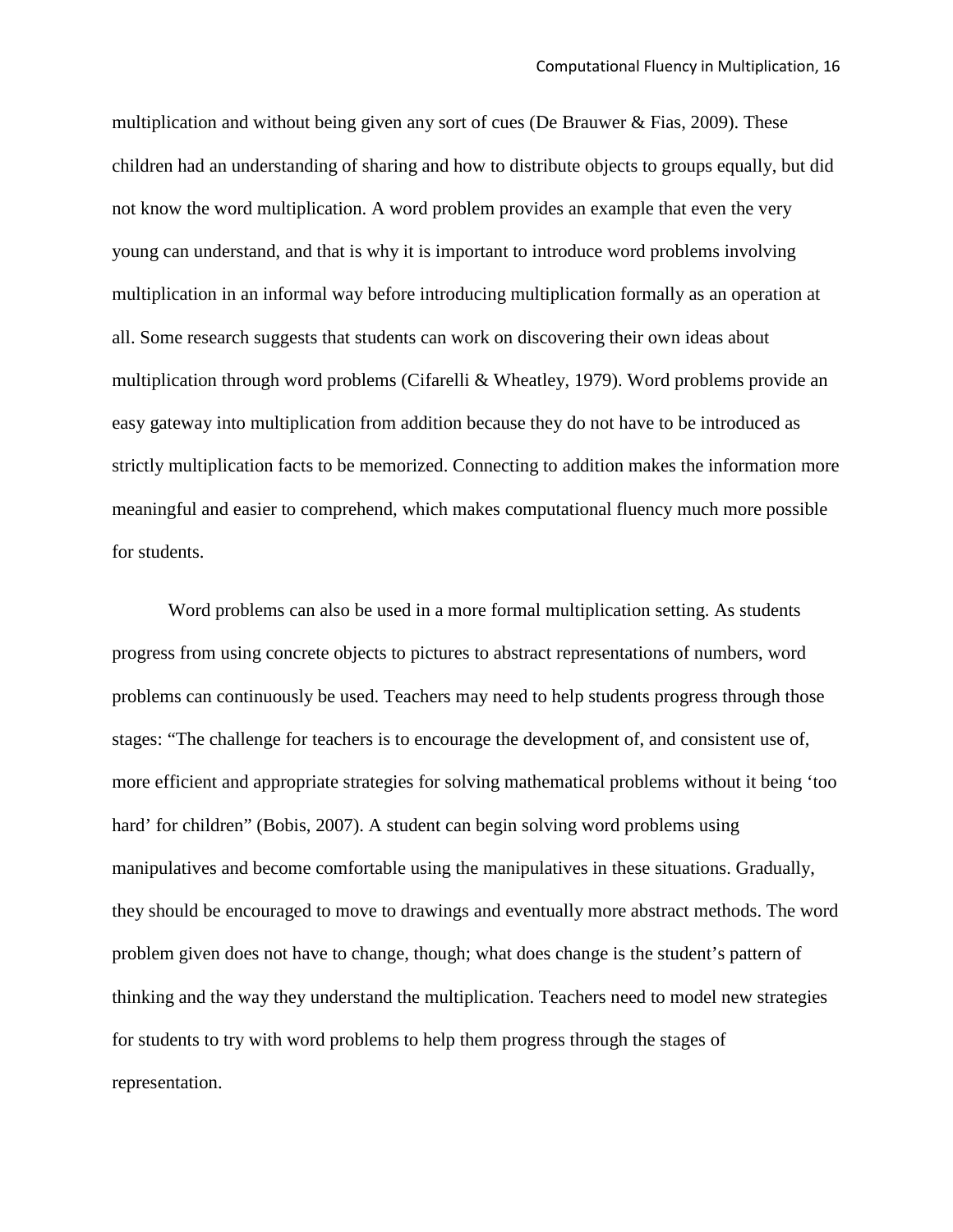One of the best ways to make word problems accessible to all students is to teach mnemonics for problem solving steps that can be transferred to multiple scenarios. Word problems in a more formal multiplication situation can be tricky so strategies need to be clear to students so they can use them efficiently: "Each strategy step [mnemonic step] should prompt the student to perform an overt action, such as write the answer in the answer space; use a cognitive or metacognitive technique, such as paraphrase the problem question; or apply a rule, such as use the rounding rule" (Miller & Stringfellow, 2011). If the mnemonic is clear in what it requires, then students better understand how to apply it to the problem to get the correct product. The mnemonic should make the problem goal clear and easy to understand. According to Miller and Stringfellow (2011), there is a popular mnemonic that works well with all operations, including multiplication, known as the DRAW strategy. DRAW stands for Discover the sign, Read the problem, Answer/draw or check, and Write the answer. In the case of multiplication, students would start by discovering the sign (multiplication), then they would read the problem and choose an appropriate strategy for solving it. At this point, students could use concrete or semi concrete materials before answering the problem and writing the answer. If a teacher wants students to use a mnemonic, then they need to explicitly teach it to students. The strategy needs to be modeled and experimented with so that students can understand why it works and learn how to use it correctly. Research stresses the importance of being able to use a strategy well: "Students must learn the memory tool with automaticity in order to apply it successfully to the mathematics problems they are trying to solve" (Miller & Stringfellow, 2011).

Another trick students can use with word problems to help them be more effective is to look for key words within the problem. As students read multiplication word problems they will notice patterns. Some of the word problems will be looking for the total number of objects,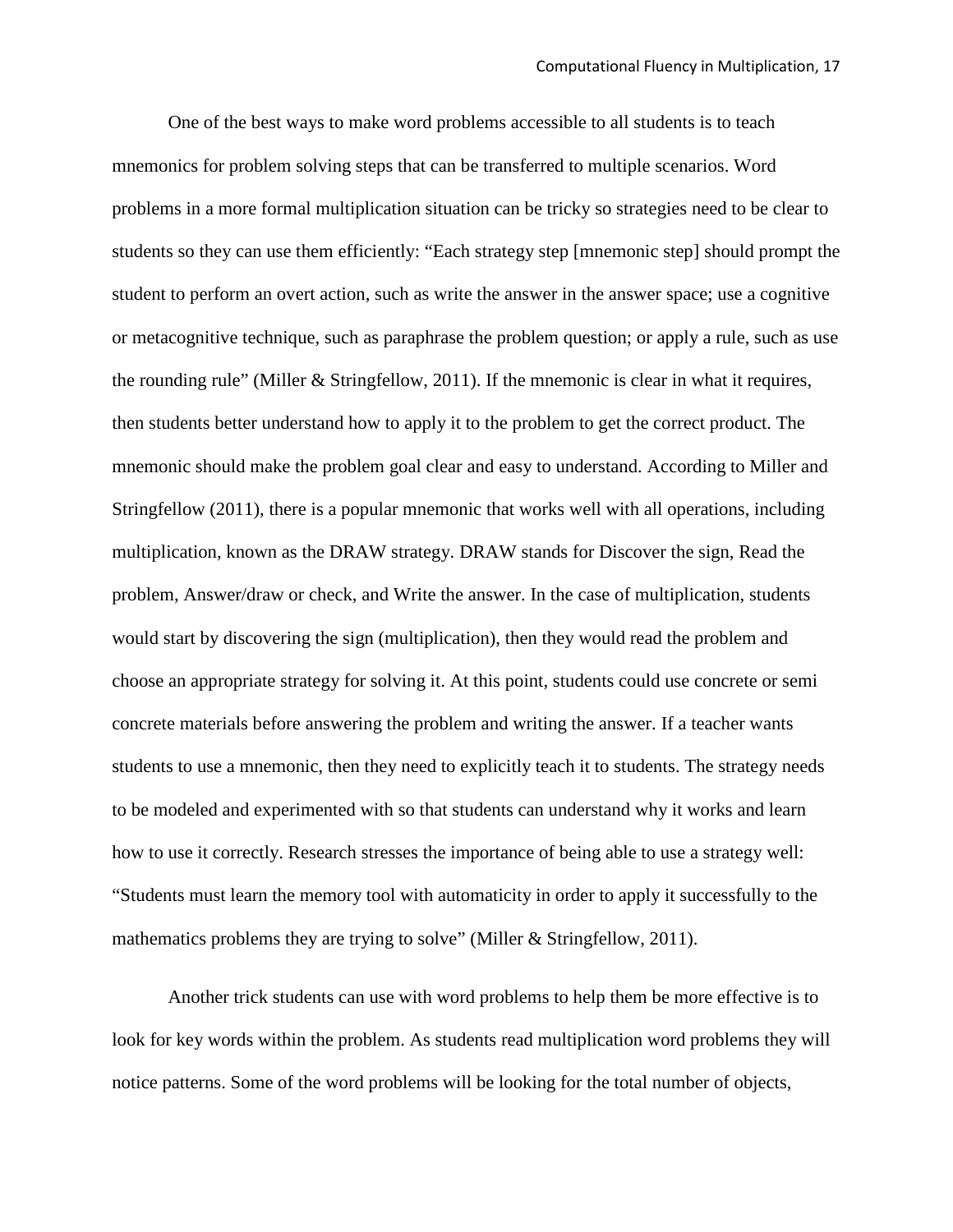others the number of groups, and others the number of objects in each group. The key is to look at the wording of the problem. If students become accustomed to wording then they can more easily understand what a word problem is looking for and then solve it in a way that makes sense to them. Table 1 provides examples of the four types of multiplication word problems and key words to look for in each.

Word problems are important to a student's multiplicative education and more importantly, to their development of computational fluency. When used from the start, they are actually the opposite of confusing. If word problems are not used in the beginning of learning multiplication, they become an add on lesson at the end of a unit and do not help further understandings, but cause confusion in the aftermath of learning multiplication. Word problems can be solved with different strategies, so they never become too easy or too hard to solve. Computational fluency is supported strongly through this because students pick more efficient strategies to solve word problems as their understanding grows, which is exactly what computational fluency involves. Word problems have a bad reputation solely because most people focus more on memorization of facts and do not understand how multiplication could be transferred to real life. Instead, word problems give context to a concept that can seem very abstract and for that reason word problems are the unsung hero of multiplication.

#### **Multiplication Strategies**

Strategies are methods students use to solve multiplication problems. Generally these strategies are found by the students themselves and shared through discussion. Strategies include skip counting, multiplying by ten, doubling, near tens, and near doubles. For example, when multiplying by two, students may notice that you are doubling what you have. These strategies correspond with the second phase of learning, reasoning strategies. Strategies can be figured out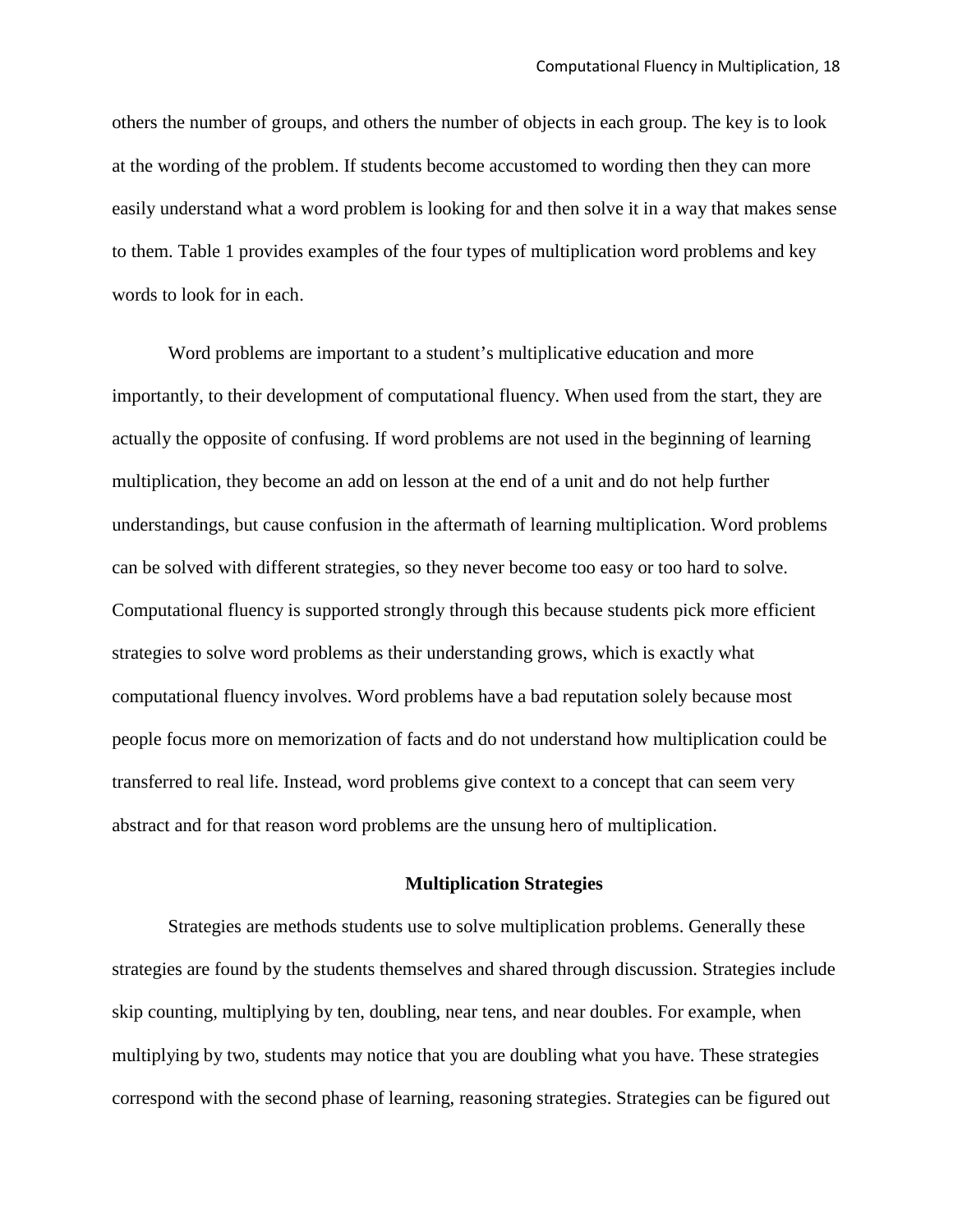with concrete objects and transferred to more abstract representations. Success using strategies, such as these, motivates students to continue to practice and eventually master multiplication facts.

Skip counting is one of many strategic ways of representing multiplication. Since multiplication can be defined as repeated addition, skip counting makes sense developmentally because it is essentially a process of adding the same number repeatedly. Skip counting can occur with any set of numbers. Children generally learn that it is faster to count by 2s or 3s rather than 1s and it becomes a quick short cut to finding products because skip counting is a way to express the results of repeated addition. With skip counting, fingers can be used so that students are not deviating too far from concrete representation to more abstract representations.

Doubles are a very important strategy for students because it allows them to solve more facts efficiently once they understand them: "Using several even factors, such as 2s, 4s, and 8s, can be natural starting points for doubles. Once the 3s are known, the 6s and the 12s can be placed in the mix." (Flowers & Rubenstein, 2010). For example, if I had the problem  $6 \times 7$  I could use the fact  $3 \times 7$  and say well if the product of that is 21, and 6 is two times 3, then  $6 \times 7$ must be 42 because two times 21 is 42. Doubling and using strategies involving doubles, helps students better understand multiplication and compute problems at a faster rate, which is the essence of computational fluency.

Doubles strategies are a gateway to other methods of solving problems: "Knowing that a number in the counting sequences is 1 more than the previous number (e.g., "four" is one more than ''three'') can enable a child to use a known ''doubles'' combination to logically deduce the sum of a "near double"' (Baroody, 2009). If a student is able to double multiplication problems (as discussed above), then they will be able to use these doubles as reference points of solving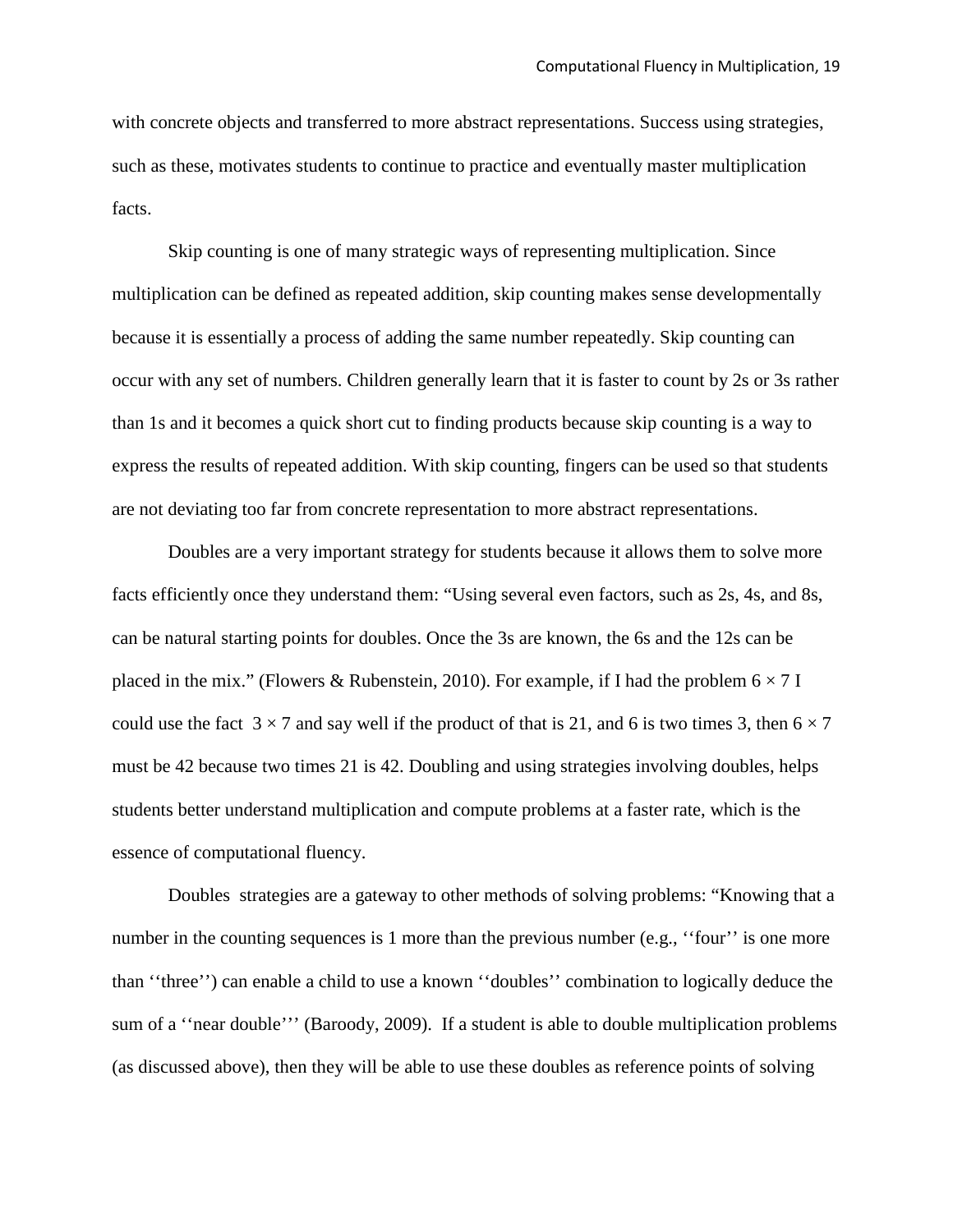other facts. For example, if a student knows that the product of  $2\times 3$  is 6, then by the doubles strategy they know that the product of  $4\times3$  is 12 because 4 is double 2 (to figure out the product a student would realize 12 is double 6). This then becomes a new fact that a student can easily reference mentally. Next, they can say if I know  $4\times3$  is 12, then  $5\times3$  is 15 because 5 is one more set of three than four sets of three. According to Baroody (1985): "As with any worthwhile knowledge, meaningful memorization of basic combinations can reduce the amount of time and practice needed to achieve mastery, maintain efficiency and facilitate application of extant knowledge to unknown or unpracticed combinations" (as cited in Baroody, 2009). Knowing what are called derived facts, or facts that a student can figure out using a strategy, helps students become fluent in multiplication. The more they use derived facts, the more familiar the strategies become and eventually the answers to the multiplication facts become second nature. Students achieve mastery by using such strategies frequently.

Multiplying by ten is also an important strategy. Students often notice when multiplying by ten that you can simply add a zero to the end of the other factor to get your product. Some teachers refer to this as adding magic zeros (Landry, 2015). Using the distributive property of multiplication over addition, students can break factors up that contain a ten (like for example, 13 contains a 10) and multiply by that first and add a magic zero to that part of the product. This provides an easy starting point for many other multi-digit strategies. These are only some of the strategies for multiplying, but discussion provides a way to highlight different ways of thinking about multiplication in class.

#### **Bringing it Together with Discussion**

Similar to word problems, discussion is a neglected part of most students' mathematics education. Discussion is the process of talking about something, typically in order to reach a decision or to exchange ideas. Many teachers do not realize the benefits of talking to students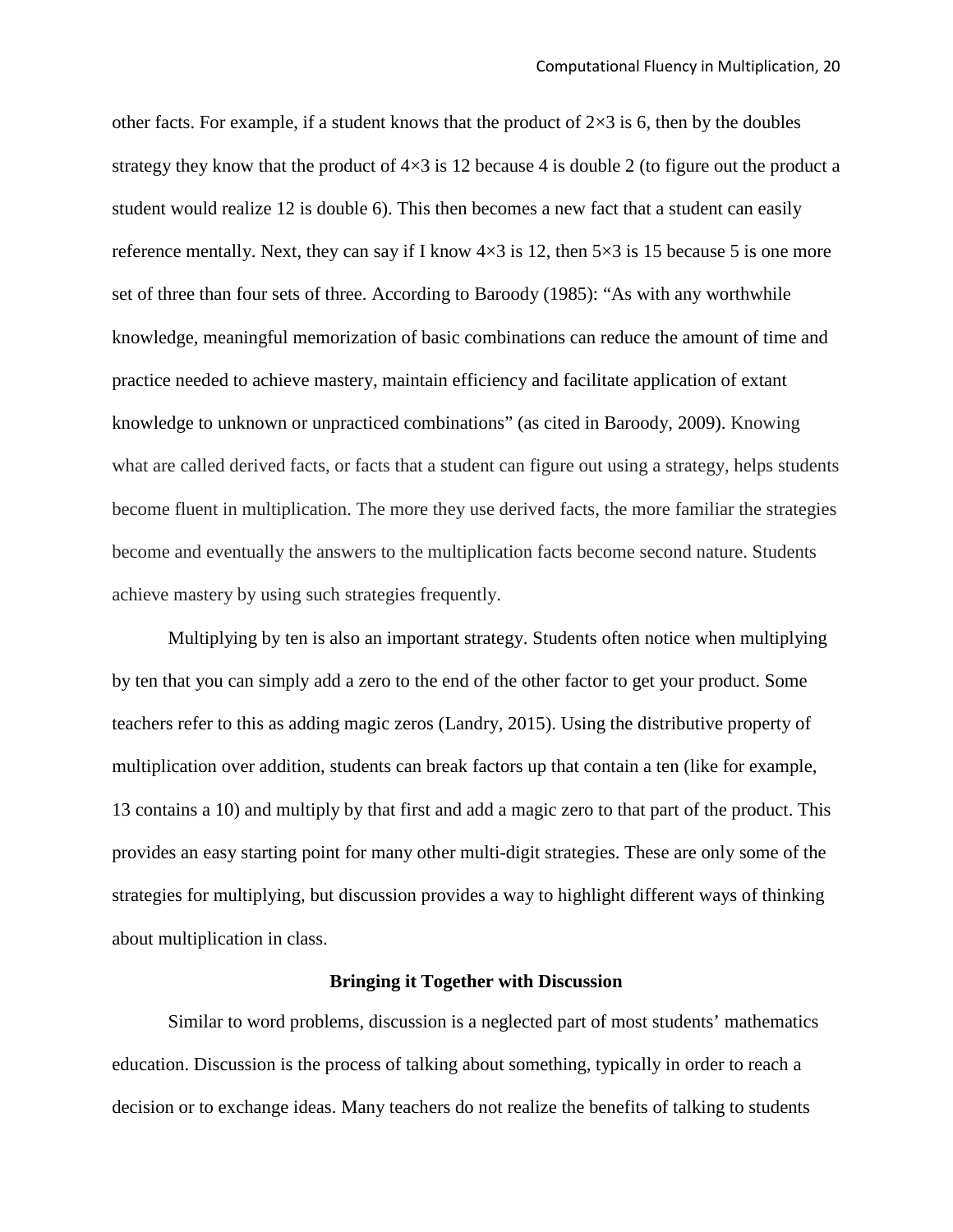about how to solve problems. Discussion can be paired with any of the stages of representation. No matter where a child is in their understanding of multiplication, they can benefit from discussion. By strengthening their understanding and strategy use, discussion also strengthens computational fluency. According to Brownell (1944), there is always more than one way to find an answer to a mathematical problem. Discussion provides an outlet for the different ways of thinking to be heard, and moreover, seeing different ways of approaching problems can be helpful to students who are struggling. In a study of mathematics textbooks from the United States and Japan, it was found that the United States, as well as Japan, encourages the use of a lot of strategies for solving multiplication rather than focusing in on one method (Watanabe, 2003). Both countries want students to explore multiplication and different ways to solve problems in depth. Discussion can bring these strategies into the open for a lot of students. Discussion can also occur in many different settings: "Dialogues are more engaging and enable students to develop understanding, as well as to check their understanding. These conversations may occur between teachers and students, individually or collectively, or among students themselves" (Anderson, 2009). Discussion is especially helpful for English Language Learners (ELLs), who might not have a good handle on English yet and struggle to express their thoughts in words (Bresser, 2003). Discussion of any type can be important to learning and broadening strategies.

Often teachers have students engage in number talks, a form of discussion, in which students use the relationships between numbers to solve different mathematical problems. Number talks can be particularly useful with multiplication because it brings to light a lot of the properties and patterns, which will be elaborated on in the sections to follow. Discussion is an important tool for helping all students develop computational fluency because it provides deeper understandings. Discussion is helpful for a number of reasons, such as, helping ELLs develop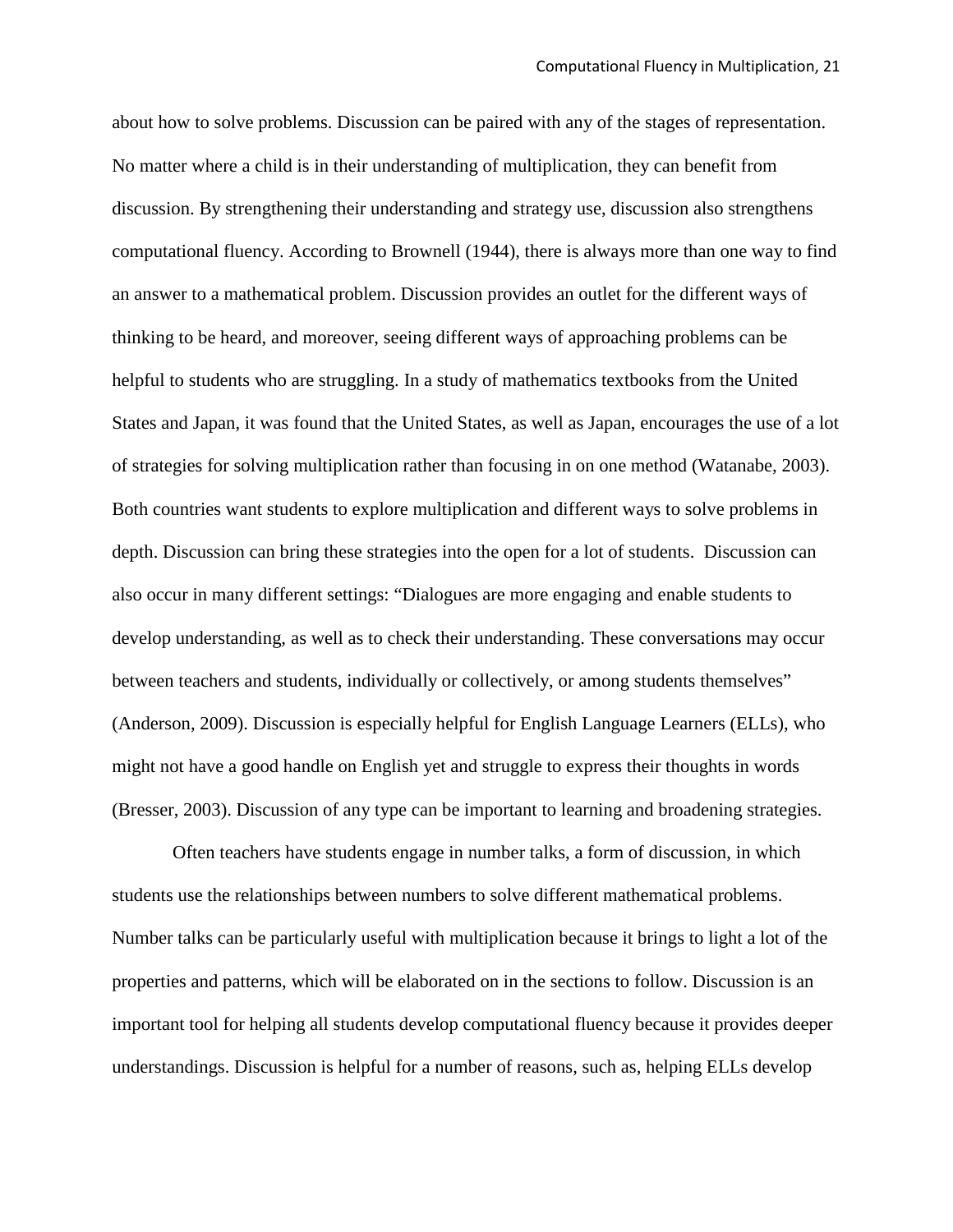language skills, seeing a variety of strategies, and recognizing patterns and properties of operations.

#### **Number Talks: A Method for Discussing Strategies**

A number talk is when students discuss with their peers and the teacher the relationships between numbers and operations to solve mathematical problems. Number talks can be extremely beneficial and do not have to be incredibly formal. Wickett (2003), a third and fourth grade teacher, did an experiment using an informal number talk and multiplication in her classroom. She had the students start by multiplying five by six and gradually moved up to 251 times 12. The students were able to do the calculations because she planned the steps leading up to it, so that each problem built on the last and helped the students develop deeper understandings. At the end, she had students explain what they did to get their answers to provide examples for those that struggled. She also showcased students who used different strategies to illustrate that when students understand the process; there are many paths they can take to get to the product. These students had what is called, number sense and computational fluency. Number sense refers to a student's ability to work fluidly and correctly with numbers. A child who has strong number sense can perform mental math without a problem. For example, a student with number sense knows that the number five can be split up into two and three or four and one depending on how they intend to use it. Students in their class used a range of strategies as they attempted to multiply 251 times 12 in their heads. Multiplying by ten and adding a zero was a popular strategy along with doubling answers from previous problems. These students understood a lot of the basic concepts of multiplication and number order, so they were able to correctly do the mental computations. The teacher, in this case also planned which problems to use so that students would gravitate towards more efficient strategies.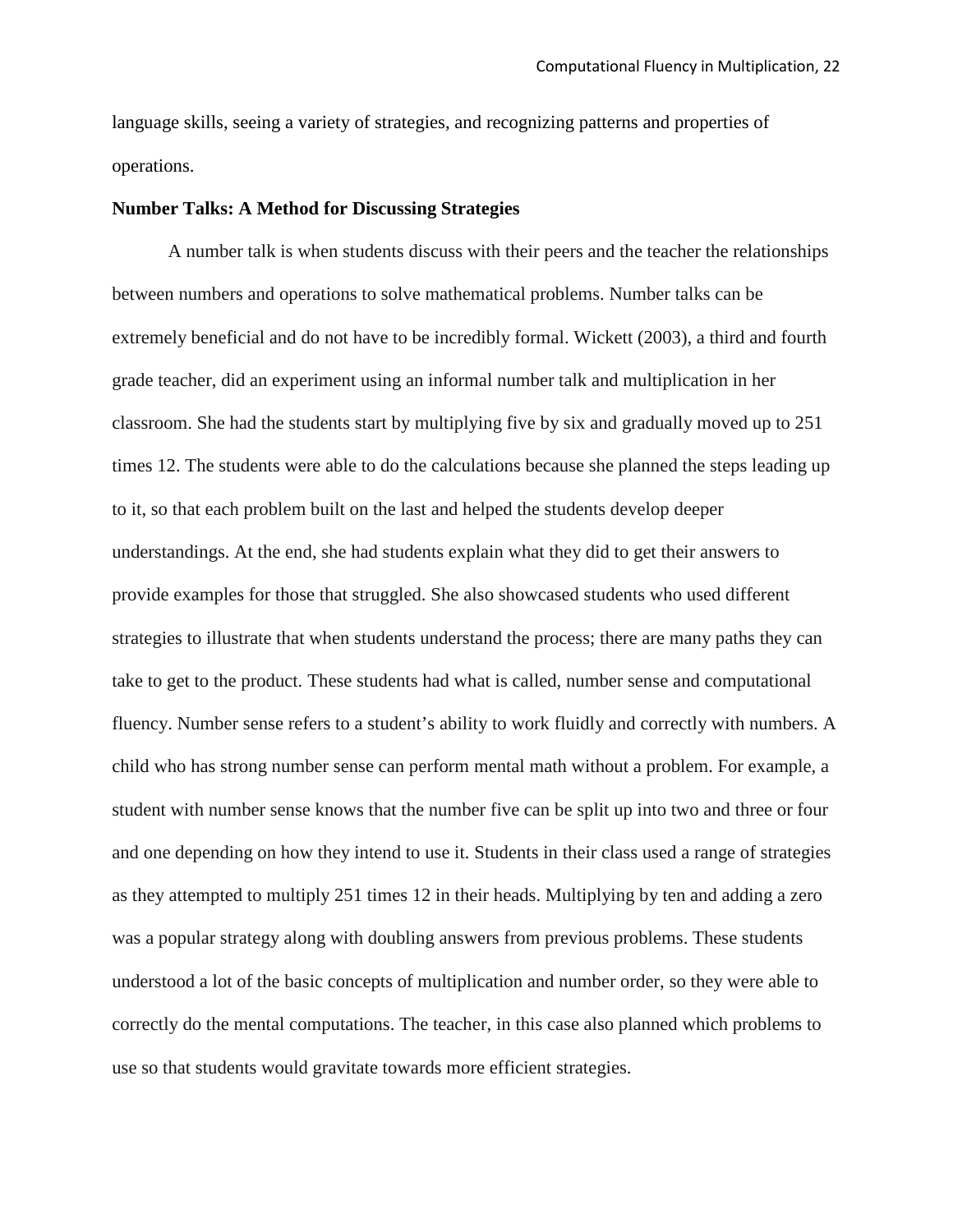#### **Number Talks and ELLs**

Number talks can really benefit ELLs. The opposite might be thought to be true because ELLs do not have the English skills of their peers, but in reality hearing other students express their ideas helps ELLs. It is also helpful because ELLs have a chance to try to express their ideas and their peers and the teacher can offer support when necessary. Number talks are actually beneficial to them in that they lead to practice in two of the main areas of English: speaking and listening. According to Bresser (2003), communication is extremely important for these students, especially with words that have multiple meanings. The teacher's job is to facilitate the discussion so that confusing words like left, column, row, are clear in the context they are being used. For instance, left could mean direction so the teacher has to take special care when students are explaining their strategies orally to ensure everyone understands what is being said.

For ELLs, discussion is extremely helpful as long as it includes retellings of strategies in different ways so that ELLs can hear another way of explaining the strategy. Vocabulary is always helpful for ELLs so if discussion is being combined with a word problem, a vocabulary sheet for some students might be advantageous. One strategy within discussion that assists ELLs greatly is the think-pair-share strategy (Bresser, 2003). This means you think about the problem individually and then pair up and discuss it with a partner first. After discussing it with a partner and clarifying ideas, then it is shared with the rest of the class. This gives ELLs a chance to clarify problems and meanings before they have to go in front of the entire classroom. Discussion benefits ELLs, especially when developing computational fluency, because it provides practice with communicating ideas.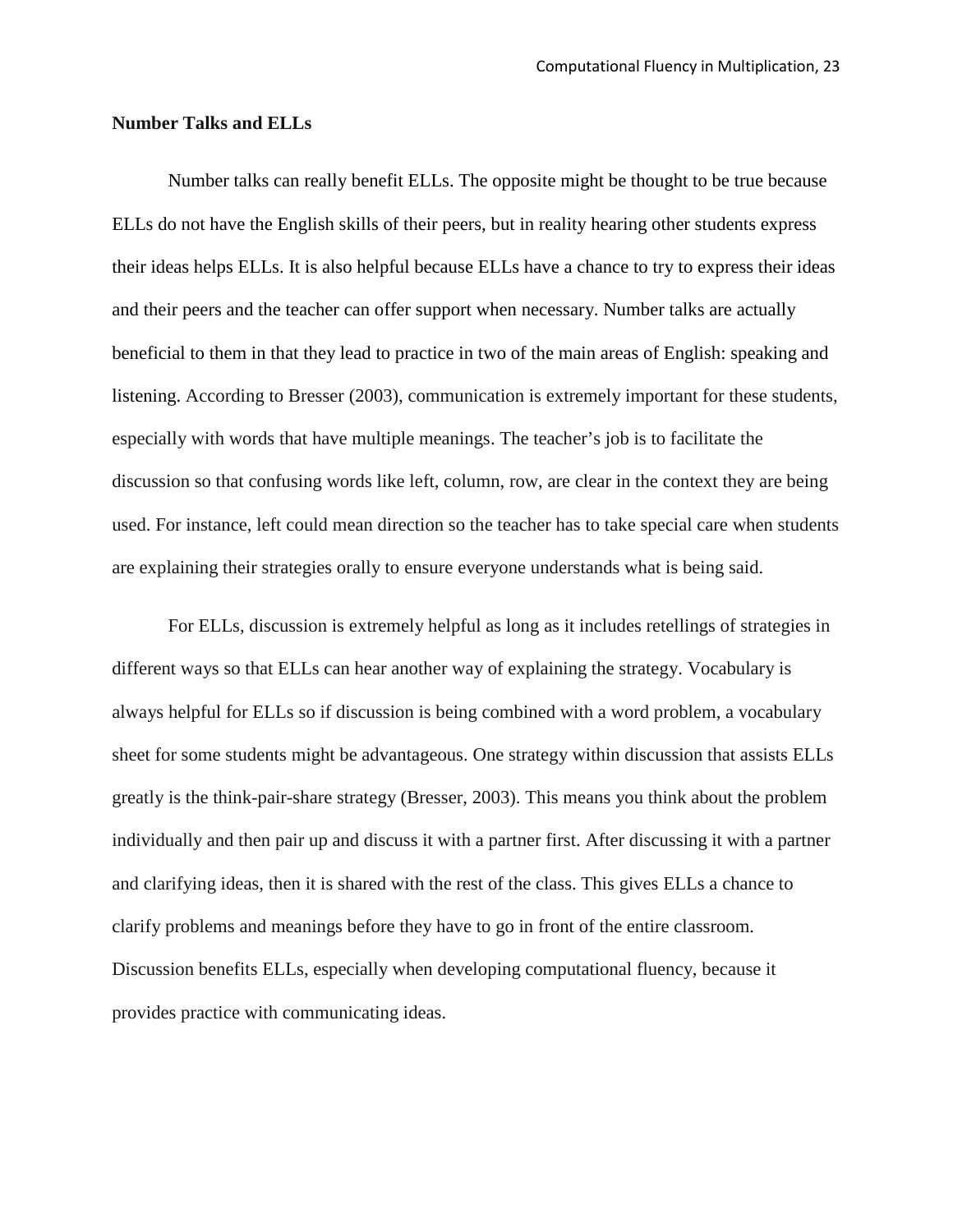Overall, discussion is important because it makes students active in their own learning and gives the opportunity for sharing of important strategies. Ripp (2014) stated that: "Throughout the first week of school, I encourage students to speak up and add their ideas to the class discussion. By promoting this early, students get used to being part of the discussion…". By encouraging discussion from early on, it becomes second nature and thinking deeply about multiplication, or any topic, becomes easier for students. Discussion brings a lot of strategies to light and gives opportunities for participation to all types of learners, including students with learning disabilities. For these reasons, discussion makes computational fluency much more possible for a wide range of students.

#### **Think Alouds**

Discussions and word problems are often successful at helping students develop computational fluency when paired with another learning tool, think alouds. A think aloud can be either when a teacher shows students how to approach and solve a problem or when students demonstrate to other students how to solve a problem. Think alouds are not step by step explanations of how to solve a problem, but a verbalization of the conceptual processes and thought processes that one should go through when approaching a problem. When doing a think aloud, a lot more explanation of why steps are performed is involved then just instruction to proceed through them. It is usually used in conjunction with modeling, but true think alouds involve talking out the thinking processes one should go through as they work through the problem, not just pure modeling of the steps needed to solve a problem. According to Vernille (2002): "Students learn mathematics best when there is more time for lengthy verbal explanations of solution strategies for problems (as cited by Anderson, 2009). In other words, when teachers take the time to explain multiplication strategies to students, students develop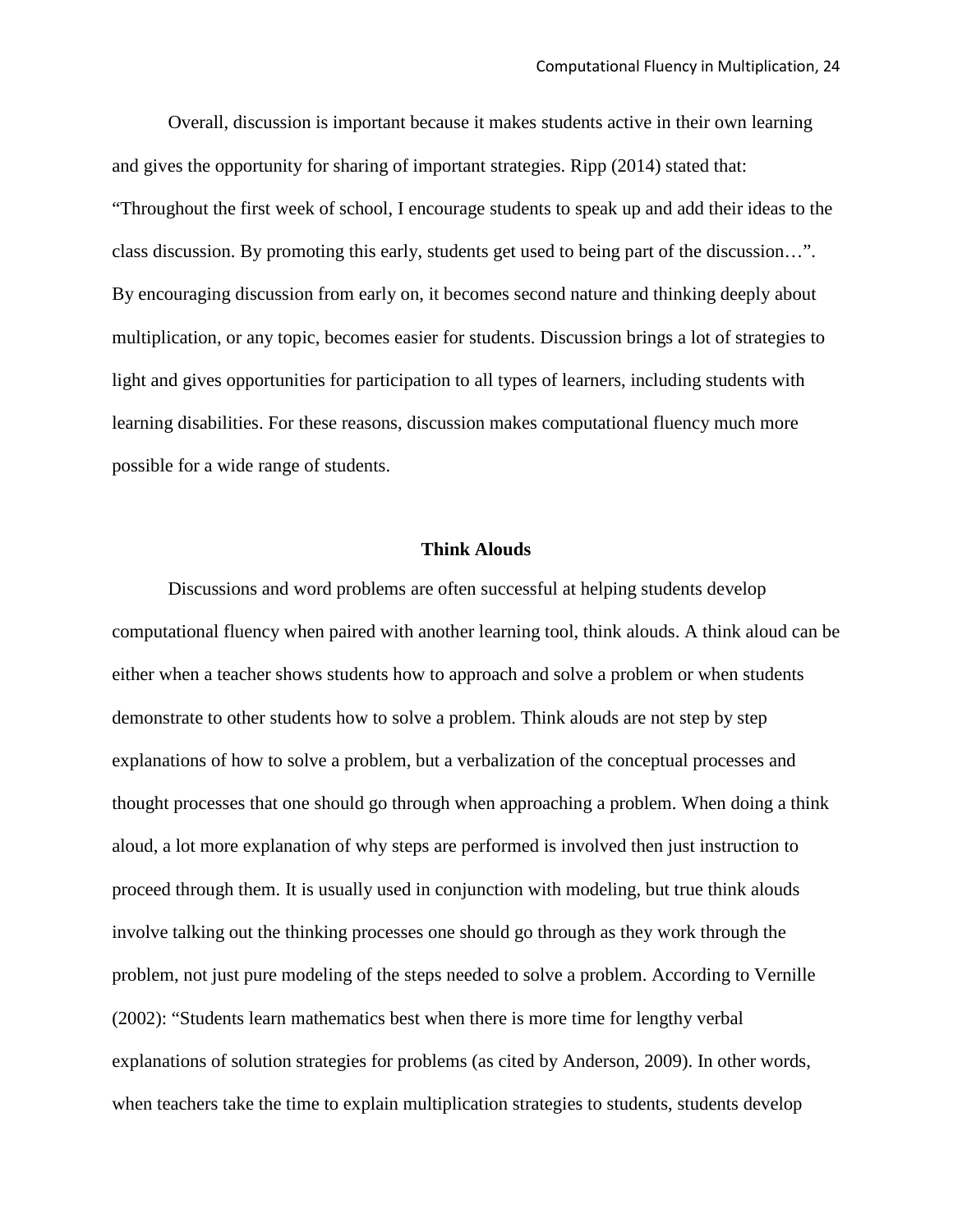deeper understandings. These strategies can be generated by the teacher or by the students themselves, but what is important is that the metacognitive steps are explained. Metacognition is the process by which one examines their own thought process. When using think alouds, the person thinking aloud needs to explain how they thought through the problem as they attempted to solve it.

When starting off new types of problems, for example word problems as suggested by Fuson (2003), teachers can start by modeling the process and explaining the steps as they go through a think aloud. Students can generate strategies as well, as long as they share the mental steps, in order for others to understand how they reached their product. Think alouds provide an introduction to basic strategies that can lead to other more advanced strategies. Students can use the examples given during think alouds to strengthen their own understanding of multiplication and begin to use more advanced strategies to find products (Bobis, 2007).

Think alouds can also be used in many different multiplication situations beginning even with informal experiences. In the study conducted by Betts and Crampton (2011), they exposed children to word problems involving multiplication without exposing them to the actual term multiplication. Although the instructors in this situation did not directly model and tell the students how to solve the word problem, there are hints of a think aloud through the sharing of student strategies. Asking questions can help students organize their thinking better. Teachers need to plan the problems and questions they ask about them so that students will model strategies on their own. Questioning can be used with more formal teacher think alouds, too. It involves the students more in the process of solving. Think alouds should be done quite frequently when introducing new strategies to students.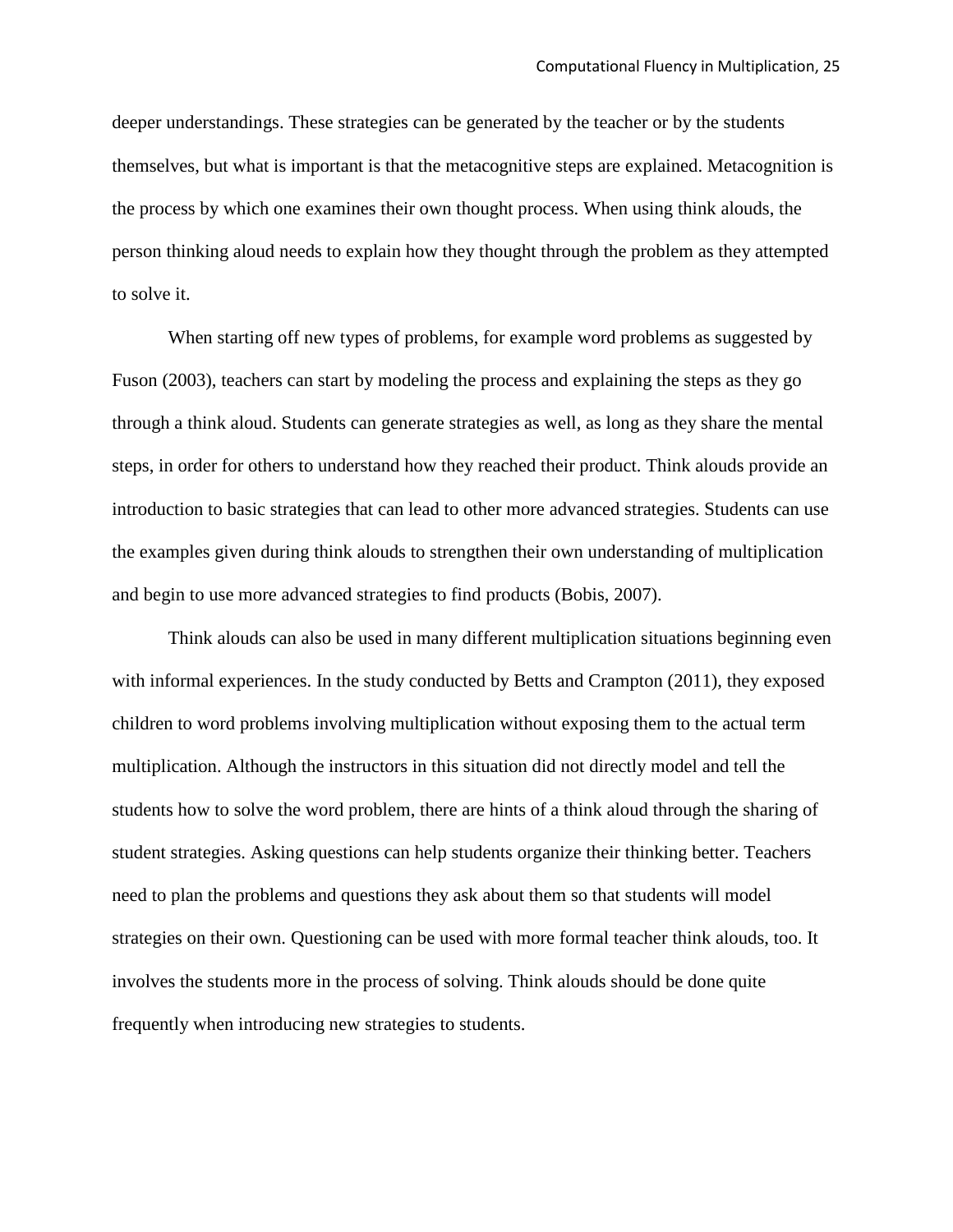Think alouds led by the teacher should be incorporated in beginning multiplication instruction. Step by step instruction that includes metacognitive steps needs to occur often. According to Cook and Dossey (1982), about twenty minutes a day was found to be effective in their study. Students retained more information with more frequent elaboration of thinking processes. Thornton (1978) directly connects think alouds to the word encouraging. By this, she means that teaching metacognitive steps encourages students to try new strategies. The more modeling of how to think while solving multiplication problems that occurs, the more motivated students become to try new these strategies since they now have more background information and insight on how to think.

Think alouds do not come from textbooks, but from the teacher or another student, who can provide verbal approximations of how one thinks when evaluating a multiplication problem. In a study comparing the textbooks of Japan and the United States, it was found that the texts in the United States contain fewer lessons on multiplication (Watanabe, 2003). In the United States, due to the shortage of lessons within their textbooks, students often face connection issues from second to third grade. In order to make this transition smoother, so that an understanding of multiplication properly develops, think alouds need to be done. It is the teacher's responsibility to provide instruction that connects across grade levels and explicitly shows students these links. Think alouds help students to mimic the thinking process of others, which leads to the development of their own ways of mathematical thinking.

Think alouds match up perfectly with the natural progression of learning children should experience. They can be used at any stage of representation, whether students are using manipulatives or working completely in the abstract. A teacher can just as easily show how to use manipualtives as they can verbally explain the thinking process behind solving a problem. A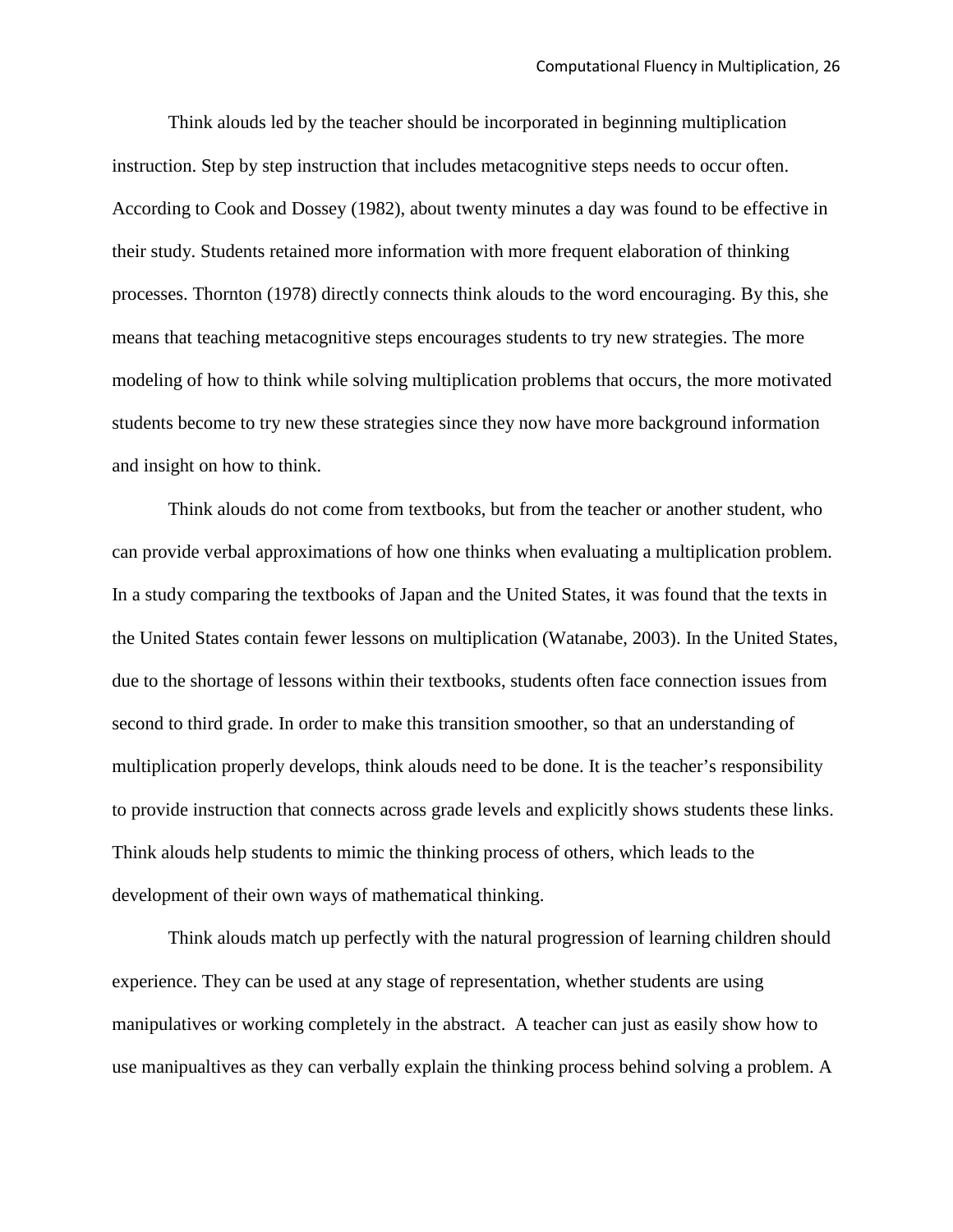teacher explaining their thinking provides an example of how to later participate in a discussion about strategies. Students might not be sure how to explain their thinking about multiplication, but after seeing a teacher model how to explain, students should be able to, with practice, come up with a coherent explanation. Stated by Bay-Williams and Kling (2014): "The key is to help students see the possibilities and then let them *choose*…"(p. 240). Due to their usefulness across the stages, think alouds help students move forward in their thinking about multiplication.

Overall, think alouds are very useful for teaching multiplication. They should be used when teaching multiplication because they promote all the stages students go through and help students develop their own thinking processes. Think alouds by the teacher need to occur more frequently at the beginning of instruction, even daily, and then gradually can be used only when necessary. Think alouds by the students should occur more frequently as times goes on because students should become more capable of vocalizing the process by which they solve multiplication problems. They are constantly a tool that is successful in developing deeper understanding of multiplication and therefore should be used whenever necessary. It is up to teachers to help students fill the points of confusion in their mathematics education and think alouds bridge a lot of gaps by showing step by step how to approach different multiplication problems. By bridging gaps in learning and thinking, teachers build up students' computational fluency. Think alouds are a necessary method for helping students develop true understanding of multiplication because they help fill in gaps and direct students towards using strategies correctly through showing how a person would think through a problem.

#### **Where Practice Fits In**

Practice can be extremely useful when it is used at the right time and as a supportive technique to other methods. According to many experts, practice has a time and place: "Overall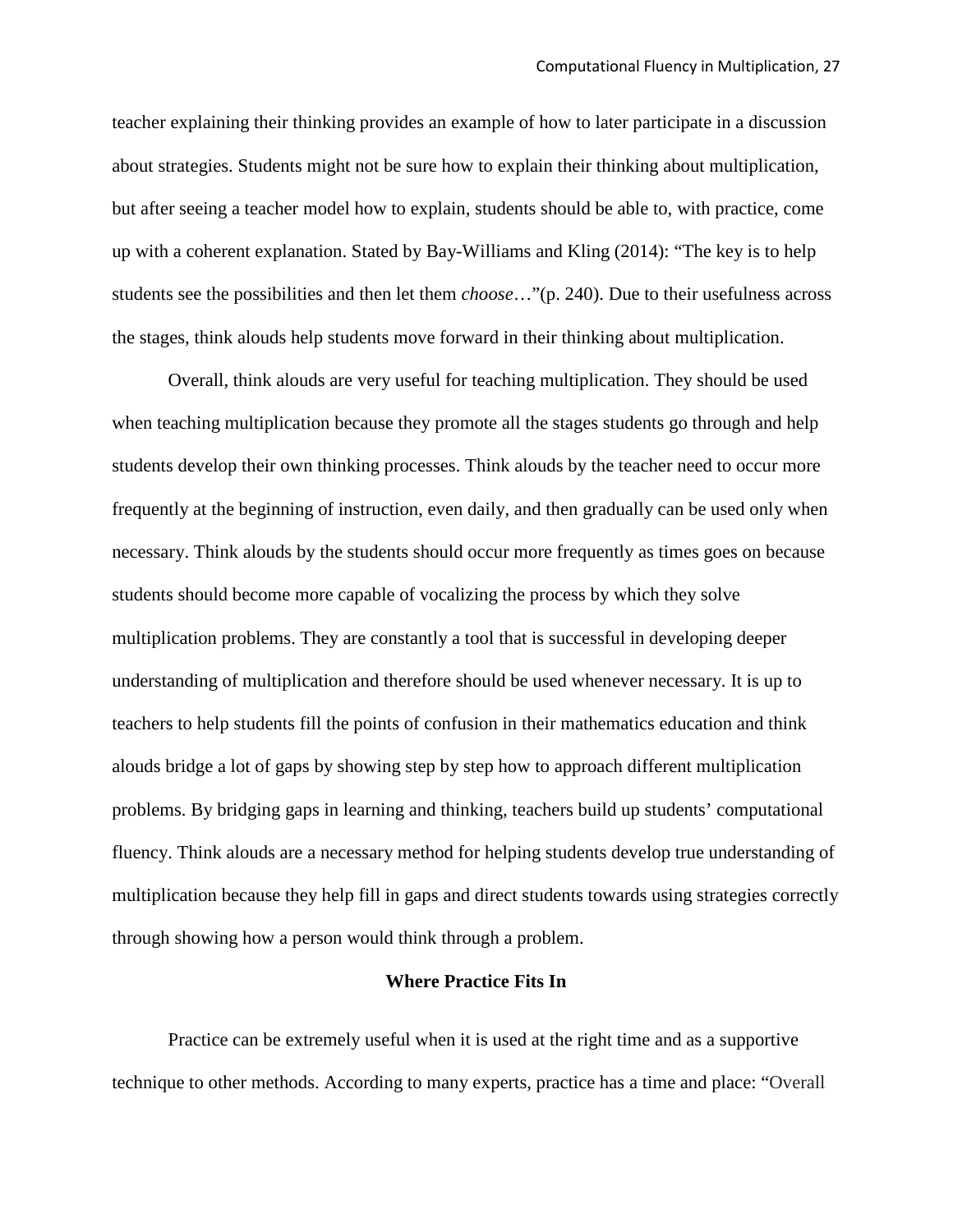though, the empirical evidence does not clearly support the proposition that massive practice is the key to combination mastery" (Baroody, Bajwa, & Eiland, 2009). Computational fluency does not require a focus on practice in the sense of memorizing flashcards because learning a small number of computation strategies takes the place of memorizing a large number of multiplication facts. Practice can help with familiarizing students with strategies and increasing the speed (fluency) at which they use them. It can also be useful after students have gained some computational fluency because after students have learned strategies, practicing of those strategies can help lead to quicker recollection of multiplication facts.

Practicing multiplication facts does not have to involve using flash cards and repeating facts over and over. This type of practice is not beneficial for improving students' understanding of multiplication. The best ways to practice multiplication facts include games, peer tutoring, and taped problems. Practice, or as it is sometimes called repetition, has a time and place in multiplication education, and it is important to include after students have a solid understanding of the operation but need more experience with their facts.

#### **Games**

Games allow for practice in a manner that does not seem tedious. Students take the games as a fun challenge and enjoy trying to get as many multiplication facts right as possible. Games provide a way for students to work on the aspect of speed within their computational fluency while having fun as well. One example of such a game is called Rio, designed by Kamii and Anderson (2003). In Rio, three students play together with ten cardboard tiles, fifteen multicolored chips, and a ten sided die. The cardboard tiles vary depending on the multiplication facts being used: "For the table of 4s, for example, we wrote the ten products (4, 8, 12, 16, 20, 24, 28, 32, 36, and 40) on the tiles. These tiles are scattered in the middle of the table, and each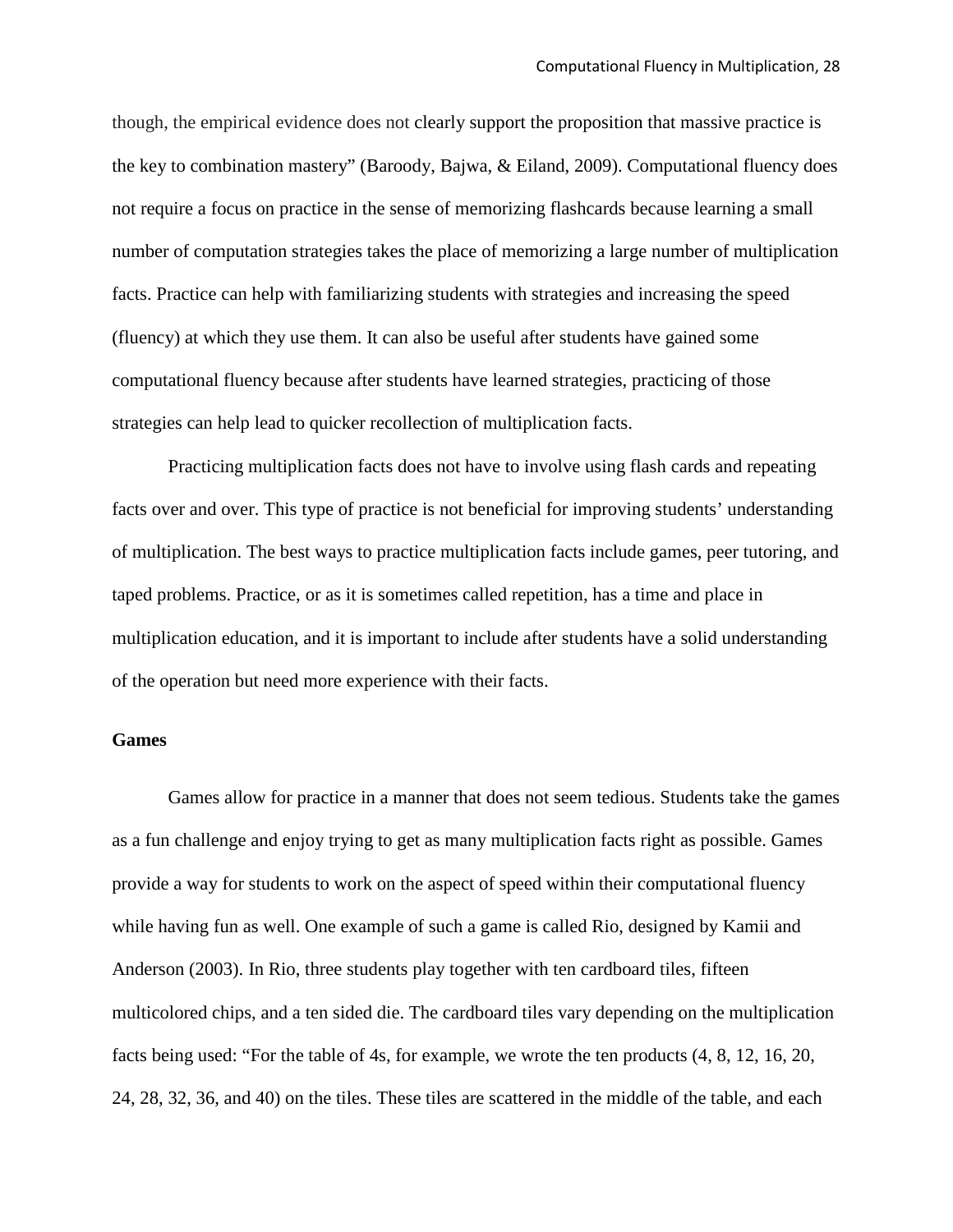player takes five chips of the same color" (Kamii & Anderson, 2003). A student rolls the die and if they get a 7 then in the case of using products of 4 they would put their chip on the 28. If students get repeats of products and chips are already on that tile, they have to take the chip. The goal of the game is to get rid of all of your chips. This game is good for small groups and can be exciting for students as they try to identify multiplication products and get rid of their chips (Kamii & Anderson, 2003).

Salute, another game, is similar to the popular game "headbands", but with numbers. This game uses a deck of cards, which can be split up so students are focusing on fewer facts at a time. Three students play this game, the dealer and the two players. The dealer gives cards to the players who then say "salute" and put the card on their head so that the other player can see it, but they cannot. The dealer tells both players the products of their two numbers and the two players have to compete to name the factor of the product that is on their head. Whoever says the correct factor first, gets the two cards. The winner is determined by how many cards the student has at the end (Kamii &Anderson, 2003). This game is especially beneficial because the amount of facts can be adjusted by adding cards or taking cards away from the deck. Being able to control the facts students practice is helpful with games because teachers can pinpoint which facts students need the most practice with and make sure those are the facts students are practicing during these games.

Four in-a-row is another multiplication game that provides ample practice and entertainment. It involves a table/board similar to a bingo card with numbers on the bottom outside the square, as shown in figure five. Paper clips are placed on the numbers outside the table by one student and the other student whose turn it is finds the product of those numbers and places a chip. The students switch roles now and the paper clips are moved. The goal is to get a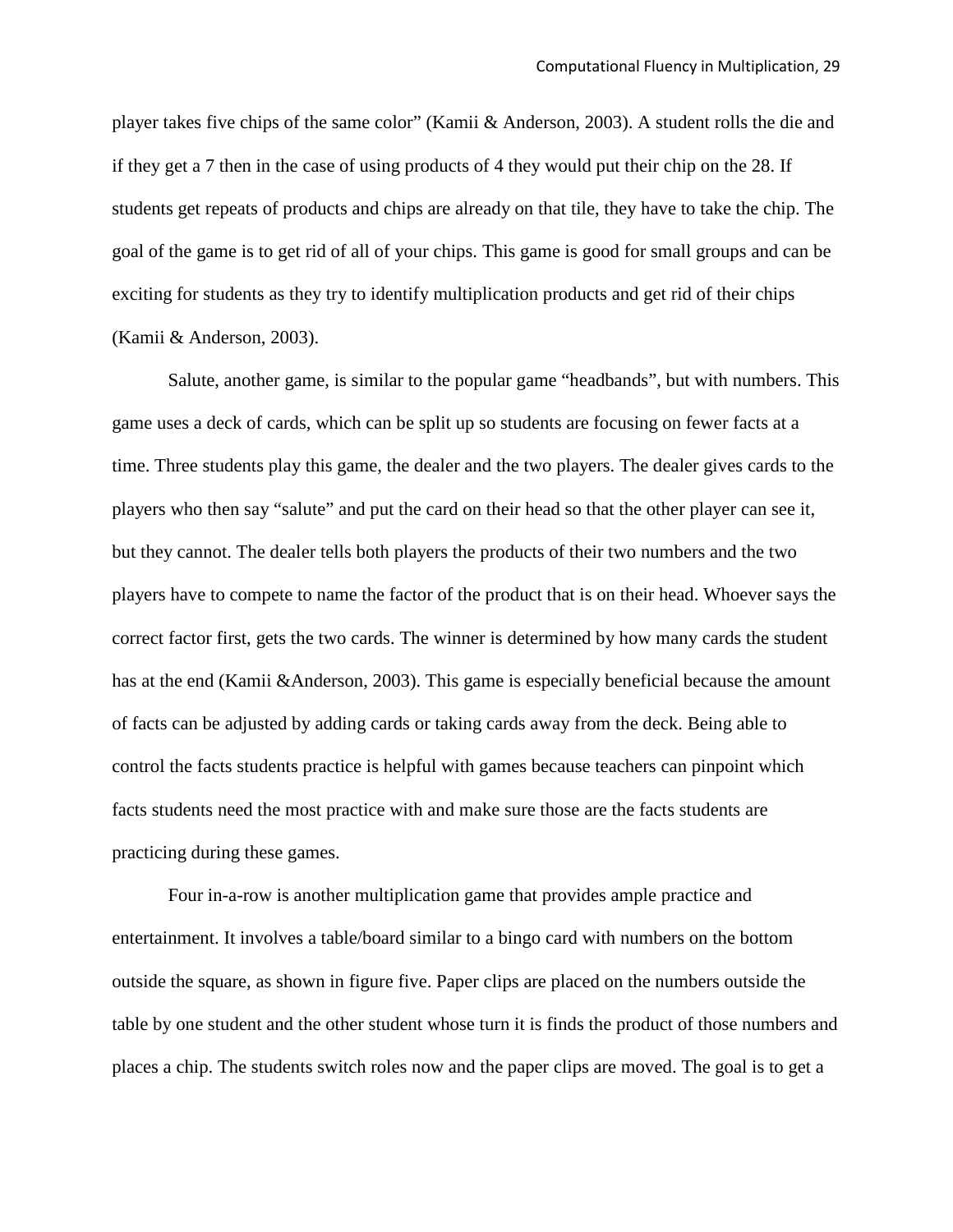horizontal or vertical row of chips like in bingo. This game, like Salute, can be modified to include different sets of facts (Kamii & Anderson, 2003). Winning touch is another game that students can play with tables (see figure 6 for tables/boards). This one involves receiving tiles, which are the products, and putting the tiles so that the numbers at the top of the row and column are the correct factors that make that product. All of the games mentioned above were very effective in enhancing understandings and it was also found that teachers joining in could further motivate the students: "When the teacher played every day with small groups of children, they received a stronger message: that games are important enough for the teacher to play" (Kamii & Anderson, 2003). Without the teacher showing interest in the games, students will not see the games as beneficial.

Most of the above games do not require a lot of speed, but other games depend on speed to be won. Speed games can be very helpful or very dangerous when used in the classroom. Speed games can create the same environment that a timed test would create, which often results in anxiety and fear towards multiplication. A lot of research has been done on the psychological effects of timed tests: "Evidence strongly suggests that timed tests cause the early onset of math anxiety for students across the achievement range" (Boaler, 2014). To avoid this anxiety and creating a classroom full of fear, teachers need to be careful where and when they use speed games. If the class is strong with their multiplication facts, it can be fun to incorporate them occasionally as a treat or fun friendly competition. If the class is mixed abilities, as most classrooms generally are, it is important to keep in mind the feelings and anxieties that might arise if students are put in these situations. Being sure to explain to students that it is all right to be wrong and that this game is simply for practice is important: "In too many math classrooms, students believe that their role is to perform—to show they know math and can answer questions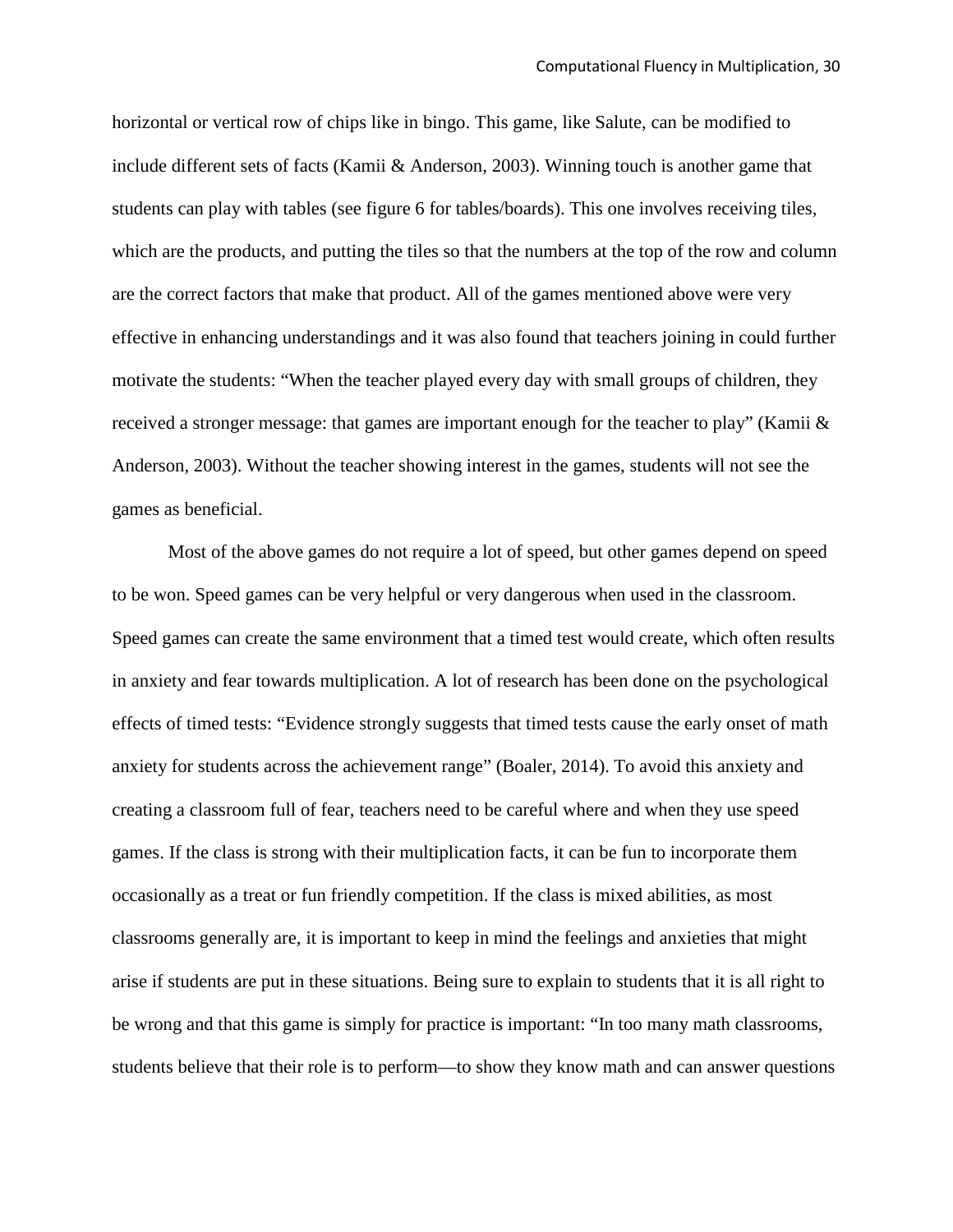correctly—rather than to learn" (Boaler, 2014). Speed games, if used, need to be used in a way that promotes practice not anxiety or negative competition.

"Around the world" is an example of one of the games that require speed. This game is generally played as a whole class. Students compete with one another to say the product of a given fact first. The winner moves on to compete with the next student. Students can be lined up for this or in desks, as long as the way students move around the room is stated by the teacher before starting the game. The winner needs to move around to the end of the line or around the room completely getting facts right. "Around the world" is essentially a one on one challenge, where the winner moves on to the next round and goes against each other student. When playing this game students need to be reminded that it is merely practice with facts. If a classroom is not strong in multiplication facts and has a lot of nervous learners, this game is best to be avoided.

Another speed game is multiplication war, which involves a deck of cards. The students split the deck and turn over their top cards and try to say the product first. Whoever says it first wins the cards. The goal is to gain as many cards as possible. Unlike around the world, multiplication war only requires two players. This game is better than Around the World because students can be paired based on abilities so that they are equally matched as they play. This way one student does not constantly win all the time and students feel comfortable. The last speed game is Arithmetiles, which is similar to checkers. Players move chips around the board and attempt to collect chips for correctly stating products (Kamii & Anderson, 2003). Again, this game is best when used with ability pairings. As long as these games are used in a positive manner to demonstrate practice, they will be helpful to students. Teachers need to evaluate their classrooms before using speed games though.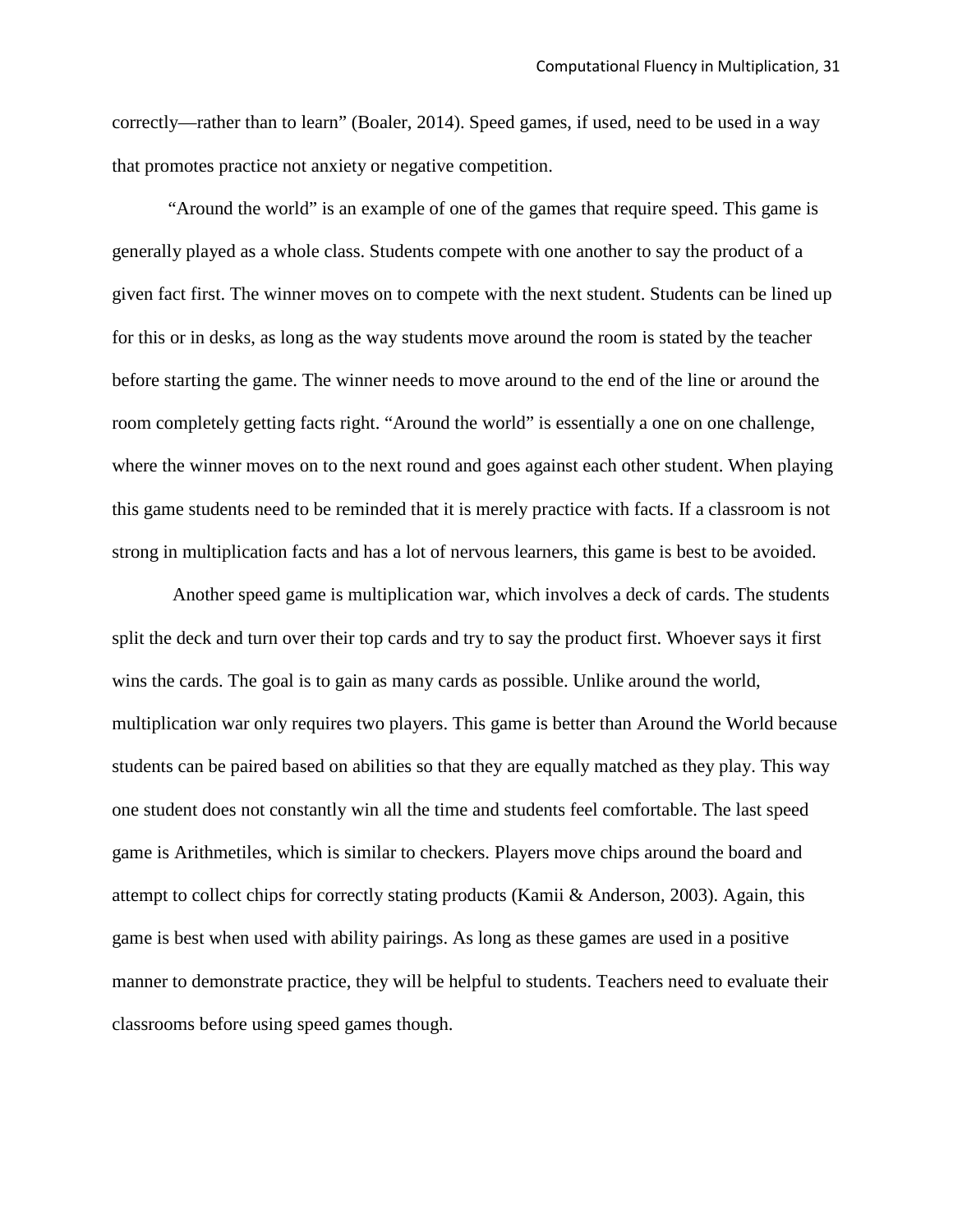All of these games can be beneficial when used in at least the middle stage (reasoning strategies stage) of multiplication, where students have background knowledge of some simple facts and are working on strategies. Speed games work best later on in learning, when students are trying to master facts, because students have the understanding needed to solve the problems and are trying to increase their speed at recalling quick strategies (Miller & Stringfellow, 2011). The other games promote practice of strategies, but do not necessarily demand speed to win. Overall, games provide an entertaining way of practicing multiplication. It gives a new setting to a familiar operation and allows students to converse with others as they try to gain a better understanding of multiplication. Only a few games are listed above, but other games can be just as beneficial. The games above can also be modified for differing levels, which makes them appropriate for any classroom with diverse learners. The possibilities for multiplication games are endless. Games, although they require recall of facts, are the perfect way to incorporate practice without impairing students' deeper understandings.

#### **Peer Tutoring**

Another form of practice that can be beneficial is peer tutoring. Peer tutoring involves students working together to solve problems. If a student is quizzing another student on a problem and the student being quizzed gets stuck, the other student can provide feedback to help the student remember the fact for next time. The students that are serving as tutors are trained by the teacher so that they can be more effective tutors. Peer tutoring can provide instruction to a wide range of students because students that have lower multiplication abilities can receive tutoring and high ability students can tutor so that they get a more solid base in their our understanding (Maheady & Gard, 2010). Peer tutoring can be used as much or as little as a teacher decides necessary.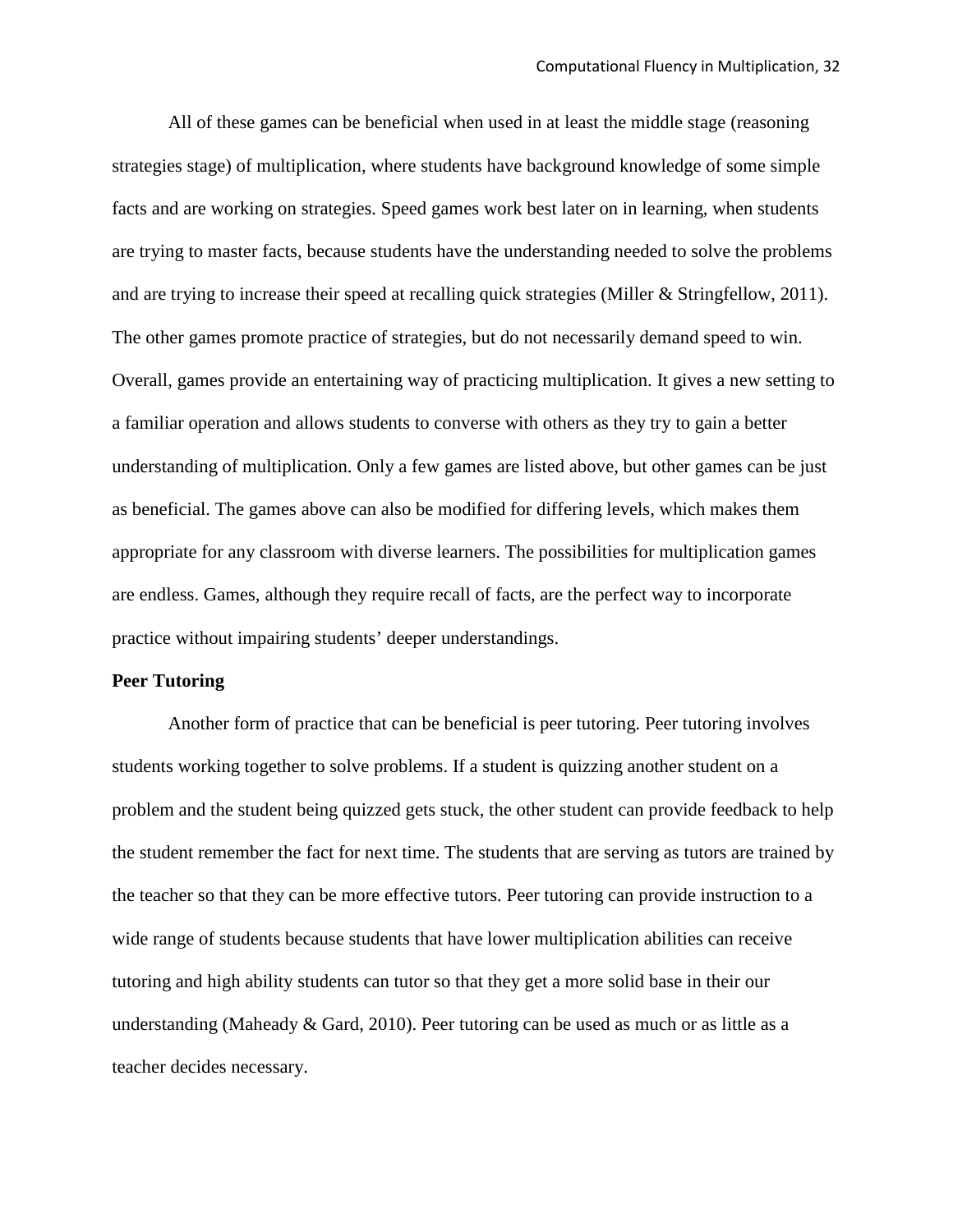Student tutors during training are told to give positive feedback to their tutees. This helps the tutees, who might lack confidence in their abilities to multiply quickly, become more confident. It also creates a good relationship between the two students so that they feel comfortable discussing strategies with one another. Flashcards can be used effectively when paired with peer tutoring. In a summary of studies, many of the students being tutored or doing the tutoring felt excited about the peer tutoring process and referred to it as a "tutoring game" (Maheady & Gard, 2010). Peer tutoring develops positive relationships between students, which provides an environment for comfortable communication about mathematics.

Communication of strategies is important for students to broaden their understanding. According to Bruner (1960): "[i]n seeking to transmit our understanding of such structure to another person, there is the problem of finding the language and ideas that the other person would be able to use…" (p. 333). In other words, how we explain something to someone else matters. If the explanation given does not make sense to the student, in this case the tutee, then it will not help their understanding of multiplication. Students tend to share similar language to one another, though, because they have similar thinking patterns. Teachers tend to use more complex language, so peer tutoring is beneficial in that the language used is more student friendly because it is being used by other students. The structure of the peer tutoring can be altered to suit different classrooms in order to promote effective communication.

Peer tutoring does not have to be class wide. According to a summary of sources, there can be variations of peer tutoring including: class wide, tutoring teams, and peer assisted learning strategies (Hawkins, Musti-Rao, Hughes, Berry, & Mcguire, 2009). Essentially, the rules are consistent across the forms. Students must give positive reinforcement and require training to tutor. Tutoring teams involve tag teams of tutors who work together to tutor. The other two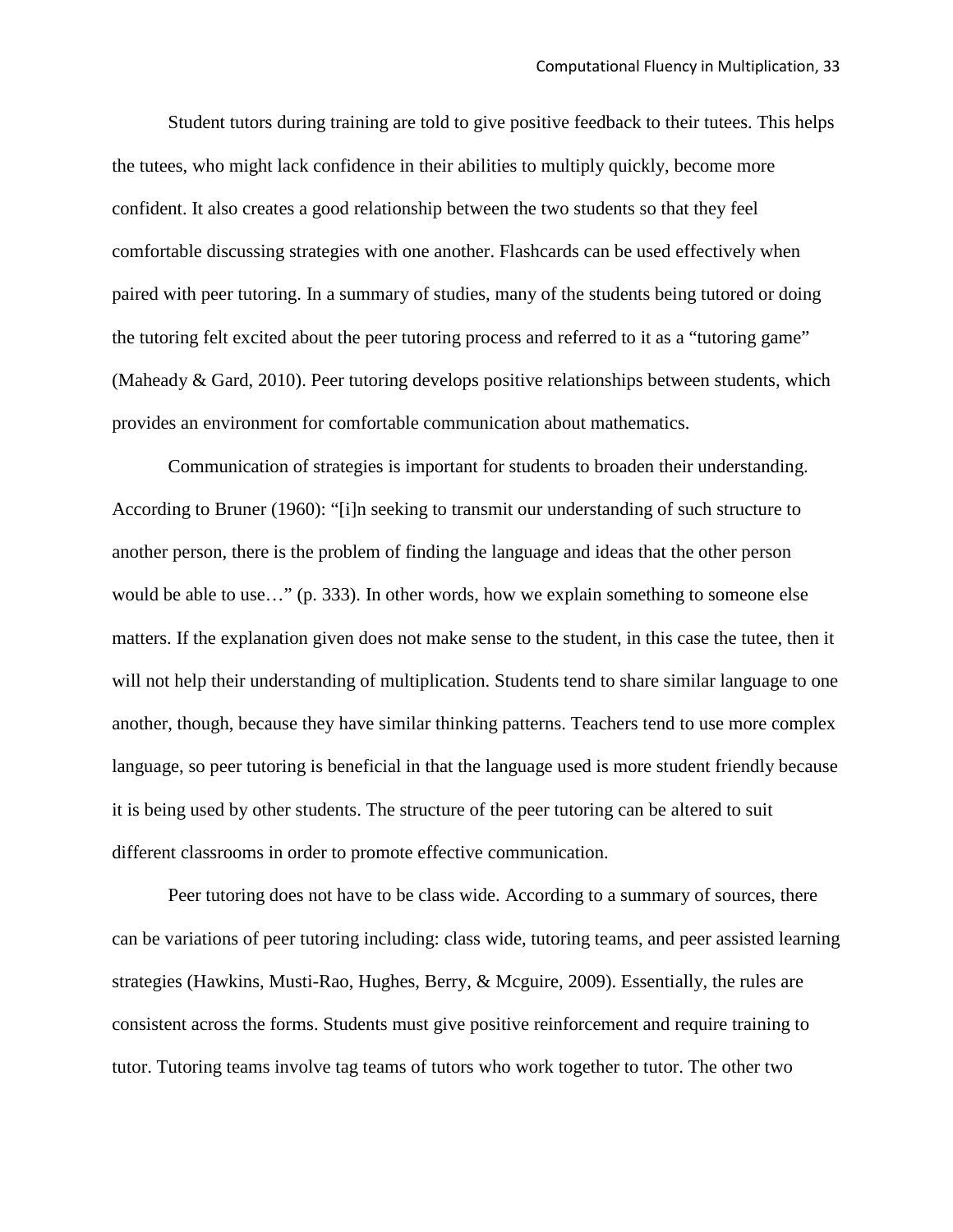forms of tutoring styles include, basic class wide tutoring with rotations among tutors and tutees. The main deciding factor of how to use peer tutoring in the classroom is the needs of the students which, are observed by the teacher, who ultimately decides how to best meet the needs in the classroom. The teacher decides on how long pairs or groups work together and how to decide who works with who. Teachers need to spend time on these decisions in order to give students the best support. If students do not work well with a peer they are less likely to gain understanding of multiplication from the session.

According to Cubukcu (2012), peer tutoring is important for students to strengthen their understanding of multiplication. Student-student interaction is extremely beneficial for deeper understandings. Computational fluency in multiplication requires students to be able to quickly and efficiently evaluate and solve multiplication problems and this can be worked on through peer tutoring.

#### **Taped Problems**

Another way to use practice as an effective tool is through taped problems. Taped problems involve trying to beat a tape or audio recording of facts. This is like a game for a lot of students because they see it as a challenge. Taped problems are a type of time delayed procedure in which an audio recording says facts and then gives a certain amount of time before giving the answer. It discourages finger counting and less effective strategies because the tape that is being played does not give students enough time to engage in longer strategies. By not giving students ample time to use less effective strategies, taped problems encourage quicker strategies. In a study comparing taped problems to using flash cards and covering the cards and uncovering them, taped problems was proven to be more effective at helping students develop further understandings (Poncy, Skinner, & Mccallum, 2012). Although both methods were coupled with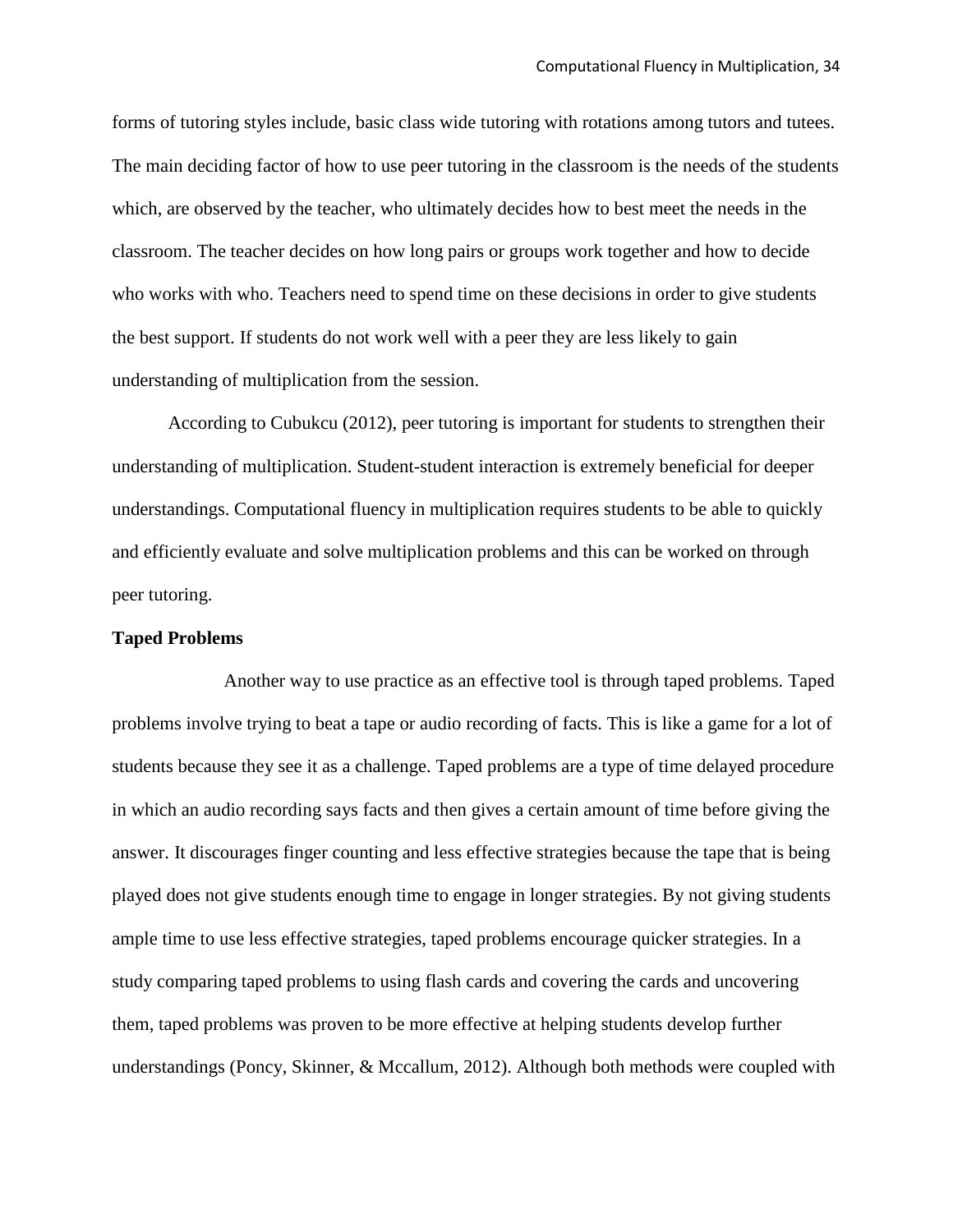positive reinforcement when students got correct answers, taped problems were still more successful. Taped problems are useful for many reasons, including the immediate feedback.

Receiving immediate feedback means that the computer or tape gives the answer within a certain amount of time, allowing students to self correct if necessary. This is especially helpful with students who have disabilities because it frees up mental resources and allows them to focus more on the process they are using to come to an answer rather than the product (Gersten  $\&$ Chard, 1999). Due to the feedback from the technology, the students can make corrections and not worry about what others might think of them if they make a mistake. Students can be taught to work the tape recorder or computer on their own and so this can be practiced during free time in the classroom as well. Knowledge of facts is required for these types of problems, thus it is best for practicing fact recall after the use of strategies become familiar. Once students have gained a handle on a few different strategies, taped problems make sense to begin practicing with because it strengthens and increases the pace with which students use strategies. Taped problems provide a judgment free way of practicing new strategies.

Taped problems provide a way for students to practice their strategies for solving multiplication facts and increase their speed. Practice is not something teachers should rely on as their single means of teaching, but it can help students increase their understanding and fluency. Used when students already have a basic understanding of multiplication, games, peer tutoring, taped problems, and technology can help students truly master multiplication facts.

#### **Conclusion**

Computational fluency in multiplication should be the goal of every third and fourth grade mathematics educator. It is hard though when teachers feel constricted by state testing as stated by Jones, Hoffman, Assaf, and Paris (1999): "In terms of what they teach, teachers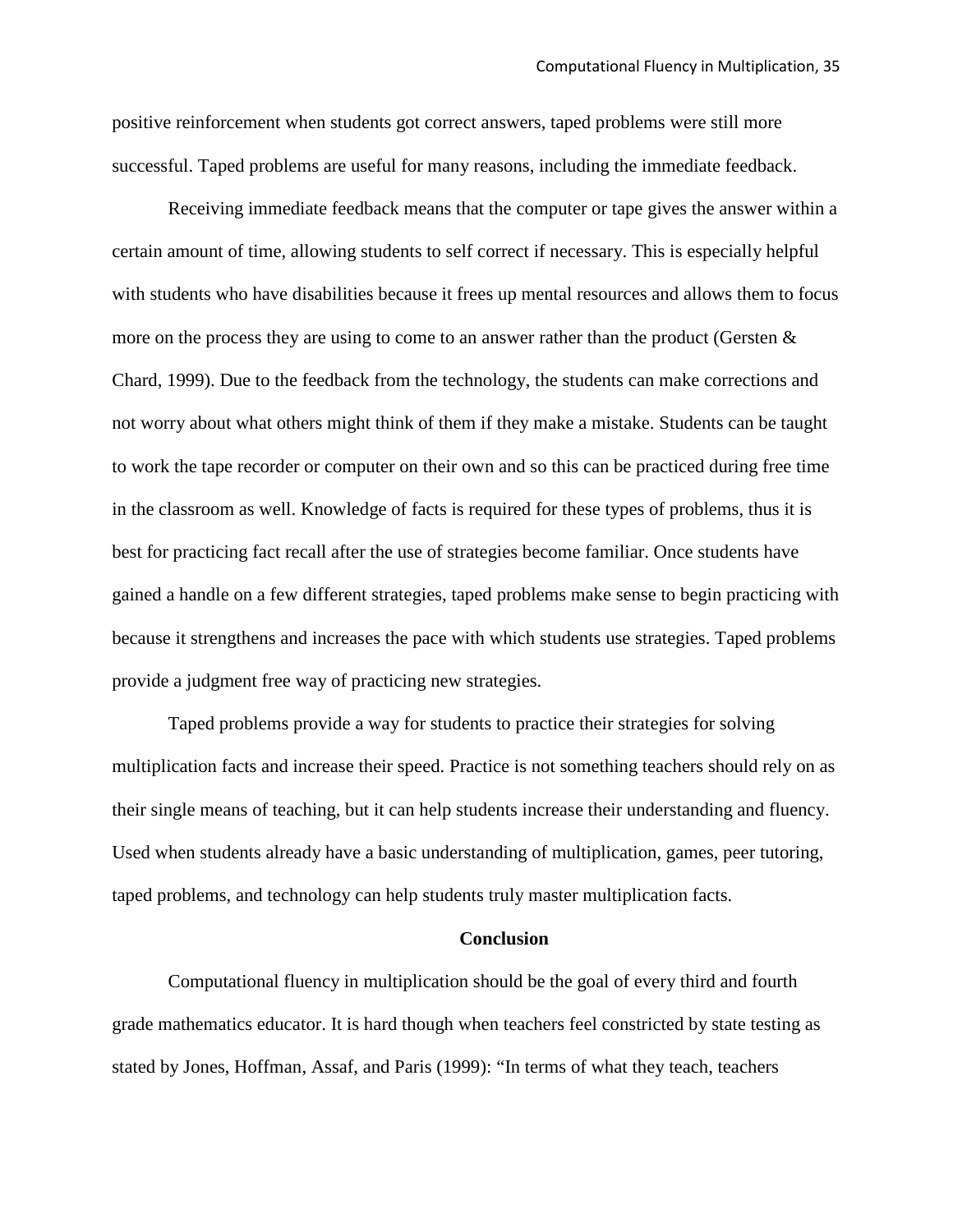reported that accountability has led them to emphasize specific information that will be tested and to neglect material involving higher-order thinking and problem solving (As referenced by Anderson, 2009). By emphasizing test information and not problem solving or higher-order thinking, teachers are preventing their students from having a deeper understanding of the material. Blaming testing for not teaching deeper understanding of multiplication to students is wrong though: "Accountability has become a scapegoat that allows teachers to continue to teach as they always have, rather than to teach in ways that elementary students need to be taught if they're to learn well and be academically successful in the long term" (Anderson, 2009). Testing is no reason to focus on memorization. If teachers aim at computational fluency, students will perform even better on tests because they will not only know the multiplication facts, but also be able to apply in new situations.

When trying to establish an environment that promotes computational fluency, teachers are fortunate to now have the Common Core State Standards in place. If educators know the standards and plan instruction so that it meets those standards, they should be successful: "We have to know our end goals, or standards, so that we can think backwards and visualize the most exciting path to getting there" (Ripp, 2011). Knowing the audience (the students) and the end goal, teachers need to plan instruction so that the students are engaged and the standards are being meet. Obviously, not every single lesson can be equally exciting, games are often more exciting than a simple demonstration, but it is acceptable to have less exciting lessons mixed in (Ripp, 2011). The Common Core State Standards not only provide a guideline to teaching multiplication, but promote the deep understanding that computational fluency implies. The adoption of standards has the public in outrage, but the designers of Common Core are trying to point out an important point by promoting deeper understanding: "Virtually every subject taught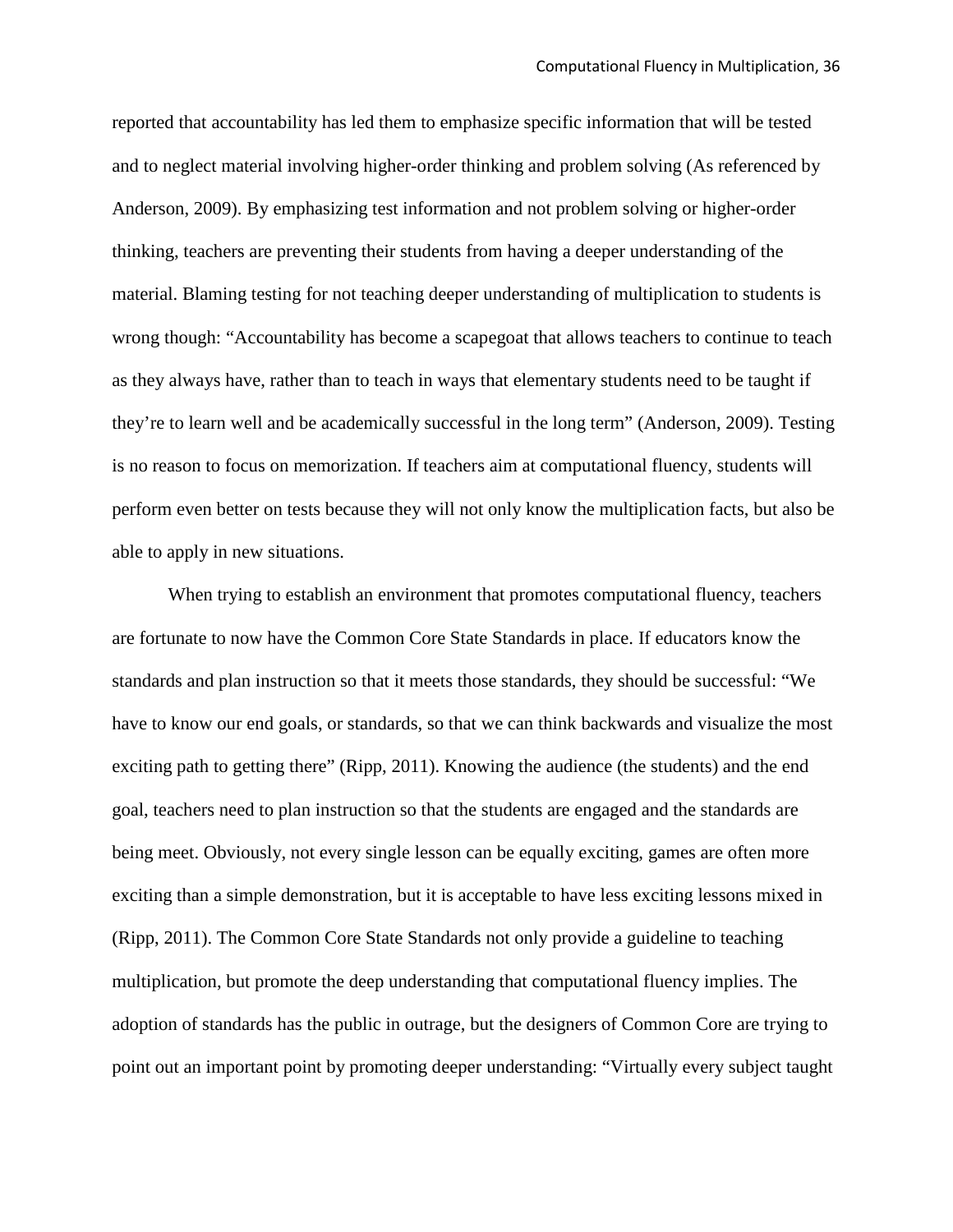in school is amenable to some use of quantitative or logical arguments that tie evidence to conclusions" (Steen, 2007). If students have deeper understanding and we teach so that connection to the real world is visible, they will value their own mathematics education much more.

The best teaching practices that promote computational fluency also follow the phases in which students learn mathematical skills. Phase one includes using counting strategies combined with concrete objects. Objects, pictures, and word problems fit into this phase and help students move towards computational fluency. Phase two involves learning reasoning strategies and moving away from the use of concrete objects. Strategies strengthen computational fluency, where discussion and think alouds prepare students for the next phase by using reasoning strategies to develop fluency. The third phase, mastery, requires a lot of practice because by the time students complete this phase they have mastered their multiplication facts and can recall them quickly (Baroody, 2006). Ideally in the mastery phase, students also obtain computational fluency because the goal is to get them to have a deeper understanding of multiplication that aids them in recalling the facts. When these practices are put in this order, they line up perfectly with the phases students go through. If used out of order, these practices will not be nearly as effective and students will have a low chance of obtaining computational fluency. When using the phases as a guide for implementing instructional practices, teachers give students a better chance of obtaining computational fluency and reaching their full mathematical potential.

All signs seem to point to computational fluency as the focus of multiplicative education, but how to get there can seem time consuming and tough. As a result of this literature review, the way to get there is clear. As demonstrated in the previous sections; teachers should use: manipulatives, drawings (including area and array models), word problems, discussions, think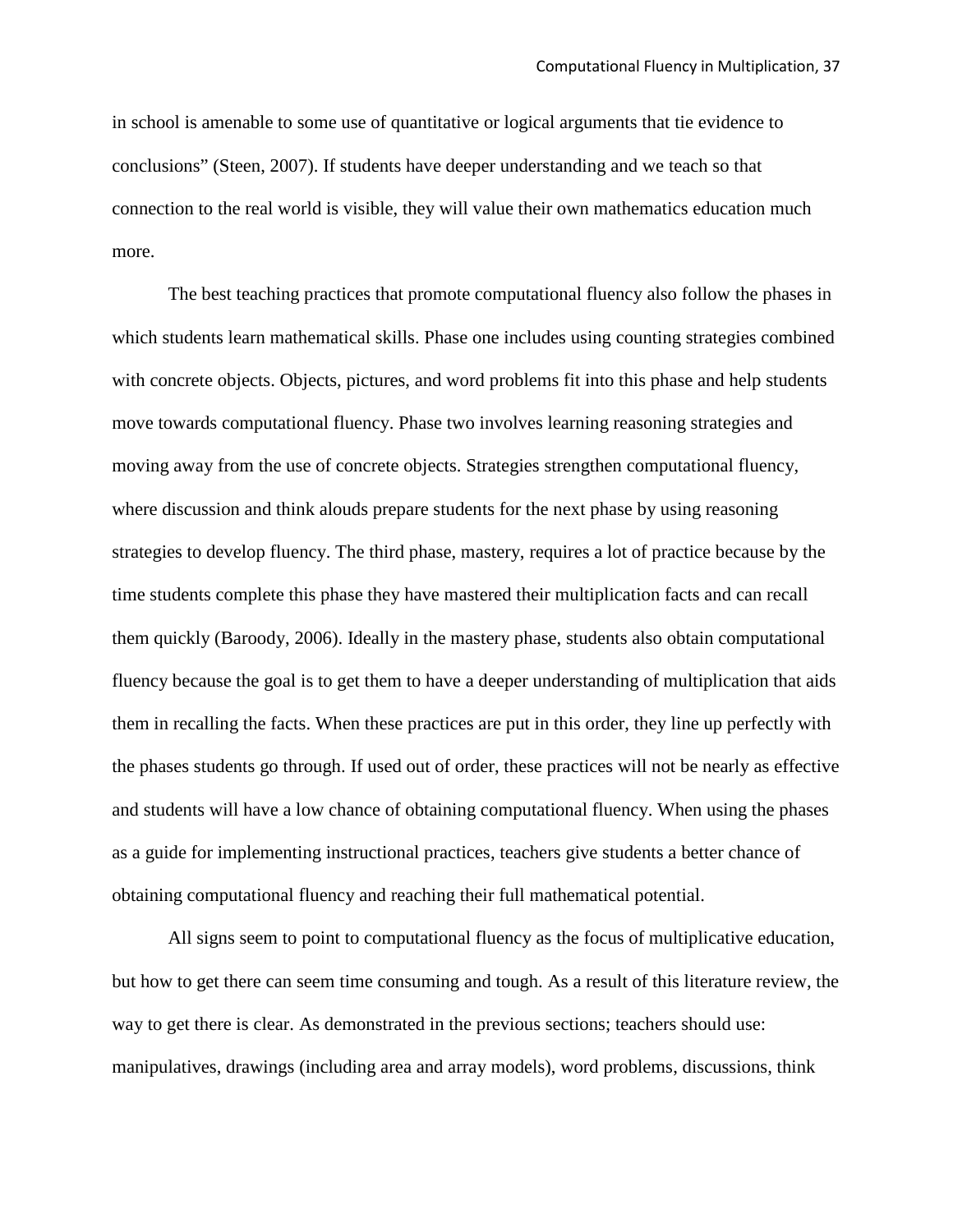alouds, games, peer tutoring, taped problems, and even technology. All these things will positively affect students and help them achieve computational fluency. However, teachers are still worried about how to fit this all in. As previously stated a lot of these instructional practices benefit ELLs (Bresser, 2003) and students with disabilities and/or varying levels of ability (Kamii & Anderson, 2003). By using all these practices combined, the diverse needs of learners are being meet. Several of these methods can be altered, if necessary, to make them more beneficial, such as the practice games, which can be used with different sized groups. By using manipulatives, pictures, drawings, word problems, discussions, think alouds, games, peer tutoring, and taped problems, students will be able to learn more easily. An understanding of multiplication starts to develop from students' prior knowledge and using concrete representations and then gradually moves to higher-levels of representation.

Overall, using all of the instructional practices mentioned throughout this text to help students obtain computational fluency can seem tedious, but they work well with many of the other educational factors. Computational fluency is so important for confidence building and for helping students reach their full mathematical potential. If teachers design their multiplication lessons using these manipulatives, pictures, drawings, word problems, discussions, think alouds, games, peer tutoring, and taped problems techniques, in the order they are introduced, their students will be much more successful. Students with computational fluency in multiplication are more successful in future mathematics courses because of this skill. Computational fluency also helps students in the real world as consumers. Computational fluency sets the stage for a student's future and by helping students to obtain fluency, teachers will be giving their students an education that will set students up as more capable mathematicians and informed citizens.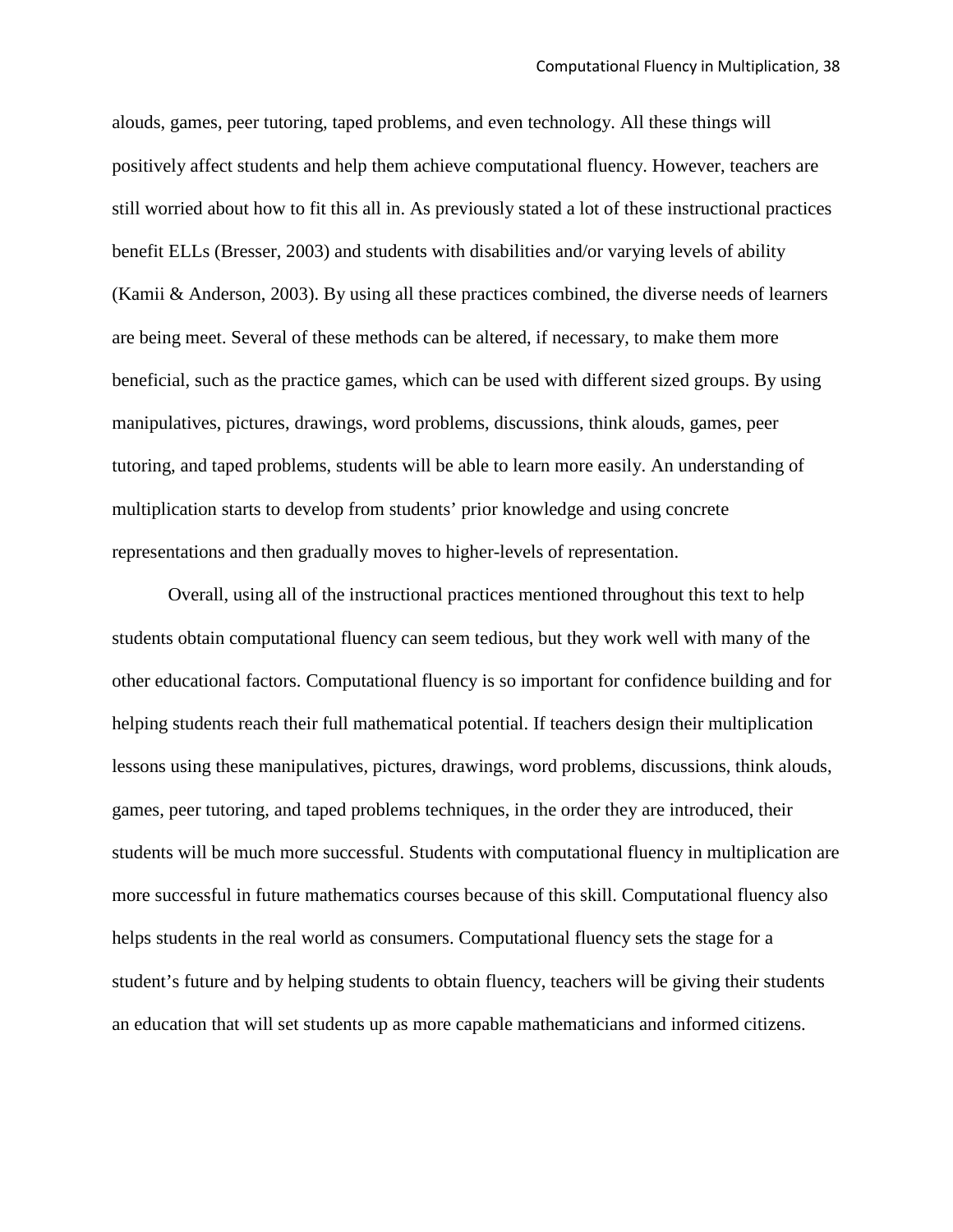#### **References**

- Anderson, L. W. (2009, February 01). Upper elementary grades bear the brunt of accountability. *Phi Delta Kappan, 90*(6), 413-418.
- Barmby, P., Harries, T., Higgins, S., & Suggate, J. (2009, April 01). The array representation and primary children's understanding and reasoning in multiplication. *Educational Studies in Mathematics, 70*(3), 217-241.
- Baroody, A. J. (2006, August). Why children have difficulties mastering the basic number combinations and how to help them. *Teaching Children Mathematics,* 22-31.
- Baroody, A. J., Bajwa, N. P., & Eiland, M. (2009). Why can't johnny remember the basic facts? *Developmental Disabilities Research Reviews, 15*(1), 69-79. doi:10.1002/ddrr.45
- Bay-Williams, J.M. & Kling, G. (2014, November). Enriching addition and subtraction fact mastery through games. *Teaching Children Mathematics* 21(4):238–47.
- Betts, P., & Crampton, A. (2011, March). Informally multiplying the world of jillian jiggs. *Australian Primary Mathematics Classroom, 16*(1), 20-24.
- Boaler, J. (2014). Research suggests that timed tests cause math anxiety. *Teaching Children Mathematics, 20*(8), 469-474. doi:10.5951/teacchilmath.20.8.0469
- Bobis, J. (2007, October). From here to there. *Australian Primary Mathematics Classroom, 12*(4), 22-27.
- Bresser, R. (2003). Helping english-language learners develop computational fluency. *Teaching Children Mathematics, 9*(6, Focus Issue: Computational Fluency), 294-299.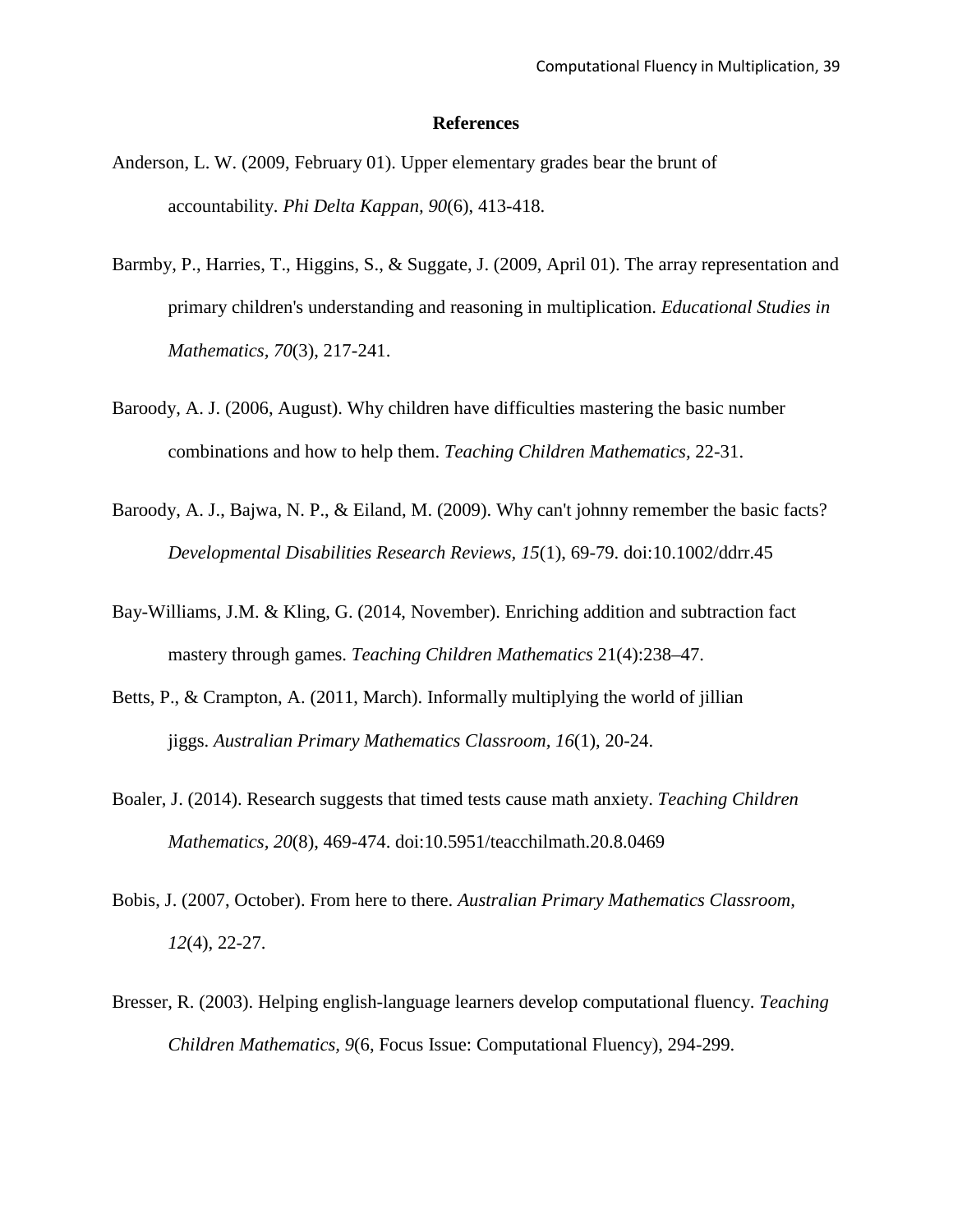Brownell, W. A. (1944). The progressive nature of learning in mathematics. *The Mathematics Teacher, 37*(4), 147-157.

Bruner, J. (1966). *Toward a theory of instruction*. Cambridge, MA: Belkapp Press.

- Cifarelli, V. V., & Wheatley, G. H. (1979, November). Formal thinking strategies: a prerequisite for learning the basic facts? 10:368-370.
- Cook, Cathy J., and John A. Dossey. (1982). Basic fact thinking strategies for multiplication revisited. *Journal for Research in Mathematics Education* 13(3): 163–71. doi:http://dx.doi.org/10.2307/748553
- Cubukcu, Z. (2012). Teachers' evaluation of student-centered learning environments. *Education, 133*(1), 49-66.
- De Brauwer, J., & Fias, W. (2009, September). A longitudinal study of children's performance on simple multiplication and division problems. *Developmental Psychology, 45*(5), 1480- 1496. doi:10.1037/a0015465
- Dubova, M. V. (2014, May). Problems of primary education today. *Russian Education & Society, 56*(5), 3-14. doi:10.2753/RES1060-9393560501
- Flowers, J. M., & Rubenstein, R. N. (2010, December). Multiplication fact fluency using doubles. *Mathematics Teaching in the Middle School,* 16(5), 296-301.
- Fuson, K. C. (2003). Toward computational fluency in multidigit multiplication and division. *Teaching Children Mathematics,* 9:300-305.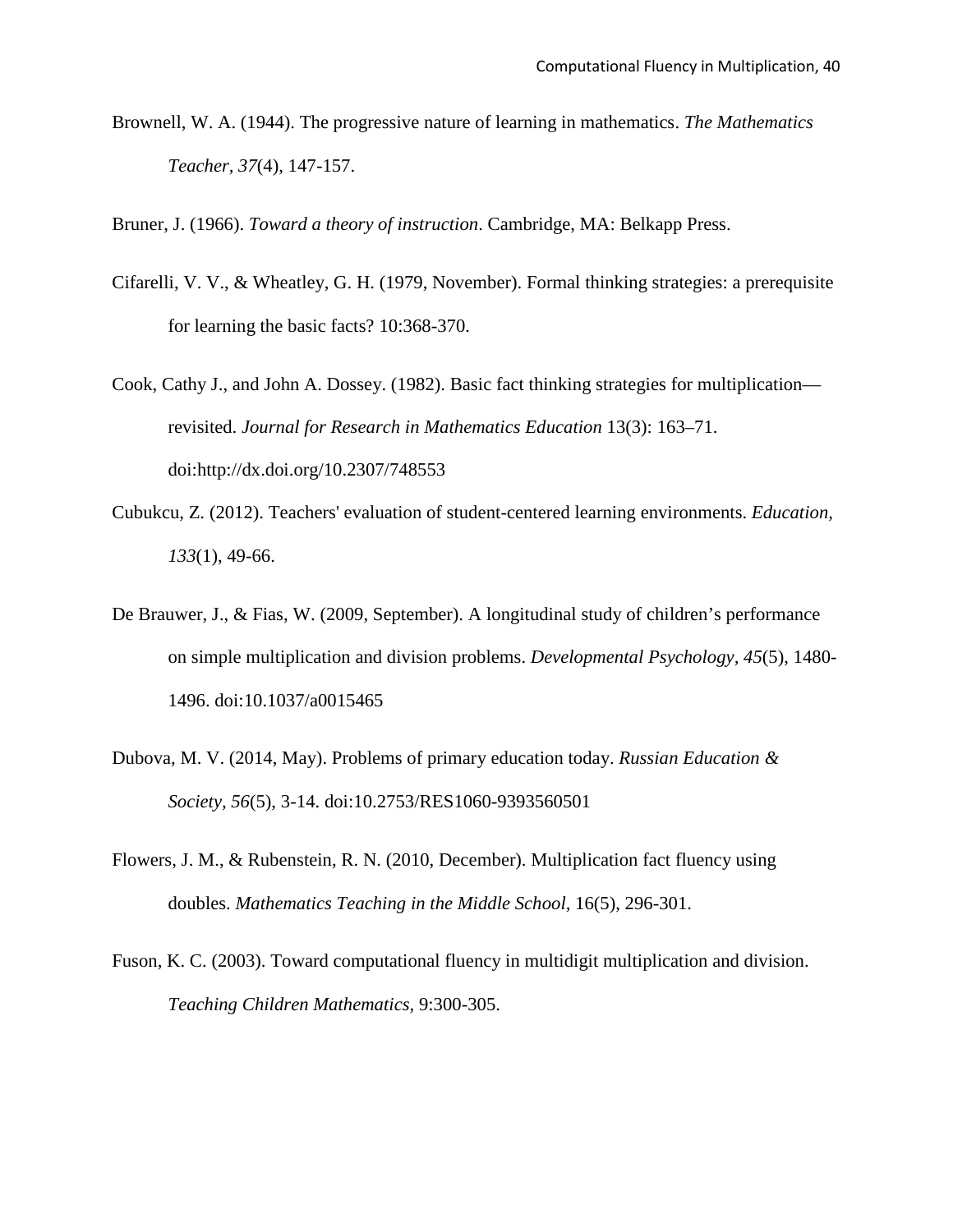- Gersten, R., & Chard, D. (1999). Number sense: rethinking arithmetic instruction for students with mathematical disabilities. *The Journal of Special Education, 33*(1), 18-28. doi:10.1177/002246699903300102
- Hawkins, R. O., Musti-Rao, S., Hughes, C., Berry, L., & Mcguire, S. (2009). Applying a randomized interdependent group contingency component to classwide peer tutoring for multiplication fact fluency. *Journal of Behavioral Education, 18*(4), 300-318. doi:10.1007/s10864-009-9093-6
- Kamii, C., & Anderson, K. (2003). Multiplication games: how we made and used them. *Teaching Children Mathematics, 10*(3), 135-141.

Landry, J. (2015, September 22). Multiplication tips for 5th Grade [Personal interview].

- Maheady, L., & Gard, J. (2010). Classwide peer tutoring: practice, theory, research, and personal narrative. *Intervention in School and Clinic, 46*(2), 71-78. doi:10.1177/1053451210376359
- Miller, S., & Stringfellow, J. L. (2011, November). Developing computation competence among students who struggle with mathematics*. Teaching Exceptional Children 44(2),* 38-46.
- Poncy, B. C., Skinner, C. H., & Mccallum, E. (2012). A comparison of class-wide taped problems and cover, copy, and compare for enhancing mathematics fluency. *Psychology in the Schools, 49*(8), 744-755. doi:10.1002/pits.21631
- Ripp, P. (2014, December). Cultivating passionate learners in common core classrooms. *Education Digest, 80*(4), 11-14.

Steen, L. A. (2007, November). How mathematics counts. *Educational Leadership, 65*(3), 8-14.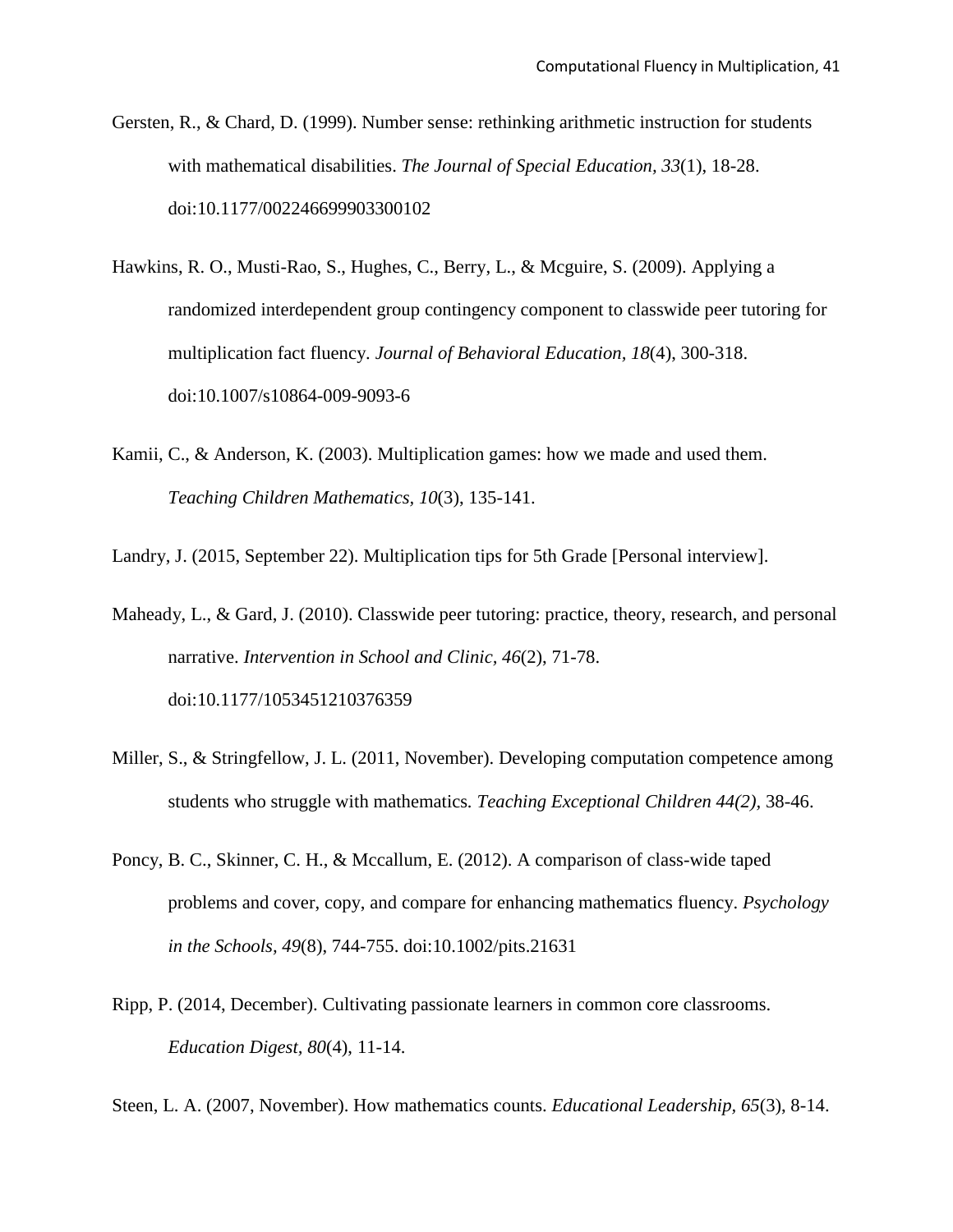- Thornton, Carol A. (1978). Emphasizing thinking strategies in basic fact instruction. *Journal for Research in Mathematics Education* 9(3): 214–27. doi:http://dx.doi.org/10.2307/748999
- Wall, J. J., Beatty, H. N., & Rogers, M. P. (2015). Apps for teaching, not just reviewing. *Teaching Children Mathematics, 21*(7), 438-441. doi:10.5951/teacchilmath.21.7.0438
- Watanabe, T. (2003). Teaching multiplication: an analysis of elementary school mathematics teachers' manuals from Japan and the United States. *The Elementary School Journal, 104*(2), 111. doi:10.1086/499745
- Wickett, M. S. (2003, February 01). Discussion as a vehicle for demonstrating computational fluency in multiplication. *Teaching Children Mathematics, 9*(6), 318-21.
- Williams, D. M., & Collins, B. C. (1994). Teaching multiplication facts to students with learning disabilities: teacher-selected versus student-selected material prompts within the delay procedure. *Journal of Learning Disabilities, 27*(9), 589-597.
- Zhang, M., Trussell, R., Gallegos, B., & Asam, R. (2015, March). Using math apps for improving student learning: an exploratory study in an inclusive fourth grade classroom. *TechTrends: Linking Research & Practice to Improve Learning, 59*(2), 32-39.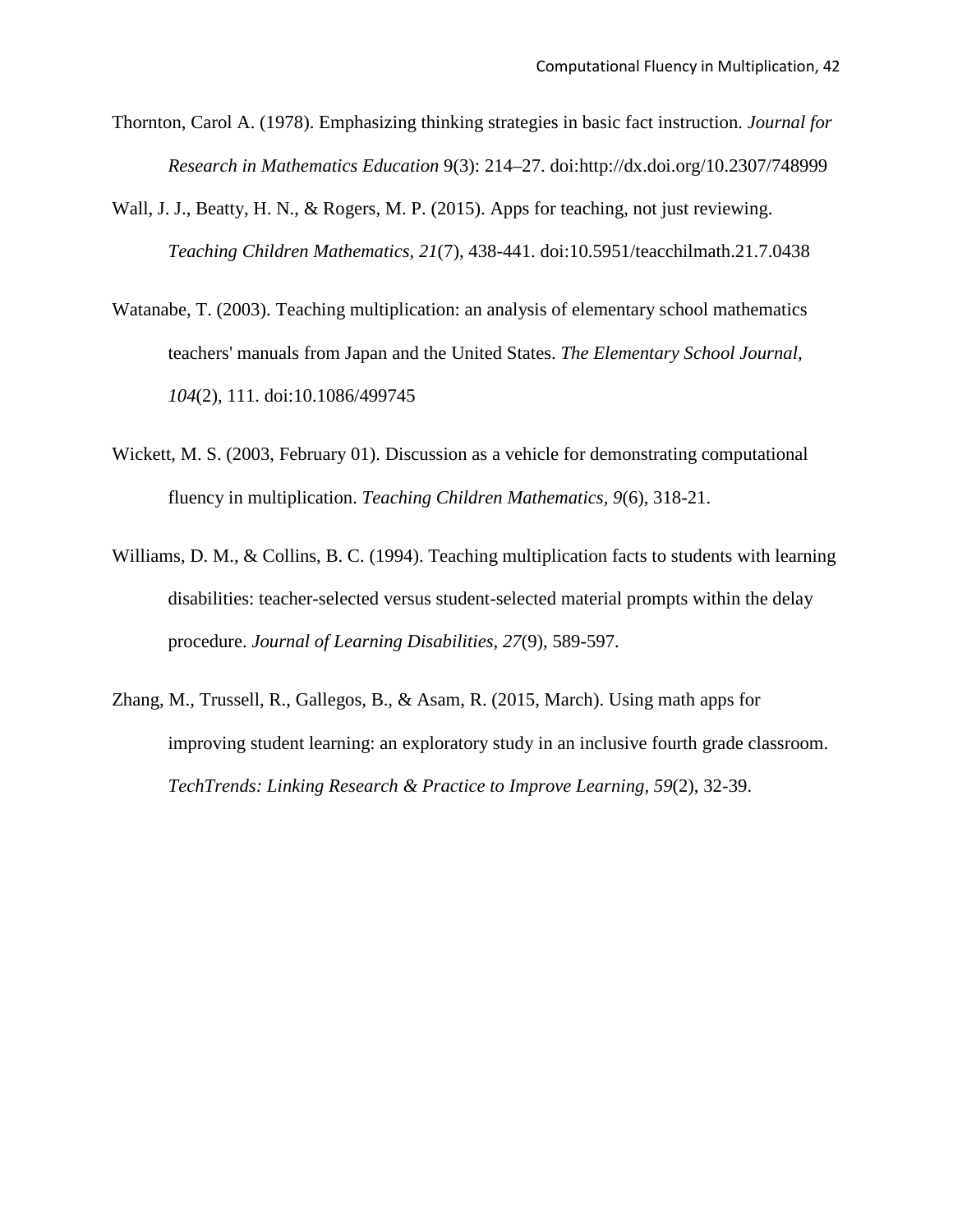### **Appendices**

Figure 1: This is an example of an array model. This shows an arrangement of desks in a classroom. The total number of desks could be found by multiplying the number of rows by the numbers of columns:  $3 \times 3 = 9$ 



**Figure 2:** This is an example of an area model for the problem 5×7. The width of the rectangle is 5 inches and the length is seven inches. To find the total area the length and width are multiplied to get 35 inches squared.

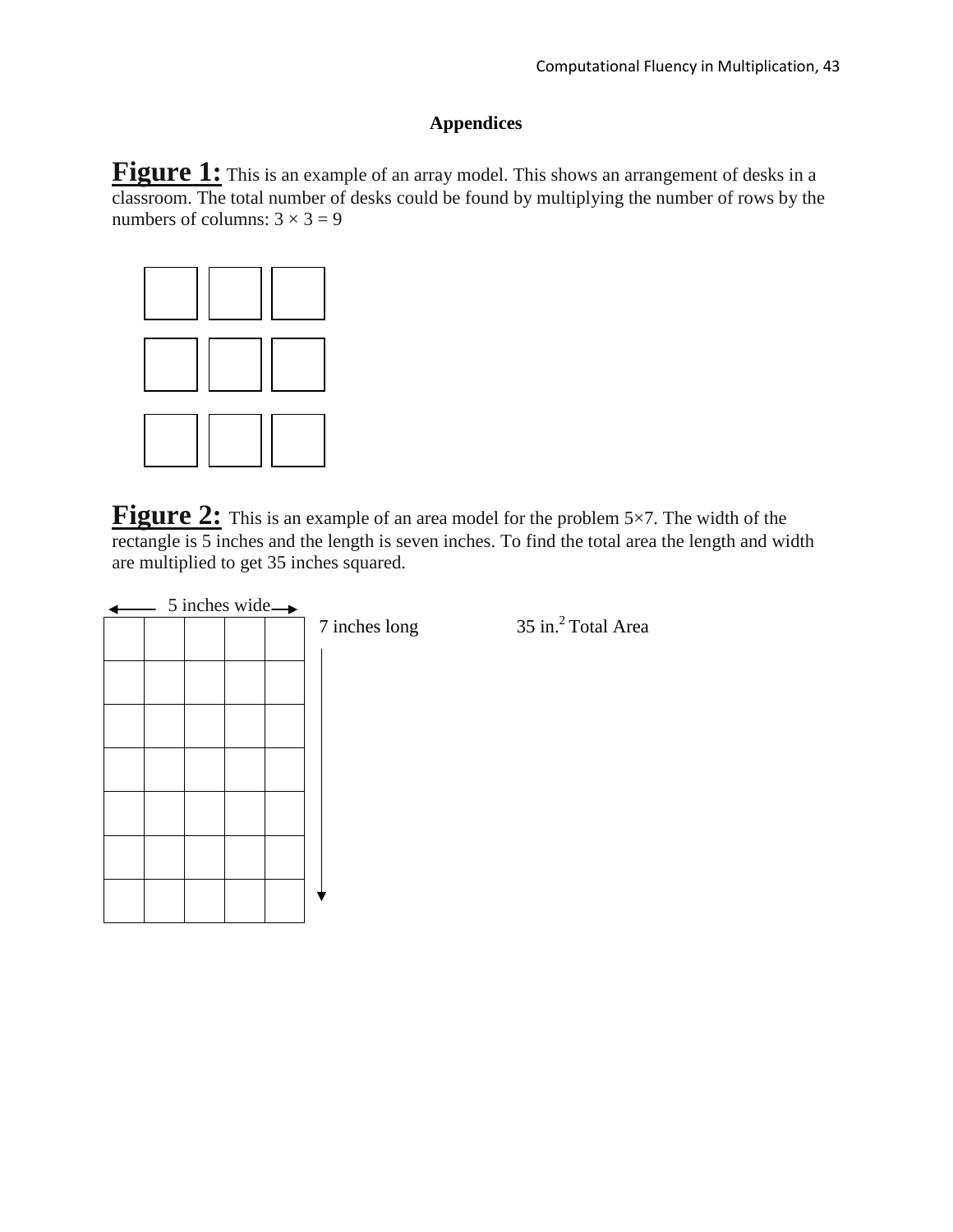Figure 3: This figure demonstrates the distributive property of multiplication over addition through an area model. The multiplication fact is  $2 \times 7$  and to make it simpler the 7 is broken up into 3+4. Next the 2 would be multiplied by both the 3 and the 4 since they make up the 7.



 $2 \times 7 = 2 \times (3+4)$  can be written as:  $(2 \times 3) + (2 \times 4) = 6 + 8 = 14$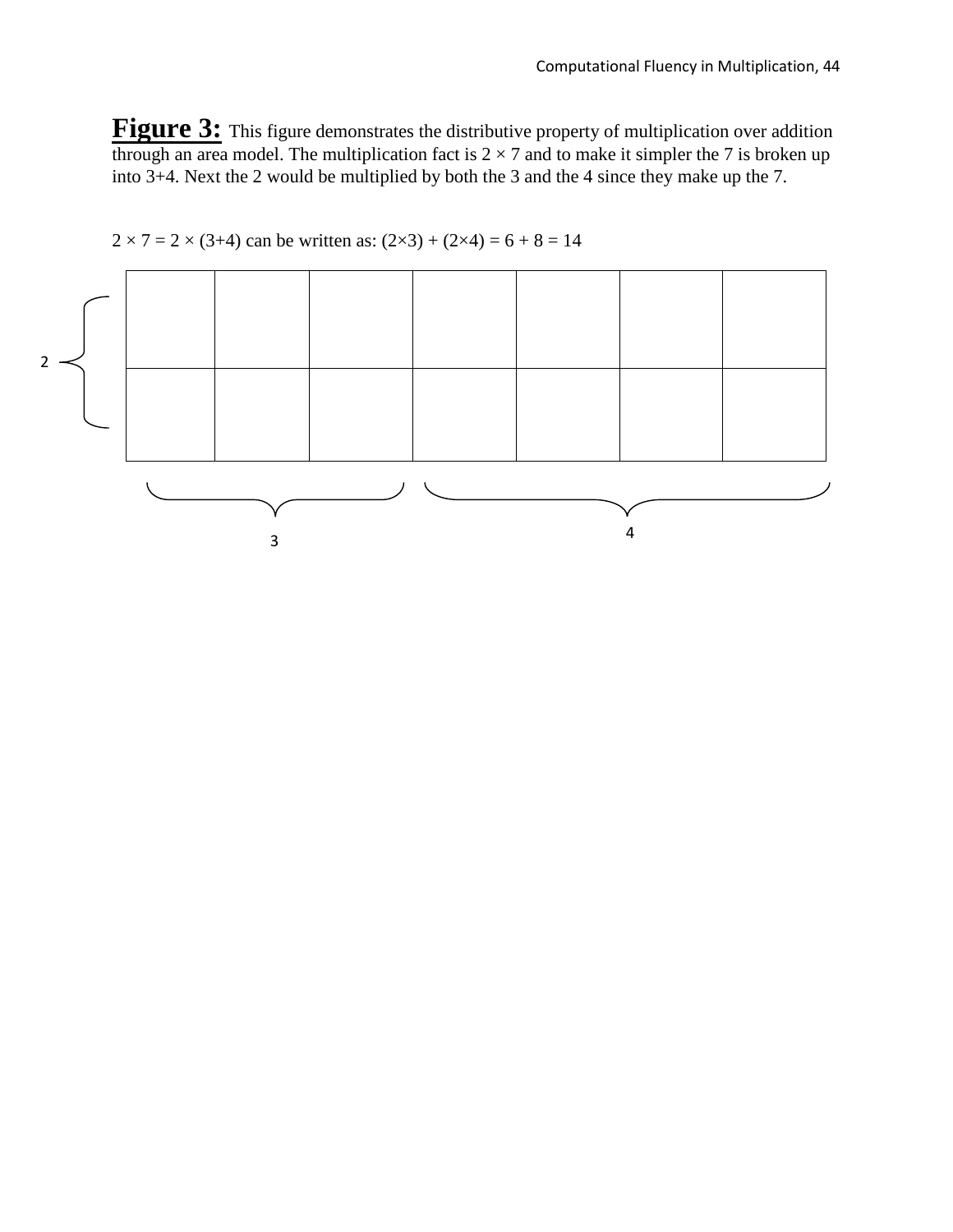**Figure 4:** This is the commutative property of multiplication shown through an array model. The problem is  $2 \times 5$  and if you look both arrangements look equal just flipped a different way.

 $2\times 5$ 



 $2 \text{ rows} \times 5 \text{ columns} = 10 \text{ bears}$ 

 $5 \text{ rows} \times 2 \text{ columns} = 10 \text{ bears}$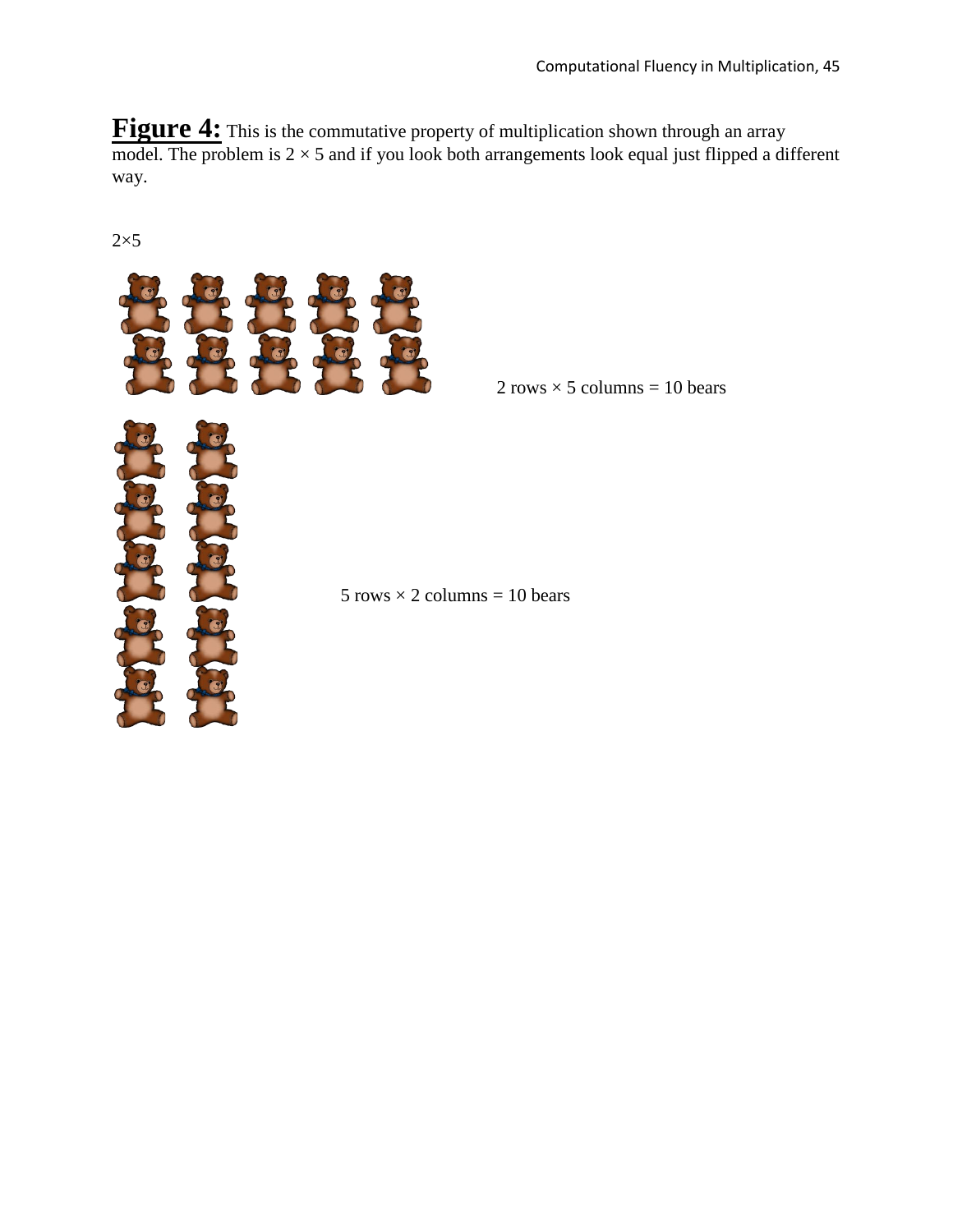**Figure 5:** Examples of Four-in-a- row game boards taken from: Kamii, C., & Anderson, K. (2003). Multiplication Games: How we made and used them. *Teaching Children Mathematics, 10*(3), 135-141.

# **Figure 2**

Four-in-a-Row boards

| 12<br>24 | 20<br>16 | 25<br>30 | 15<br>9 | 24<br>25 | 36<br>18 |
|----------|----------|----------|---------|----------|----------|
|          |          |          |         |          |          |
| 16       | 36       | 30       | 25      | 12       | 30       |
| 36       | 15       | 9        | 18      | 20       | 36       |
| 12       | 30       | 25       | 36      | 24       | 16       |
| 24       | 9        | 20       | 15      | 30       | 18       |

(a) A Four-in-a-Row board with factors 3-6

|                                  | 1              | $\overline{2}$ | 3      | 4  | 5  | 6  |   |
|----------------------------------|----------------|----------------|--------|----|----|----|---|
|                                  | $\overline{7}$ | 8              | 9      | 10 | 12 | 14 |   |
|                                  | 15             | 16             | 18     | 20 | 21 | 24 |   |
|                                  | 25             | 27             | 28     | 30 | 32 | 35 |   |
|                                  | 36             | 40             | 42     | 45 | 48 | 49 |   |
|                                  | 54             | 56             | 63     | 64 | 72 | 81 |   |
|                                  | $\overline{2}$ | 3              | 5<br>4 | 6  |    | 8  | 9 |
| (b) A common Four-in-a-Row board |                |                |        |    |    |    |   |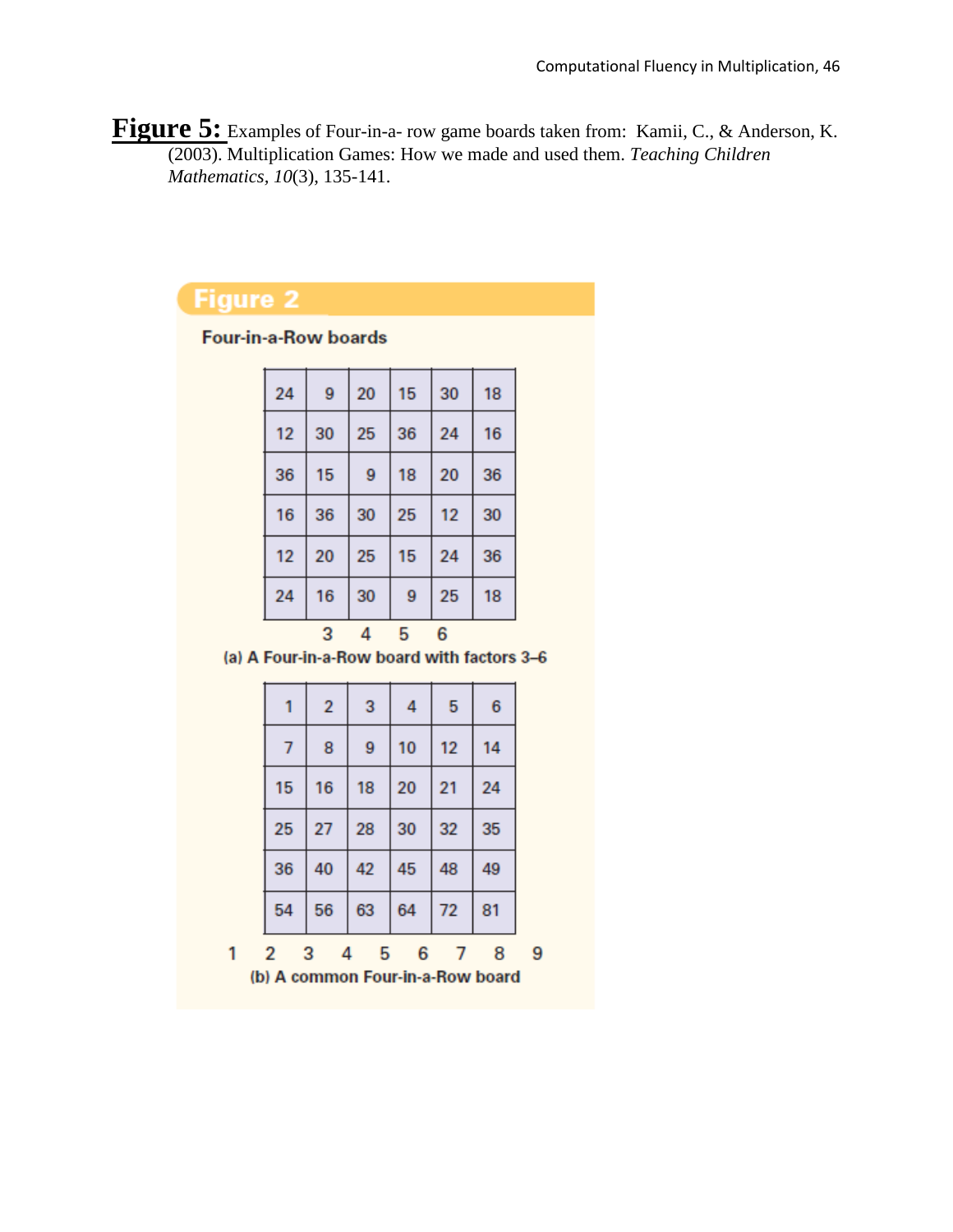Figure 6: Examples of game boards for Winning Touch taken from: Kamii, C., & Anderson, K. (2003). Multiplication Games: How we made and used them. *Teaching Children Mathematics, 10*(3), 135-141.

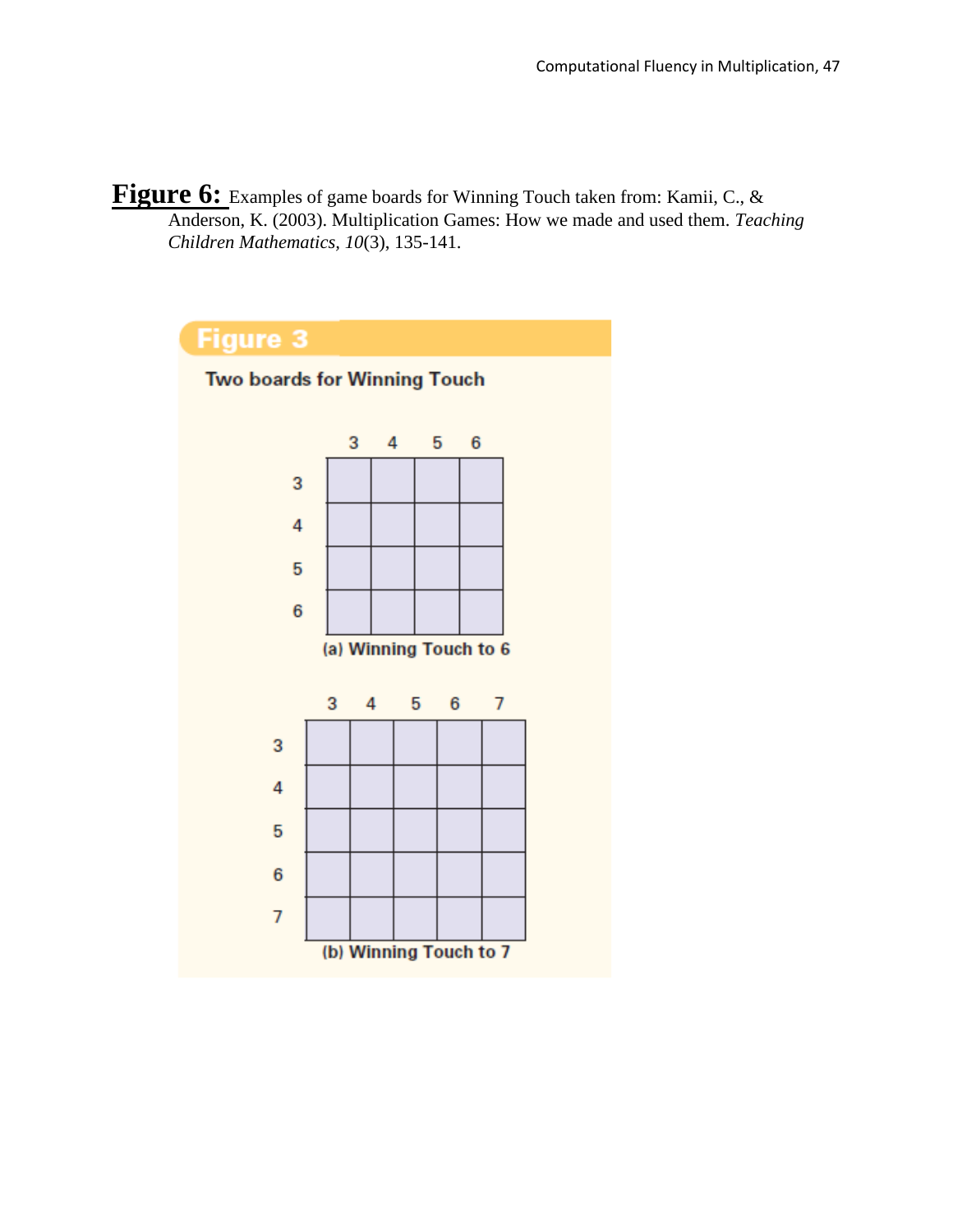| Types of Multiplication      | Example                         | Key Words                       |
|------------------------------|---------------------------------|---------------------------------|
| Problems                     |                                 |                                 |
|                              | Jennifer can solve three        | Five times as fast – means we   |
| <b>Comparison Problems</b>   | multiplication problems in one  | are multiplying by five.        |
|                              | minute. Peter can solve         |                                 |
|                              | multiplication problems five    |                                 |
|                              | times as fast as Jennifer. How  |                                 |
|                              | many multiplication problems    |                                 |
|                              | can Peter solve in one minute?  |                                 |
| <b>Equal Groups Problems</b> | Bob has three boxes to put      | Total (this is the product) and |
|                              | cookies in. He wants to put     | seven cookies go in each box    |
|                              | seven cookies in each box.      | (indicates equal groups)        |
|                              | How many total cookies are      |                                 |
|                              | there?                          |                                 |
| <b>Array Problems</b>        | Ms. Lloyd is arranging desks    | Each row and each column        |
|                              | in her classroom. There are six | (indicate array model will help |
|                              | desks in each row and two in    | solve problem) and how many     |
|                              | each column. How many total     | total (tells us to find the     |
|                              | desks are there?                | product).                       |
| <b>Area Problems</b>         | George wants to build a         | Rectangular (the area of a      |
|                              | rectangular pasture for his     | rectangle is found by           |

## **Table 1:** Examples of Word Problems